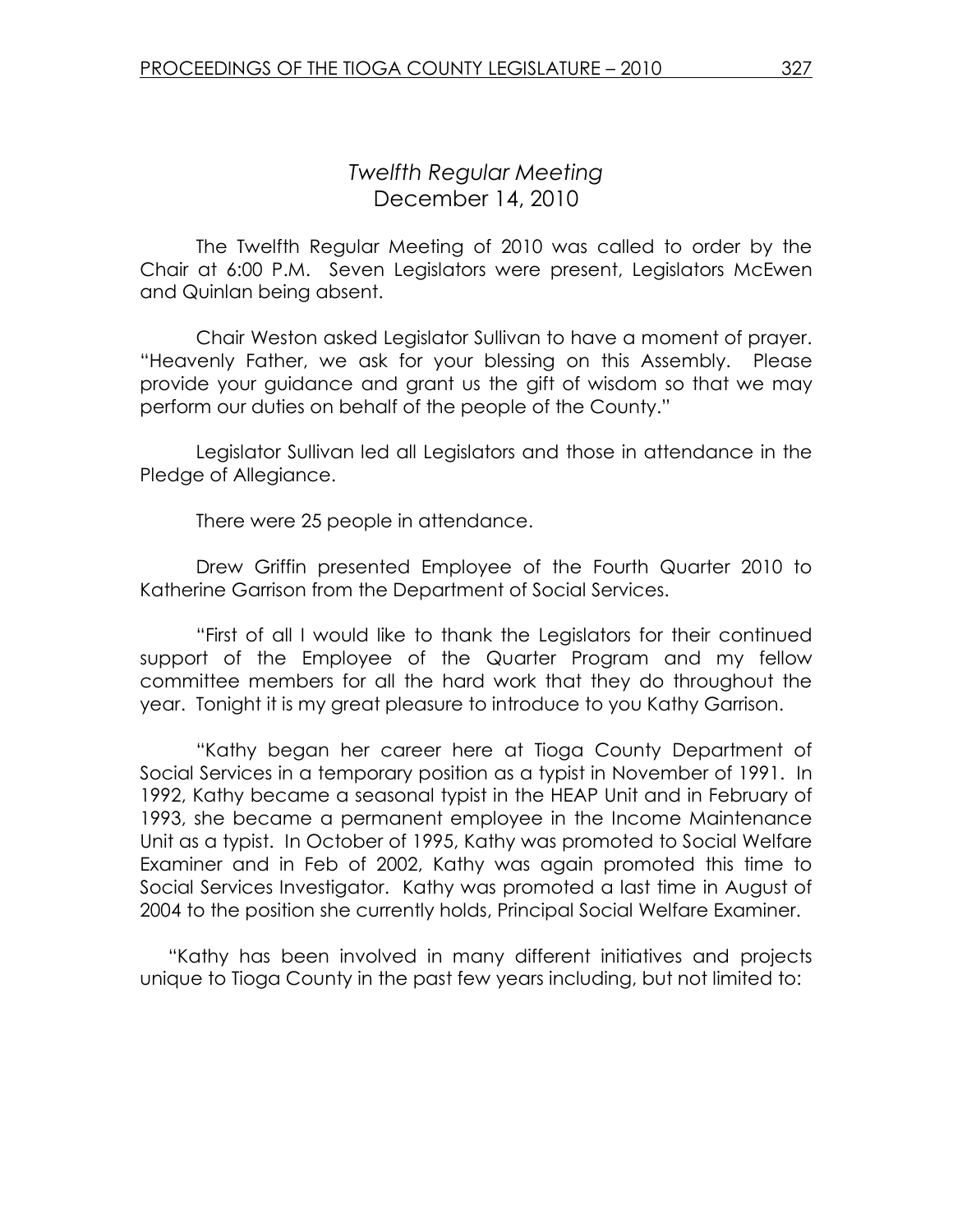- The integration of the Temporary Assistance and Employment Programs.
- The Intensive Case Management Project that deals with sanctioned customers
- The Home-Visiting Initiative.
- Tioga Works
- Disability Case Management Initiative/SSI Tracking
- Wheels to Work Liaison
- Community Solutions to Transportation Coordination
- TANF 200% Program Coordination
- Volunteer Income Tax Assistance (VITA)
- Generic Screening of all Assistance Programs
- Transitional Housing Services for families as well as ex-offenders
- Integrating all of the above as well as other programs (SCU/JOBS/Daycare) into the Tioga County Employment Center as a true "One Stop Shopping" center of Human Service programming for Tioga County residents

"Kathy has won the Tioga County Department of Social Services employee of the quarter on two occasions: July – September of 1994 and July – September 1998. She was also named the Tioga County Department of Social Services Supervisor of the Year in 2008.

"Kathy has a strong passion for the work that she does and is a visionary in her field. Kathy is recognized for the management strengths she has shown in working to improve her unit operations as well as those units supervised by her peers. Her high level of professionalism, her enthusiasm, her dedication to the goals of the agency and for continually striving to improve herself and those who work for her, Kathy's firm but fair approach exemplifies our goals of accountability and self-sufficiency for our customers.

 Legislator Huttleston spoke. "Congratulations. I saw her in the hall coming in and she always said it would be a cold day in hell if she got this award. Thank goodness it got cold so they would give you this award. I do want to congratulate the Committee. It was a good selection. I have heard a lot about you and all of the things I have heard have always been good. I do appreciate you and all the employees that work for Tioga County. The Committee has done a good job at making another good selection. I appreciate everything you do, it makes my job easier and makes Shawn's job easier. Thank you."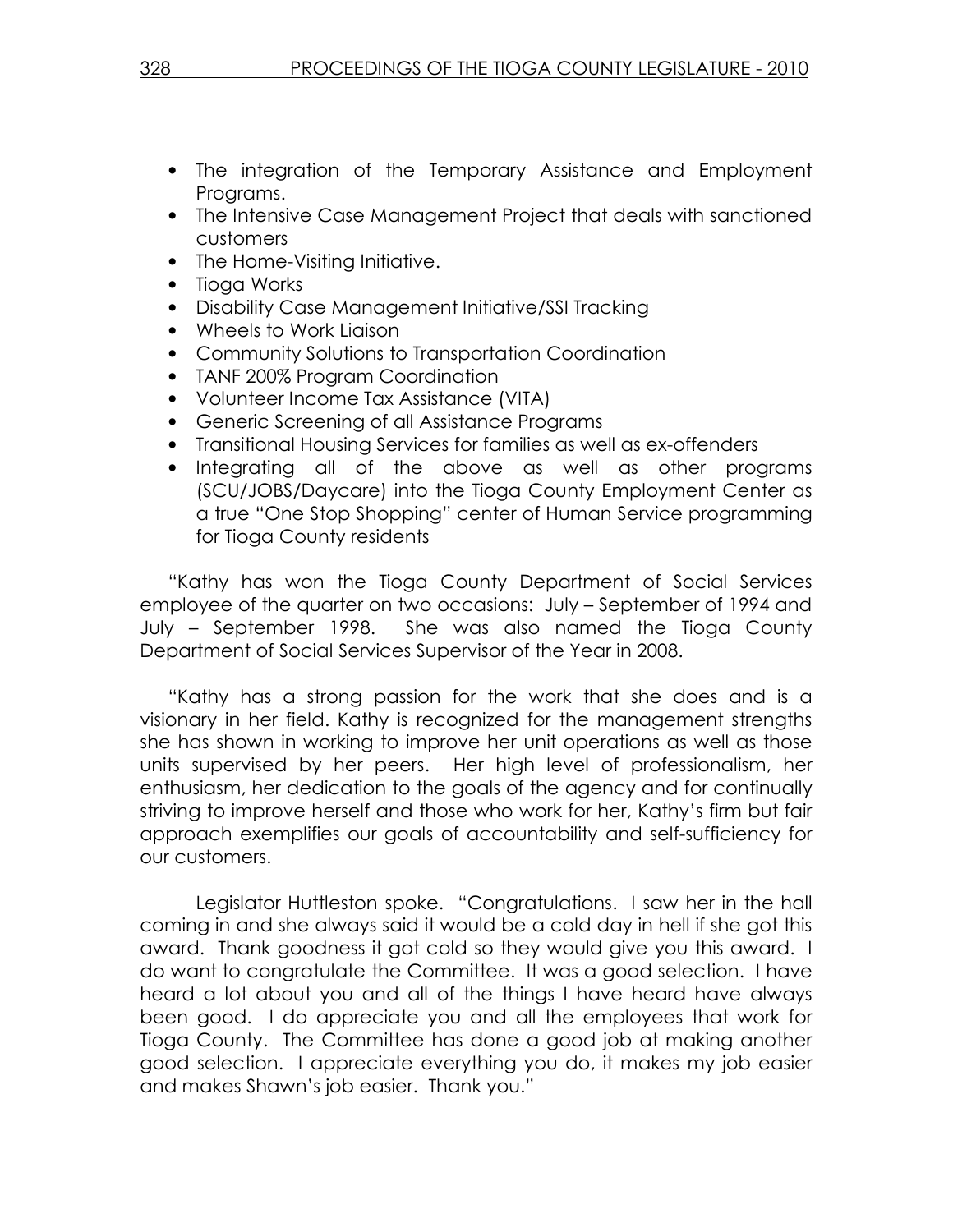Shawn Yetter, Commissioner of Social Services, spoke. "Katherine or Kathy or Kath, or Kat, she has several names, I never quite know what to call her, but she is indeed one of Tioga County's finest employees and I thank the Employee Recognition Committee and the Legislature for the support and for honoring her here tonight.

 "As you heard in her bio, she has steadily moved up through the Organization and has been extremely competent in every position that she has held. Something that was not in her bio however that I would add is that I have come to believe that she is somewhat psychic. Do you remember the character Radar on MASH who always knew what the Colonel was going to say? I call Kathy and I say I just got a call from and she will cut me off and say John Jones. I will say yea and I really need you to, uh I have already done it, it is taken care of. Then I would say well do we need to do anything with procedures, uh I have taken care of that, it will never happen again. And then I just have to say thank you and that is how Kath works every day, day in and day out.

 "She is our group of employees at the top of the list as far as people who are in tune with the people that we serve. Her work comes from her heart every day and there are many many former public assistance recipients in this County who are former recipients because of the compassion that she has and the high expectation she has for outcomes from both the people we serve and from the staff that she works with as part of her team. She treats all those people, customers and staff, fairly and firmly, and she is very adept at allowing her staff the opportunity to work in that same fashion and make accomplishments happen. It is through the efforts of Kathy and her team that we see such successful opportunities and low cash assistance rolls in this County month in and month out, and our average length of stay on assistance is very low in comparison to other counties our size as well.

 "All of the work, I will not repeat what was said in the bio, but all of those programs she has had an amazing impact in getting off the ground and making it happen, and Kathy we really salute you for that. This is an honor that is greatly deserved and it certainly represents the almost 20 years of service that you have given to the County, and we thank you for all that you do for us."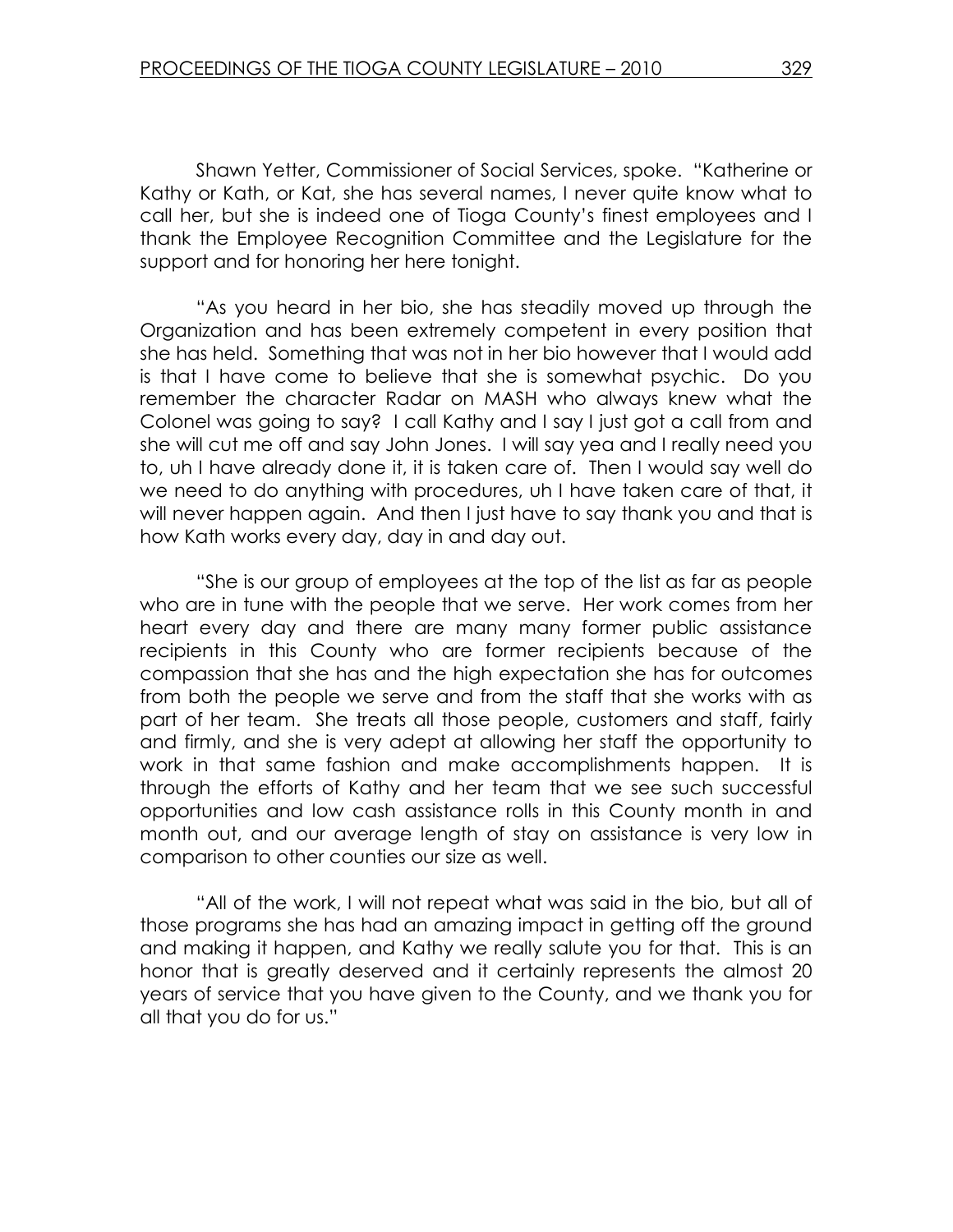Kathy Garrison spoke. "I just want to thank everyone, this is truly such an honor. Thank you to my Legislators, my admin, always with the open door policy, my family, my husband and my kids, Marcus and Mallory, they are so supportive, and, of course, my team. There are four of my girls right there and I am nothing without them. We all shine together. We are an excellent unit and we work well together. It shows and I cannot thank them enough. Thank you, thank you to everyone."

 Legislator Hollenbeck read and presented the following Recognition Resolution to Norma Slocum.

 There was a unanimous motion for the adoption of the following resolution, seconded unanimously.

| REFERRED TO:          | PERSONNEL COMMITTEE                                                                                    |
|-----------------------|--------------------------------------------------------------------------------------------------------|
| RESOLUTION NO. 230-10 | <b>RESOLUTION RECOGNIZING</b><br>NORMA M. SLOCUM'S<br>32 YEARS OF DEDICATED<br>SERVICE TO TIOGA COUNTY |

WHEREAS: Norma M. Slocum was appointed as Clerk-Typist on 11/06/78; Account Clerk-Typist on 12/11/78; Senior Account-Clerk Typist on 09/05/83; Benefits Manager on 01/01/88; and Secretary to the Personnel Officer on 01/01/90; and

WHEREAS: Norma M. Slocum has been dedicated and loyal in the performance of her duties and responsibilities during the past 32 years, thereby earning the respect of her colleagues and peers throughout Tioga County; and

WHEREAS: Norma M. Slocum will retire from the Tioga County Personnel Department on December 31, 2010; therefore be it

RESOLVED: That the Tioga County Legislature, on its own behalf, as well as on behalf of the citizens of Tioga County, express sincere gratitude to Norma M. Slocum for her 32 years of dedicated and loyal service to the employees and residents of Tioga County; and be it further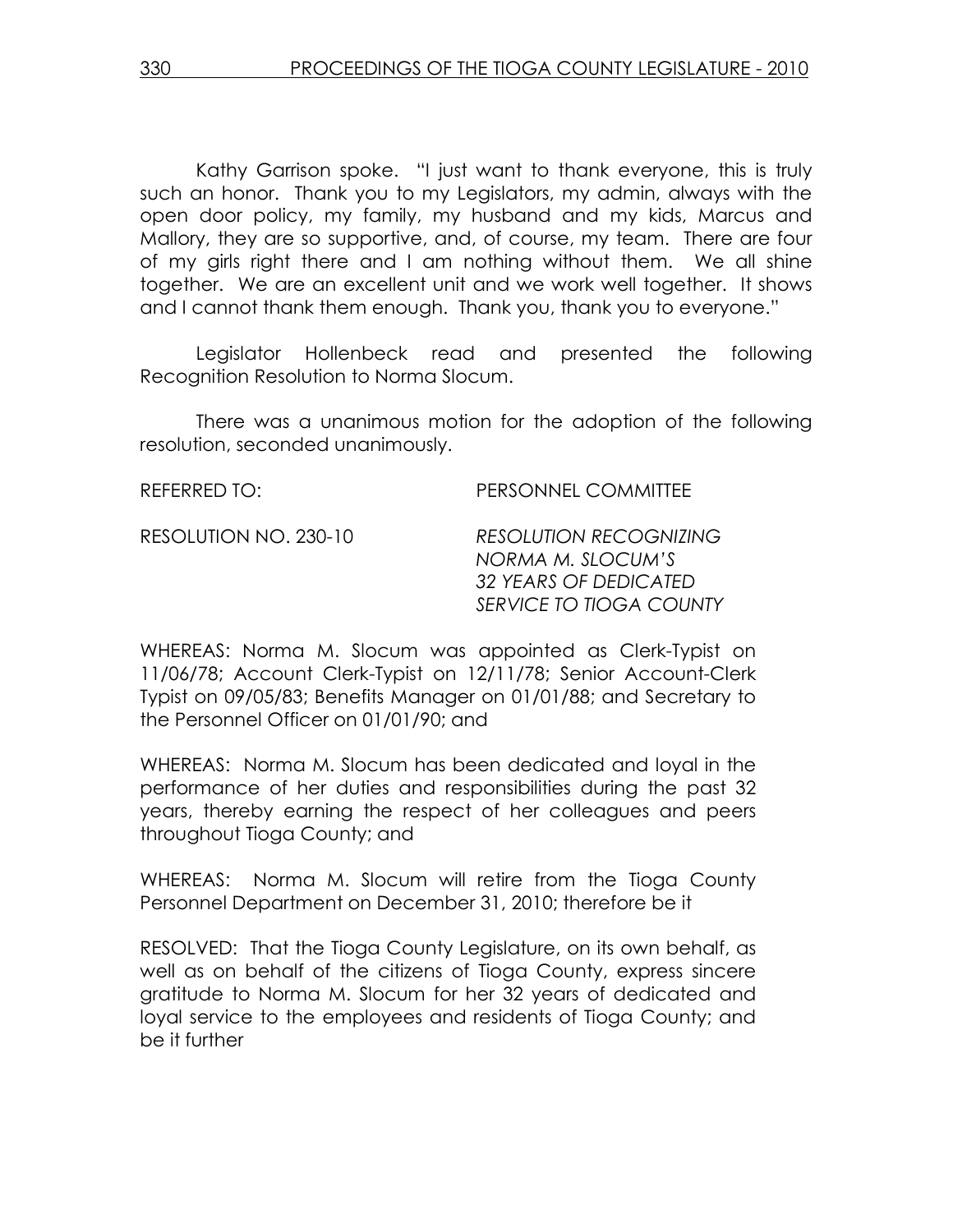RESOLVED: That this resolution be spread upon the minutes of this meeting and a certified copy be presented to this outstanding employee, Norma M. Slocum.

ROLL CALL VOTE

Unanimously Yes – Legislators Sullivan, Hollenbeck, Huttleston, Monell, Weston, Roberts, and Sauerbrey.

No – None.

Absent – Legislators McEwen and Quinlan.

RESOLUTION ADOPTED UNANIMOUSLY.

 Bethany O'Rourke, Personnel Officer, spoke. "As mentioned in the resolution, Norma has served Tioga County for 32 years and I think it is important to mention that no other employee of the Tioga County Personnel Department, past or present, has had more years of service than Norma. In fact, I think the closest tenure was only 19 years.

 "As you can imagine after working here for 32 years the list of Norma's coworkers has been quite long, 36 I believe, but what is notable about that is the fact that Norma has put in the time and effort to maintain contact with most of them, even long after they left Tioga County and that is the way Norma is. She is devoted to the people she cares about and she has devoted her career to Tioga County.

 "I personally have had the pleasure of working with Norma for 12 years and during that time Norma has been an invaluable resource, not only to me, but too many employees throughout the departments. Norma has vast historical information and although the Personnel Department staff has devoted the past two months to try and to learn Norma's duties, we cannot possibly capture all of her knowledge. Norma we are both sad and thrilled that you are retiring. Sad we will not see you on a regular basis, but thrilled for all the opportunities that retirement is going to offer you. I have no doubt you will stay busy because your social calendar pales to no bodies. I also hope you make time in that schedule to stop by and see us. We have been fortunate to have you work here 32 years. I thank you and congratulations."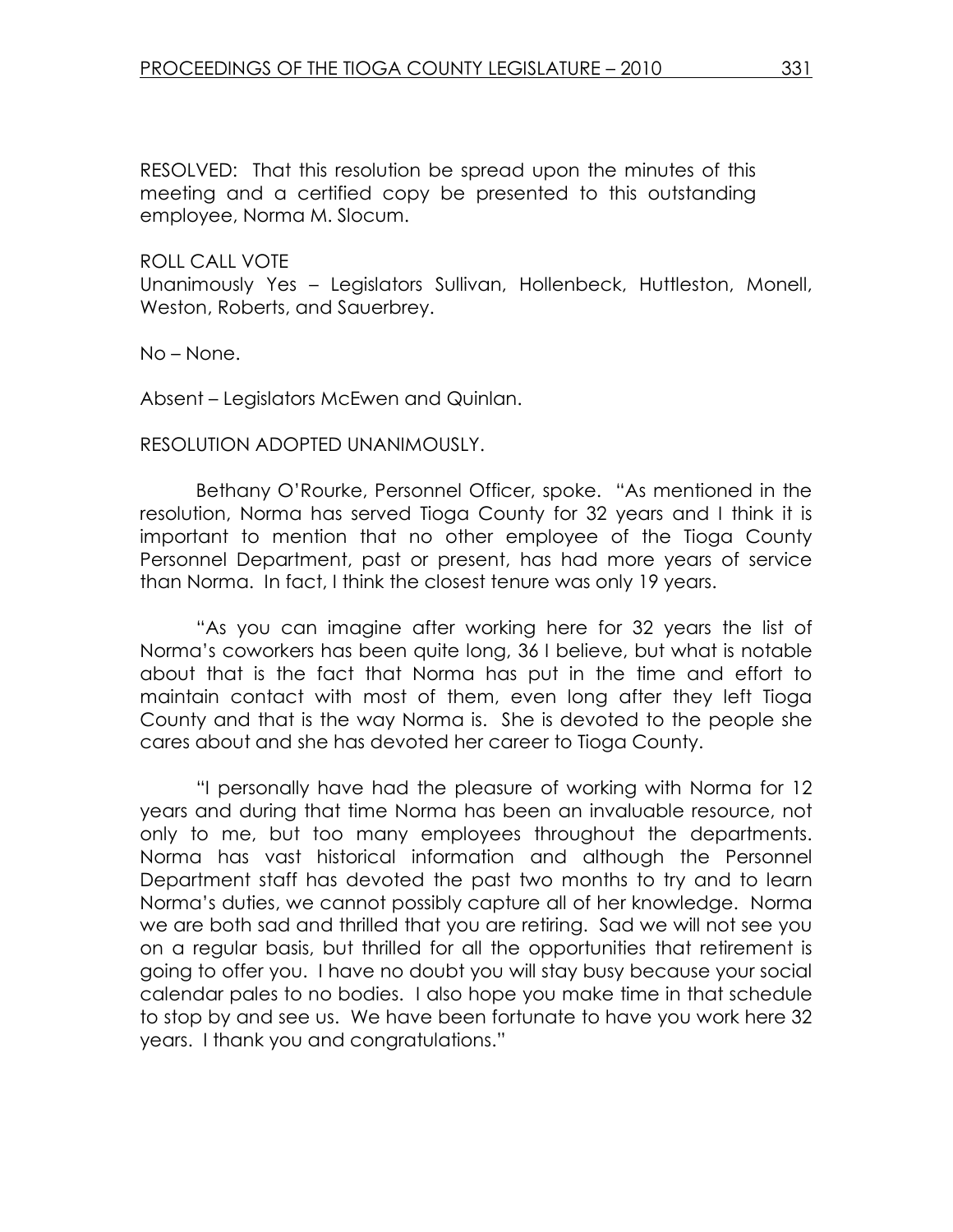Norma Slocum spoke. "Well thank you to the Tioga County Legislature for this honor and for the flowers. It has been my pleasure to work for Tioga County and meet so many wonderful people over the last 32 years. A special thanks to the Economic Development Department and Planning Department for their never ending support. I have been so proud to work with my Personnel Office coworkers.

 "I thank Bethany O'Rourke for her guidance and leadership, Linn Jorgensen for her commitment to administering Civil Service Law and for her delicious chocolate chip cookies, Nancy Henry for making every day at work a joy, Susan Owens for sharing her wonderful photography with the staff, much of which belongs on the cover of Outdoor Life, and finally no words could possibly express the appreciation and affection I have for Amy Poff. Amy is a true angle on earth. Tioga County is fortunate to have all of these capable people on staff. After all these years I have learned that it is truly all about the people. The people we serve and the people we work with, and I have been lucky enough to have had the best. I thank my family and friends for being here, and I wish each of you here tonight Happy Holidays. Thank you. "

 George Penney had privilege of the floor. "I would like to speak about the Groundwater Specialist position. First may I say I will miss Norma's smiling face. As to the Groundwater Specialist position, I am looking at a list of persons contracting now with the Public Health Department, a total of 36 names. I do not want to think that these will be full time positions sometime in the future. I would suggest that you might table the pending resolution for further consideration. Thank you."

The list of audited bills was submitted and is summarized as follows:

| Equipment Expense |
|-------------------|
| 813.74            |
| 723.27            |
| 13,173.94         |
| 622.50            |
| 10,079.91         |
| 306.64            |
| 448.76            |
| 790.07            |
| 971.85            |
| 31,559.18         |
|                   |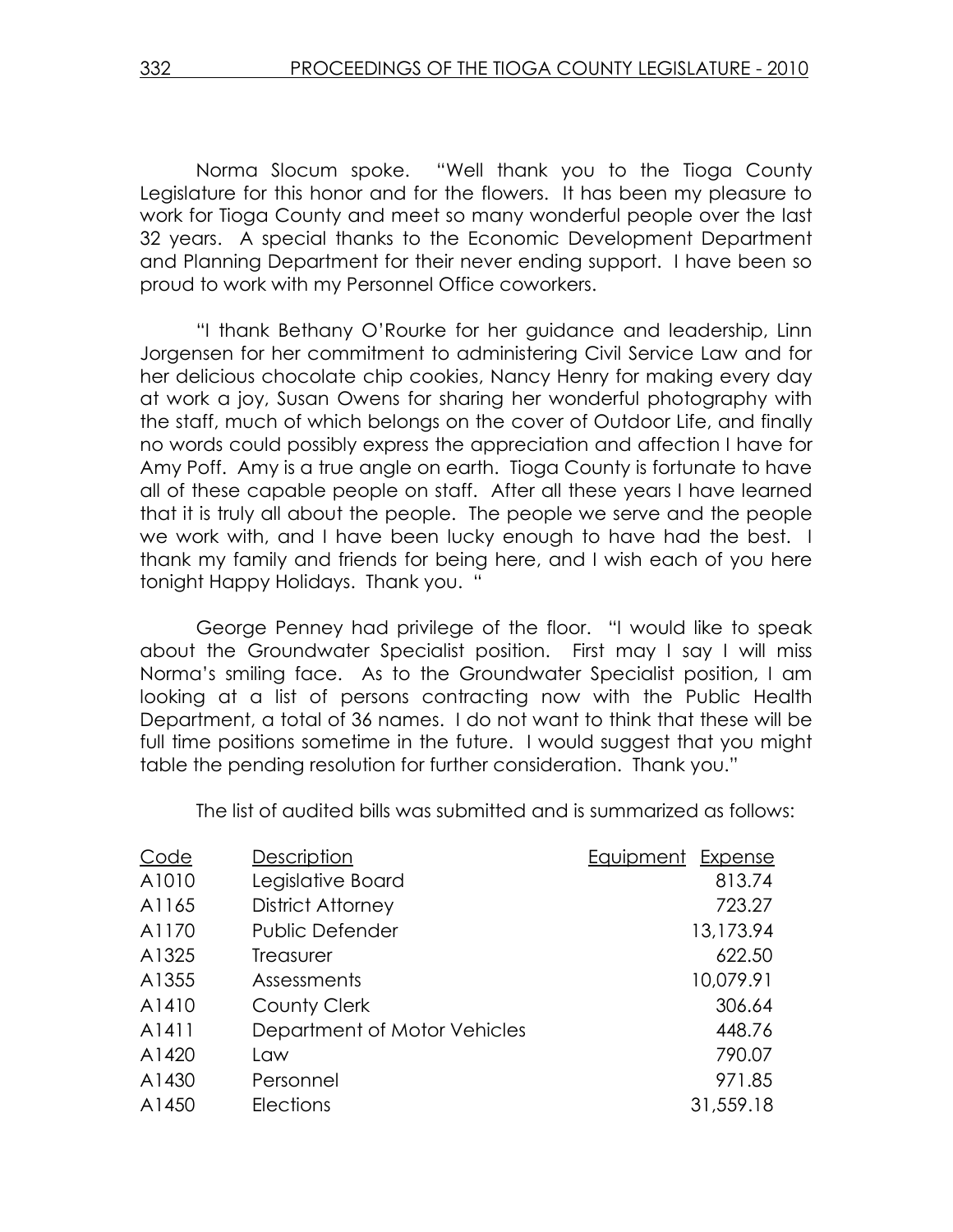| A1460    | Records Management                        |          | 189.08     |
|----------|-------------------------------------------|----------|------------|
| A1460.41 | Records Management                        |          | 8,956.74   |
| A1490    | Public Works Administration               |          | 783.35     |
| A1620    | <b>Buildings</b>                          |          | 65,878.76  |
| A1680    | Information Technology                    |          | 18,298.83  |
| A2490    | <b>Community College Tuition</b>          |          | 238,262.12 |
| A2960    | Education of Handicapped Children         |          | 241,403.58 |
| A3020    | Public Safety Comm E911 System            | 644.40   | 8,715.18   |
| A3110    | <b>Sheriff</b>                            | 1,451.09 | 16,594.76  |
| A3140    | Probation                                 |          | 114.51     |
| A3241    | Alternatives to Incarceration             |          | 808.50     |
| A3146    | Sex Offender Program                      |          | 8,766.67   |
| A3150    | Jail                                      |          | 44,774.36  |
| A3315    | Special Traffic Programs                  |          | 732.80     |
| A3410    | Fire                                      |          | 7,714.54   |
| A3552    | EMO Grant-SHSP C837970                    |          | 14,350.00  |
| A3640    | <b>Emergency Mgmt Office</b>              |          | 632.89     |
| A4010    | <b>Public Health Nursing</b>              |          | 32,255.87  |
| A4011    | <b>Public Health Administration</b>       | 950.00   | 19,585.93  |
| A4012    | <b>Public Health Education</b>            |          | 54.06      |
| A4042    | <b>Rabies Control</b>                     |          | 1,194.29   |
| A4044    | Early Intervention                        |          | 26,009.59  |
| A4053    | <b>Preventive/Primary Health Services</b> |          | 1,258.35   |
| A4054    | <b>Preventive Dental Services</b>         |          | 937.38     |
| A4062    | Lead Poisoning Program                    |          | 322.35     |
| A4064    | <b>Managed Care-Dental Services</b>       |          | 5,862.05   |
| A4070    | Disease Control                           |          | 14,152.25  |
| A4090    | <b>Environmental Health</b>               |          | 1,712.95   |
| A4210    | Alcohol and Drug Services                 |          | 9,614.33   |
| A4309    | Mental Hygiene Co Admin                   |          | 9,842.55   |
| A4310    | <b>Mental Health Clinic</b>               |          | 66,654.02  |
| A4315    | <b>Mental Retardation</b>                 |          | 614.41     |
| A4320    | Crisis Intervention                       |          | 31,461.49  |
| A4321    | Intensive Case Management                 |          | 2,127.67   |
| A6010    | Social Services Administration            |          | 120,024.19 |
| A6141    | <b>Energy Crisis Assistance Programs</b>  |          | 8,747.38   |
| A6422    | Economic Development                      |          | 1,133.20   |
| A6510    | Veterans' Service                         |          | 942.39     |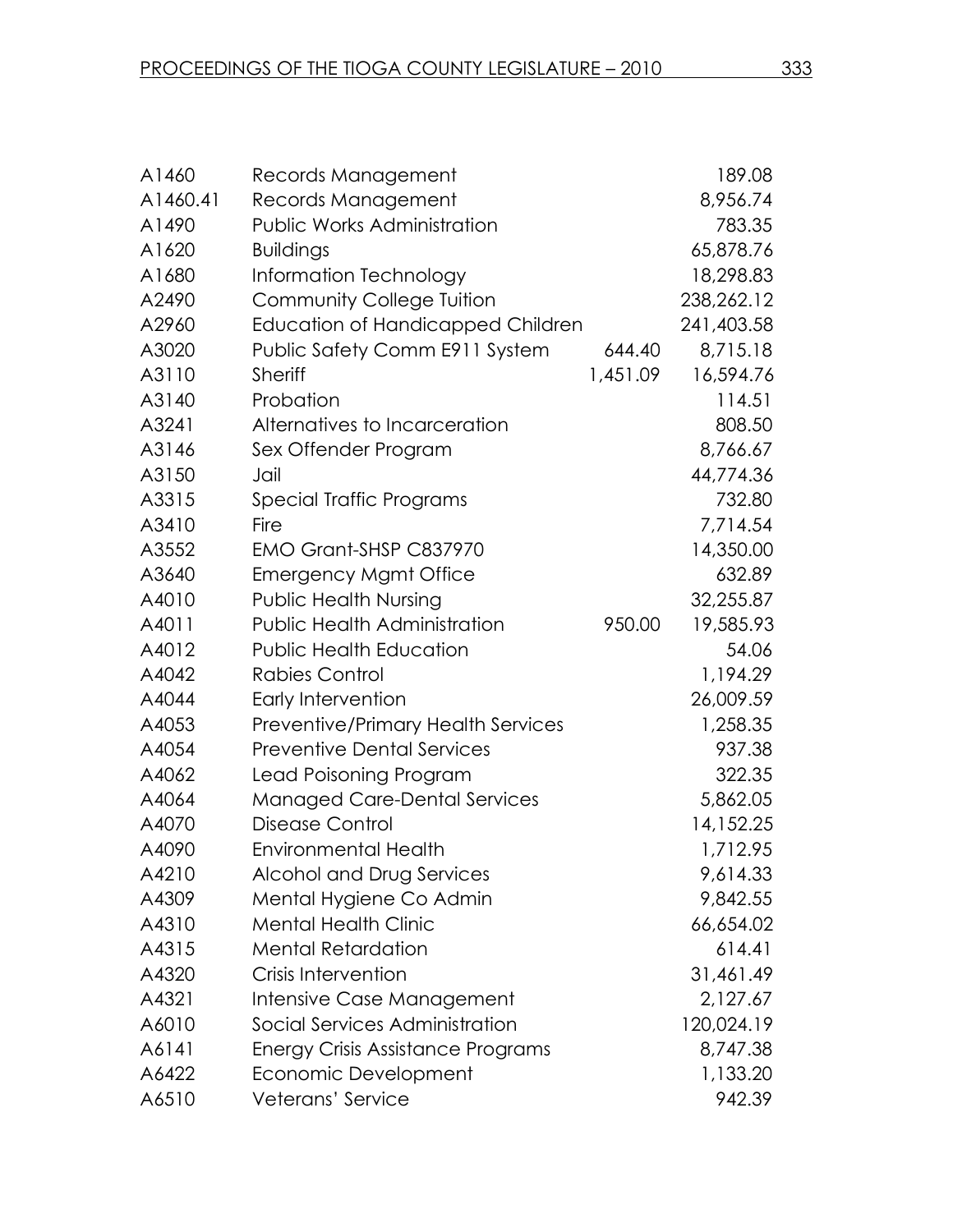| A6610                   | Sealer Weights/Measures         | 169.42     |
|-------------------------|---------------------------------|------------|
| A7310.41                | Youth Programs, Refundable      | 8,467.19   |
| A9060                   | <b>Health Insurance</b>         | 1,537.34   |
| <b>SOLID WASTE FUND</b> |                                 | 82,169.43  |
| <b>COUNTY ROAD FUND</b> |                                 | 29,306.63  |
| SPECIAL GRANT FUND      |                                 | 7,163.46   |
|                         | <b>CONSOLIDATED HEALTH FUND</b> | 63,177.52  |
| <b>CAPITAL FUND</b>     |                                 | 168,304.66 |
|                         | <b>LIABILITY INSURANCE FUND</b> | 576.00     |
| <b>WORKERS' COMP</b>    |                                 | 1,250.00   |

GRAND TOTAL \$ 1,456,140.37

Legislator Sauerbrey made a motion to approve the minutes of November 9 and 23, 2010, seconded by Legislator Monell, and carried.

 Chair Weston abolished the Finger Lakes Association member appointment effective 12/14/2010.

 Chair Weston appointed the following to a Financial Planning Committee effective 12/14/2010:

> Finance Committee Personnel Officer County Attorney

Committee meeting reports are on file in the Legislative Clerk's Office and may be procured there by any interested person.

 Legislator Sauerbrey moved for the adoption of the following resolution, seconded by Legislator Sullivan.

| REFERRED TO:          | <b>LEGISLATIVE WORKSESSION</b>        |
|-----------------------|---------------------------------------|
| RESOLUTION NO. 231-10 | FIX TIME OF<br>ORGANIZATIONAL MEETING |

RESOLVED: That the Organizational Meeting of this Legislature be held at 9:00 A.M., Monday, January 3, 2011.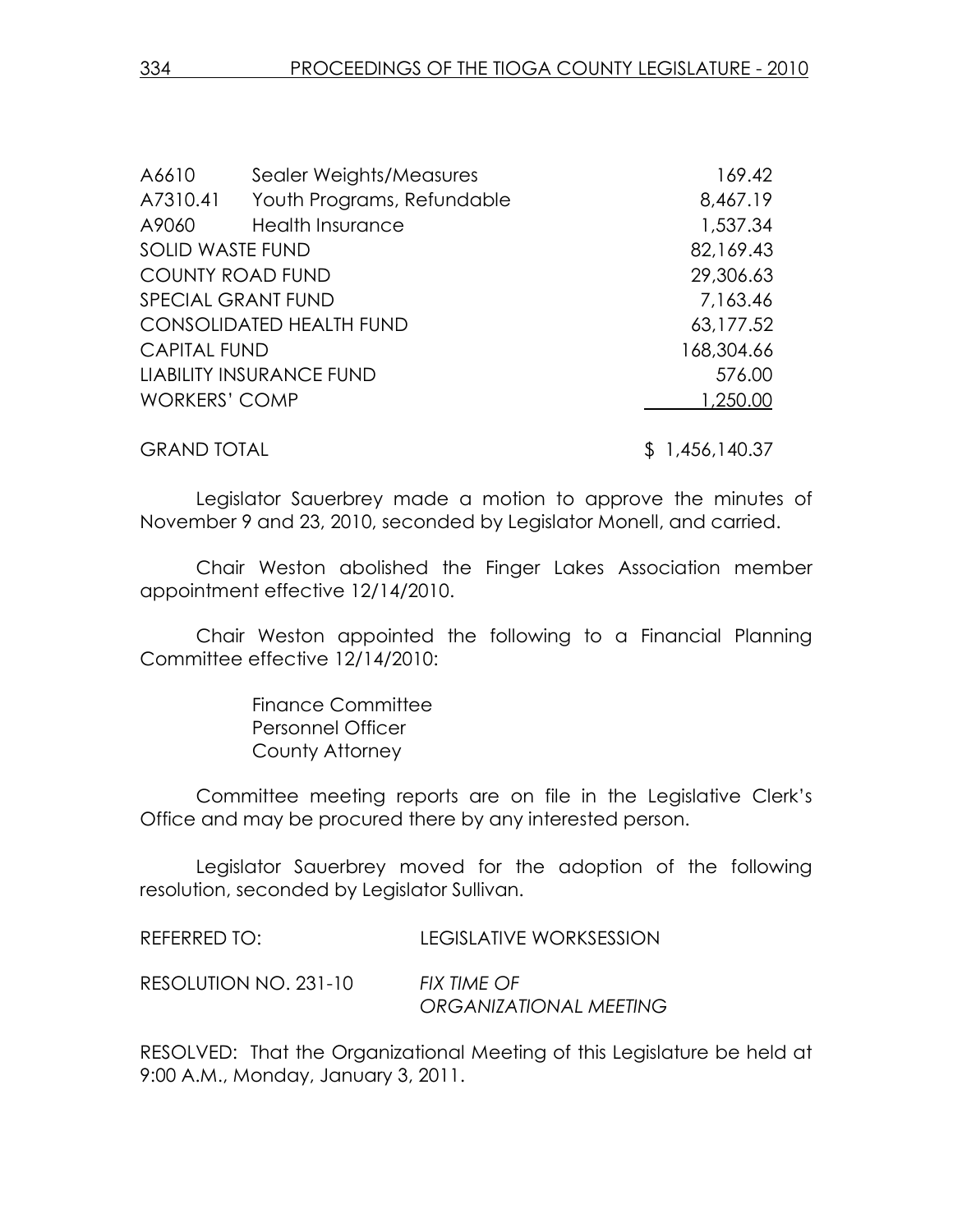ROLL CALL VOTE Yes – Legislators Sullivan, Hollenbeck, Huttleston, Monell, Weston, Roberts, and Sauerbrey.

No – None.

Absent – Legislators McEwen and Quinlan.

RESOLUTION ADOPTED.

 Legislator Monell moved for the adoption of the following resolution, seconded by Legislator Sullivan.

| REFERRED TO: | <b>FINANCE COMMITTEE</b> |
|--------------|--------------------------|
|              |                          |

RESOLUTION NO. 232-10 ADOPT STATE EQUALIZATION REPORTS

RESOLVED: That the State Equalization Reports for County Tax be and the same hereby are approved, and that the County tax rates be the rates used in computing taxes in the several Towns.

ROLL CALL VOTE Yes – Legislators Sullivan, Hollenbeck, Huttleston, Monell, Weston, Roberts, and Sauerbrey.

No – None.

Absent – Legislators McEwen and Quinlan.

RESOLUTION ADOPTED.

 Legislator Sullivan moved for the adoption of the following resolution, seconded by Legislator Hollenbeck.

REFERRED TO: FINANCE COMMITTEE

RESOLUTION NO. 233-10 YEAR END TRANSFERS

RESOLVED: That unencumbered balances of appropriation accounts, unanticipated revenue fund balances in the amount equal to the sum of overdrawn appropriation accounts in all funds be, and hereby are appropriated to overdrawn accounts; and be it further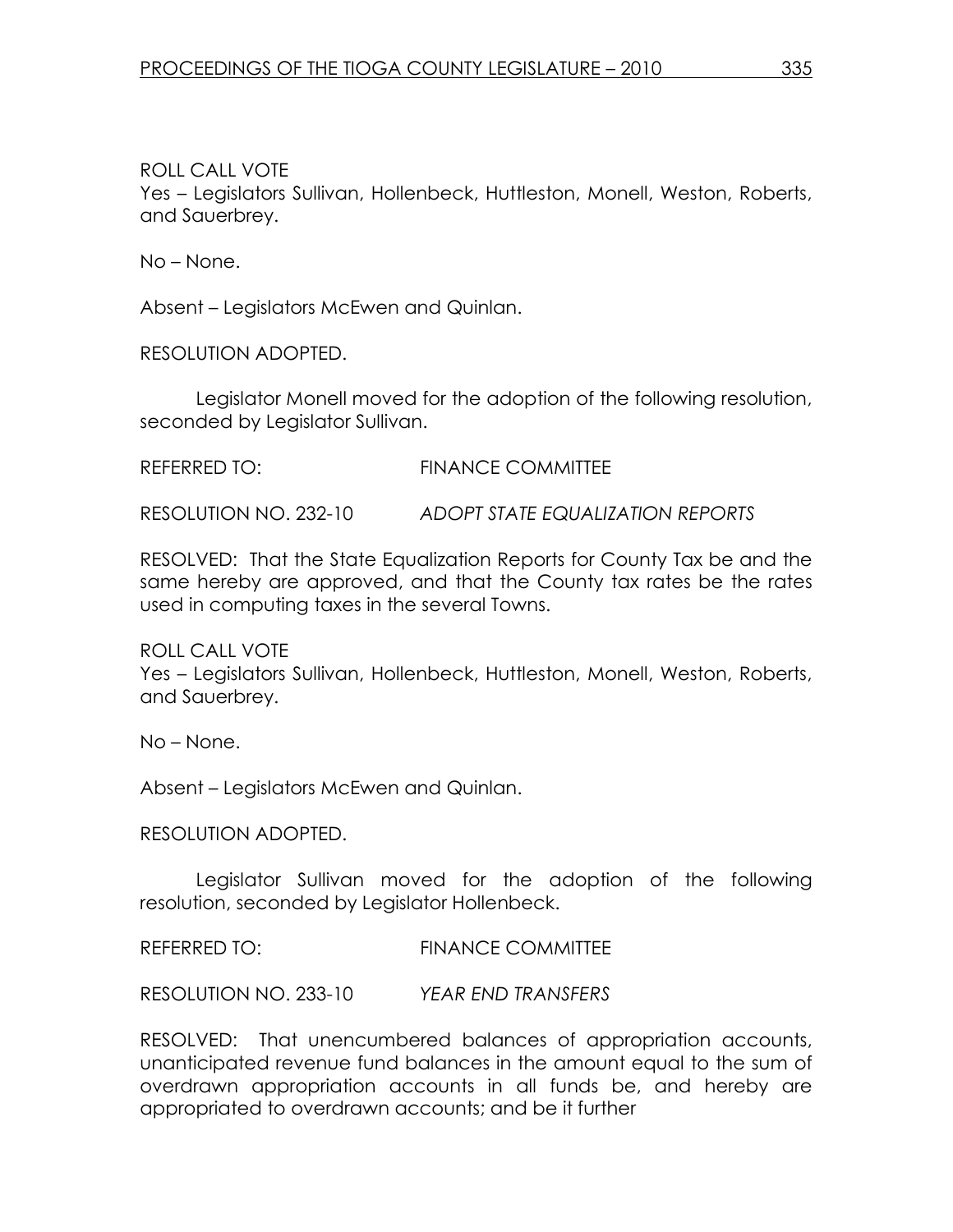RESOLVED: That the County Treasurer is hereby authorized and directed to effect this resolution.

ROLL CALL VOTE

Yes – Legislators Sullivan, Hollenbeck, Huttleston, Monell, Weston, Roberts, and Sauerbrey.

No – None.

Absent – Legislators McEwen and Quinlan.

RESOLUTION ADOPTED.

 Legislator Sullivan moved for the adoption of the following resolution, seconded by Legislator Sauerbrey.

REFERRED TO: FINANCE COMMITTEE

RESOLUTION NO. 234-10 AUTHORIZE TREASURER TO ENCUMBER FUNDS

RESOLVED: That the County Treasurer be and hereby is authorized to encumber whatever funds he deems necessary, subject to the approval of the Finance Committee; and be it further

RESOLVED: That said funds be encumbered before December 31, 2010 to allow proper coding of bills for payment in January.

ROLL CALL VOTE

Yes – Legislators Sullivan, Hollenbeck, Huttleston, Monell, Weston, Roberts, and Sauerbrey.

No – None.

Absent – Legislators McEwen and Quinlan.

RESOLUTION ADOPTED.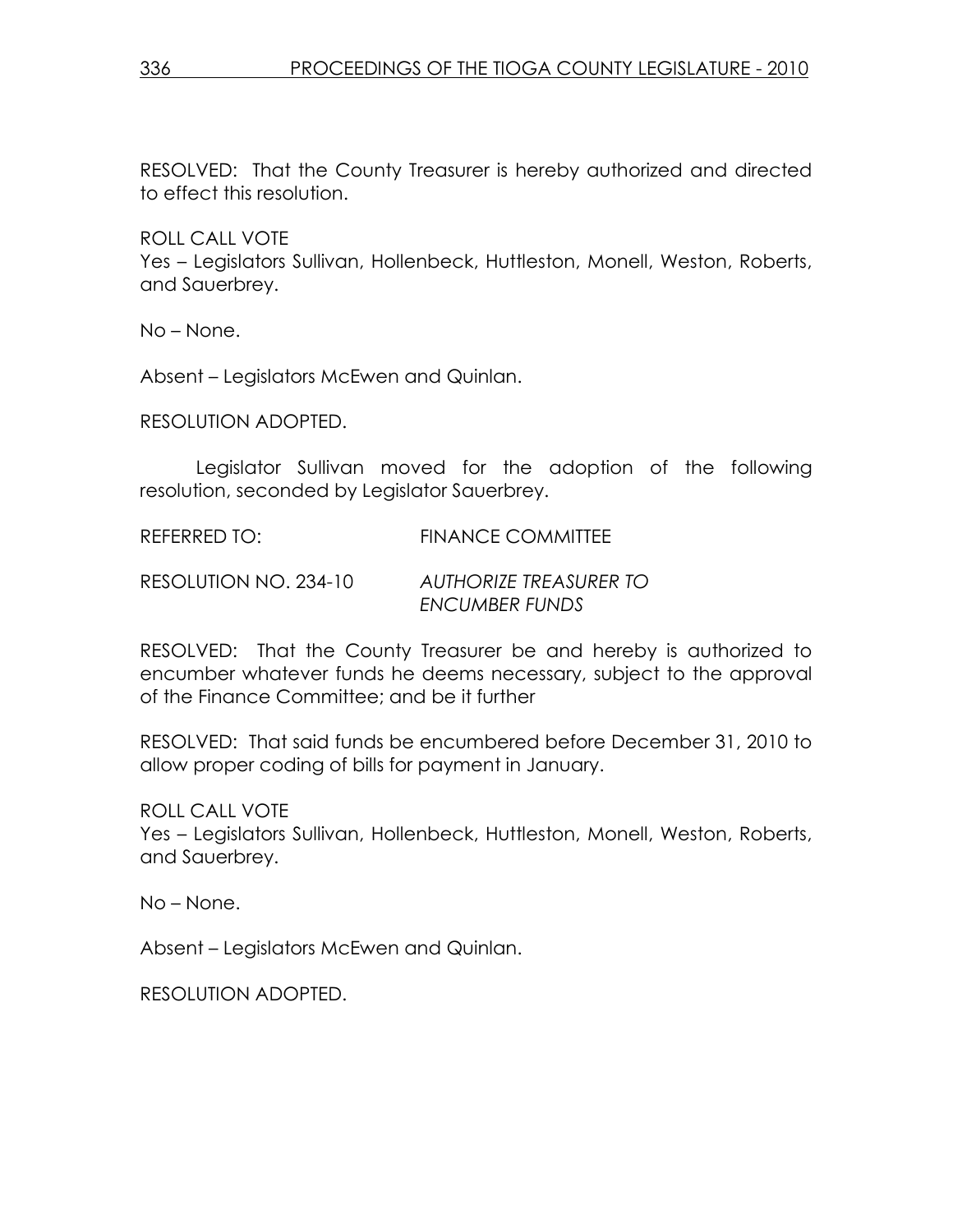Legislator Sullivan moved for the adoption of the following resolution, seconded by Legislator Hollenbeck.

| REFERRED TO:          | <b>FINANCE COMMITTEE</b>                                                      |
|-----------------------|-------------------------------------------------------------------------------|
| RESOLUTION NO. 235-10 | ADOPT COUNTY BUDGET FOR 2011,<br>APPROPRIATIONS AND SALARY<br><b>SCHEDULE</b> |

RESOLVED: That the tentative budget for Tioga County for the year 2011 submitted by the Budget Officer on November 15, 2010 and approved by the Finance Committee be, and the same hereby is adopted as the official Budget for the year 2011; and be it further

RESOLVED: That the several amounts specified in such budget as to the total for the several objects as set forth in Schedule 1 therein be appropriated for such objects, effective January 1, 2011; and be it further

RESOLVED: That the full time Salary Schedule 5 set forth in the budget be adopted effective January 1, 2011.

ROLL CALL VOTE Yes – Legislators Sullivan, Hollenbeck, Huttleston, Monell, Weston, Roberts, and Sauerbrey.

No – None.

Absent – Legislators McEwen and Quinlan.

RESOLUTION ADOPTED.

 Legislator Sullivan moved for the adoption of the following resolution, seconded by Legislator Sauerbrey.

REFERRED TO: FINANCE COMMITTEE

RESOLUTION NO. 236-10 TOWN TAX LEVY

WHEREAS: There has been presented to this Legislature a duly certified copy of the annual Budgets of each of the several Towns of the County of Tioga for the fiscal year beginning January 1, 2011; be it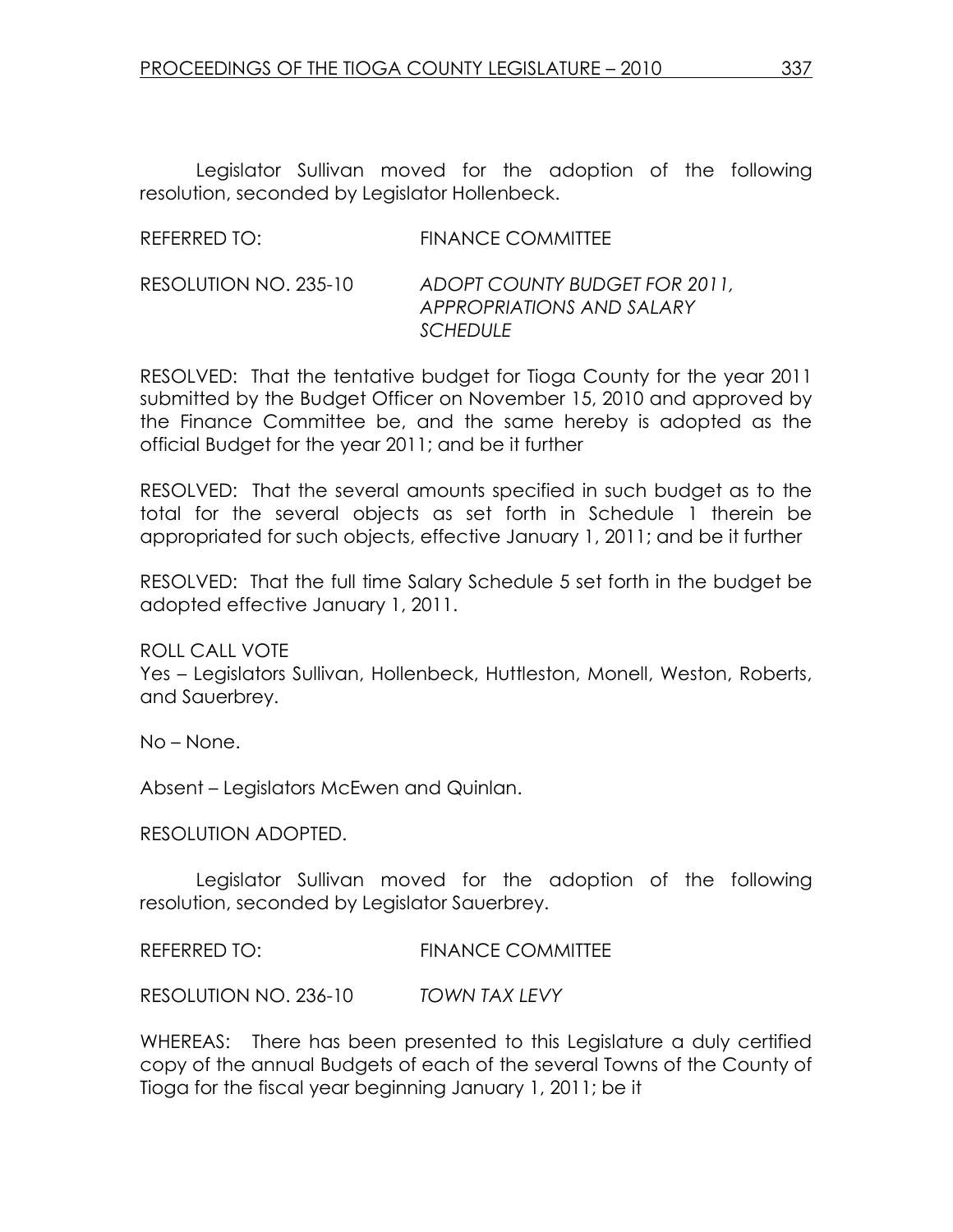RESOLVED: That there shall be, and there is, assessed against and levied upon and collected from the taxable property situate in the following Towns outside the incorporated Villages or partially located therein, the amounts indicated for Town purposes as specified in the Budgets of the respective Towns as follows:

| Part Town      | <b>General Outside</b> | Highway Outside |
|----------------|------------------------|-----------------|
| <b>Barton</b>  |                        |                 |
| Candor         | \$45,430.00            | 195,387.00      |
| Newark Valley  |                        |                 |
| <b>Nichols</b> | 8,060.00               | 46,793.00       |
| Owego          |                        | 1,586,663.00    |
| Spencer        | 41,449.00              | 372,424.00      |

**Further** 

RESOLVED: That there shall be and there hereby is, assessed against and levied upon and collected from the taxable property liable therefore within the respective Fire and Fire protection Districts in the Towns, the following amounts for the purposes of such Districts as specified on their annual Budgets:

| Town of Barton                       |            |
|--------------------------------------|------------|
| Halsey Valley Fire Protection        | 14,889.00  |
| Lockwood Fire Protection             | 35,000.00  |
| <b>Waverly Joint Fire Protection</b> | 250,347.00 |
| <b>Town of Berkshire</b>             |            |
| <b>Berkshire Fire District</b>       | 125,067.00 |
| Town of Candor                       |            |
| Candor Fire District                 | 417,560.00 |
| Town of Newark Valley                |            |
| <b>Newark Valley Fire District</b>   | 177,227.69 |
| Town of Nichols                      |            |
| Lounsberry Fire Protection           | 3,000.00   |
| Nichols Joint Fire Protection        | 135,400.00 |
| Town of Owego                        |            |
| <b>Apalachin Fire District</b>       | 683,595.00 |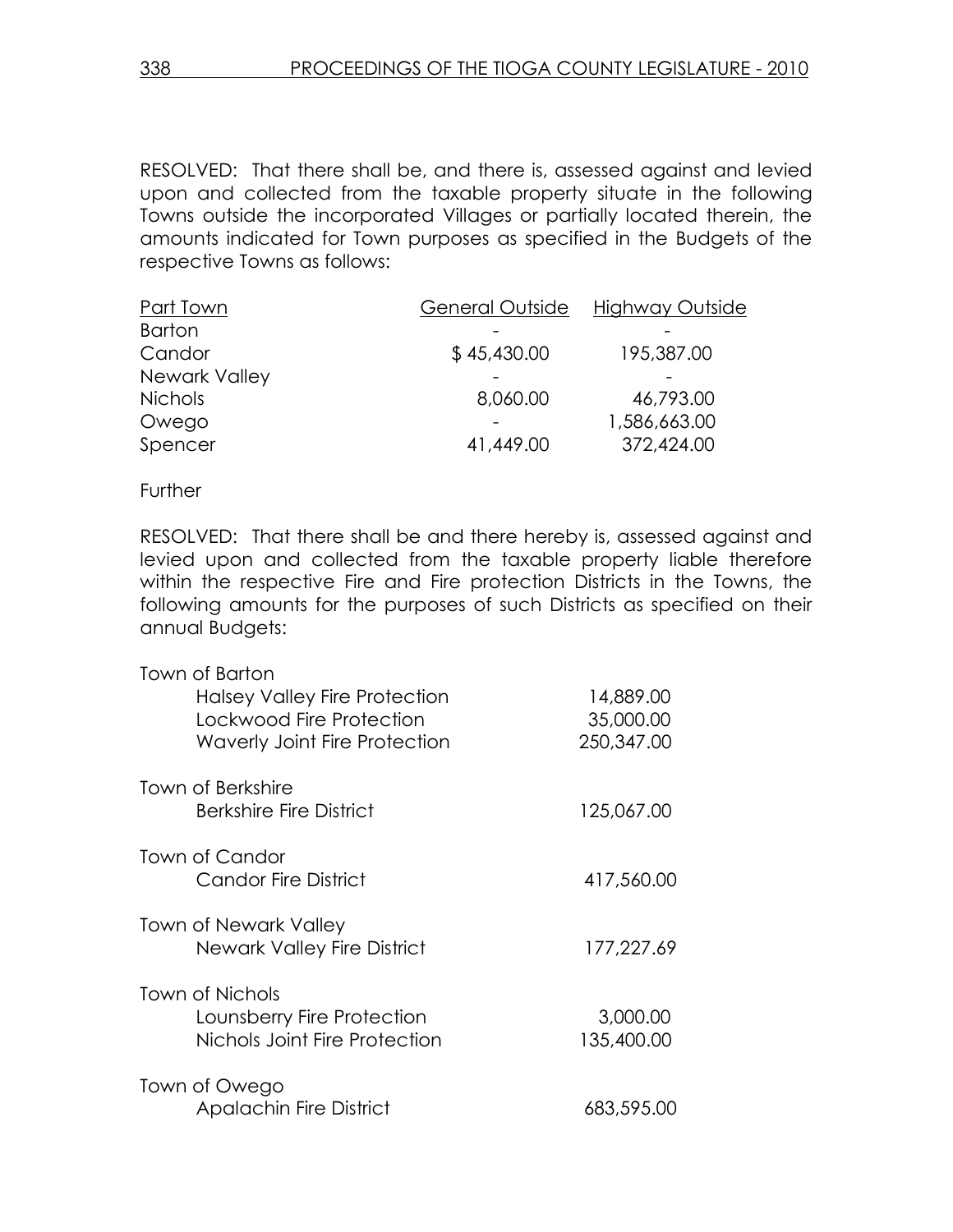| Owego Fire District<br><b>Newark Valley Fire District</b>  | 931,031.63<br>25,773.31 |
|------------------------------------------------------------|-------------------------|
| Town of Richford<br>Richford Fire District                 | 77,155.00               |
| Town of Spencer<br><b>Spencer Fire Protection District</b> | 75,000.00               |
| Town of Tioga<br>Tioga Fire District                       | 178,561.00              |

#### **Further**

RESOLVED: That there shall be, and there hereby is, assessed against and levied upon and collected from the taxable property liable therefore within certain sewer, water and lighting Districts in the Town of Owego and the amounts specified in their annual budgets as follows:

| Water District No. 4/Ext. 13 | 11,708.00 |
|------------------------------|-----------|
| Water District No. 4/Ext. 15 | 7,553.00  |
| Water District No. 4/Ext. 17 | 21,125.00 |
| Water District No. 4/Ext. 20 | 17,625.00 |
| Sewer District No. 2/Ext. 14 | 15,635.00 |
| Sewer District No. 2/Ext. 15 | 11,573.00 |
| Lighting District No. 1      | 5,297.00  |
| Lighting District No. 2      | 11,950.00 |
| Lighting District No. 3      | 10,378.00 |
| Lighting District No. 4A     | 618.00    |
| Lighting District No. 4B     | 1,939.00  |
| Lighting District No. 5      | 6,319.00  |
| Lighting District No. 6      | 15,779.00 |
| Lighting District No. 7      | 2,013.00  |
| Lighting District No. 8      | 1,307.00  |
| Lighting District No. 9      | 601.00    |
| Lighting District No. 10     | 841.00    |

**Further**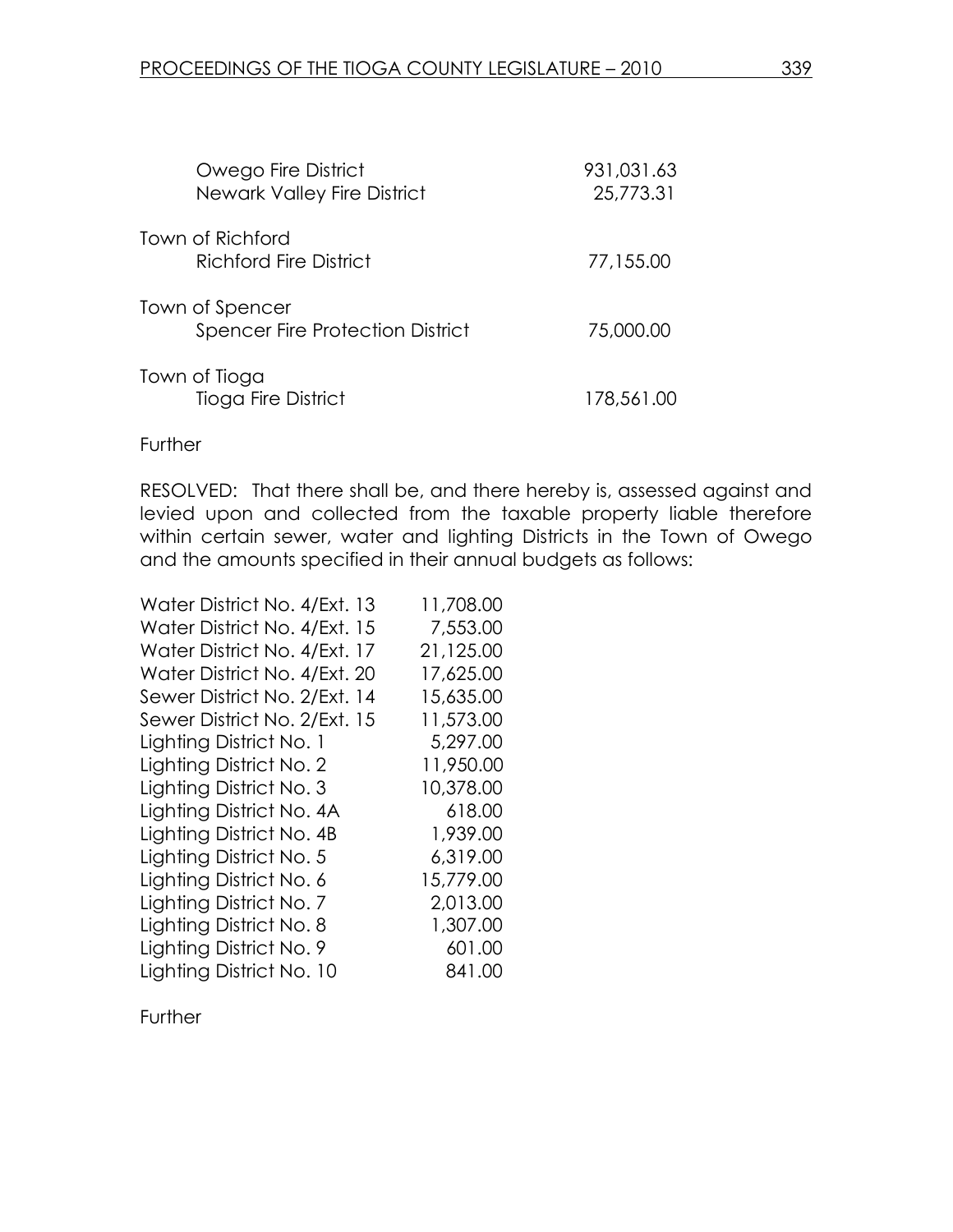RESOLVED: That there shall be and there hereby is, assessed against and levied upon and collected from the taxable property liable therefore in the Town of Owego returned sewer and water rents in the amount of \$196,705.18; further

RESOLVED: That there shall be and there hereby is, assessed against and levied upon and collected from the taxable property liable therefore in the Town of Barton returned sewer and water rents in the amount of \$8,166.20; further

RESOLVED: That the amounts to be raised by tax for all other purposes as specified in the several annual Budgets shall be, and they hereby are, assessed against and levied upon and collected from the taxable properties in the Towns except as otherwise provided by law as follows:

| Townwide         | General    | <b>Highway</b> |
|------------------|------------|----------------|
| <b>Barton</b>    | 194,000.00 | 441,400.00     |
| <b>Berkshire</b> | 78,745.00  | 330,450.00     |
| Candor           | 360,359.00 | 791,187.00     |
| Newark Valley    | 266,046.00 | 297,800.00     |
| <b>Nichols</b>   | 99,142.00  | 256,893.00     |
| Owego            | 728,847.00 |                |
| Richford         | 140,555.00 | 390,600.00     |
| Spencer          | 320,244.00 | 49,474.00      |
| Tioga            | 223,004.00 | 502,900.00     |

Further

RESOLVED: That such taxes and assessments, when collected, shall be paid to the Supervisors of the several Towns in the amounts as shown by this resolution for distribution by them in the manner provided by law.

## ROLL CALL VOTE

Yes – Legislators Sullivan, Hollenbeck, Huttleston, Monell, Weston, Roberts, and Sauerbrey.

No – None.

Absent – Legislators McEwen and Quinlan.

RESOLUTION ADOPTED.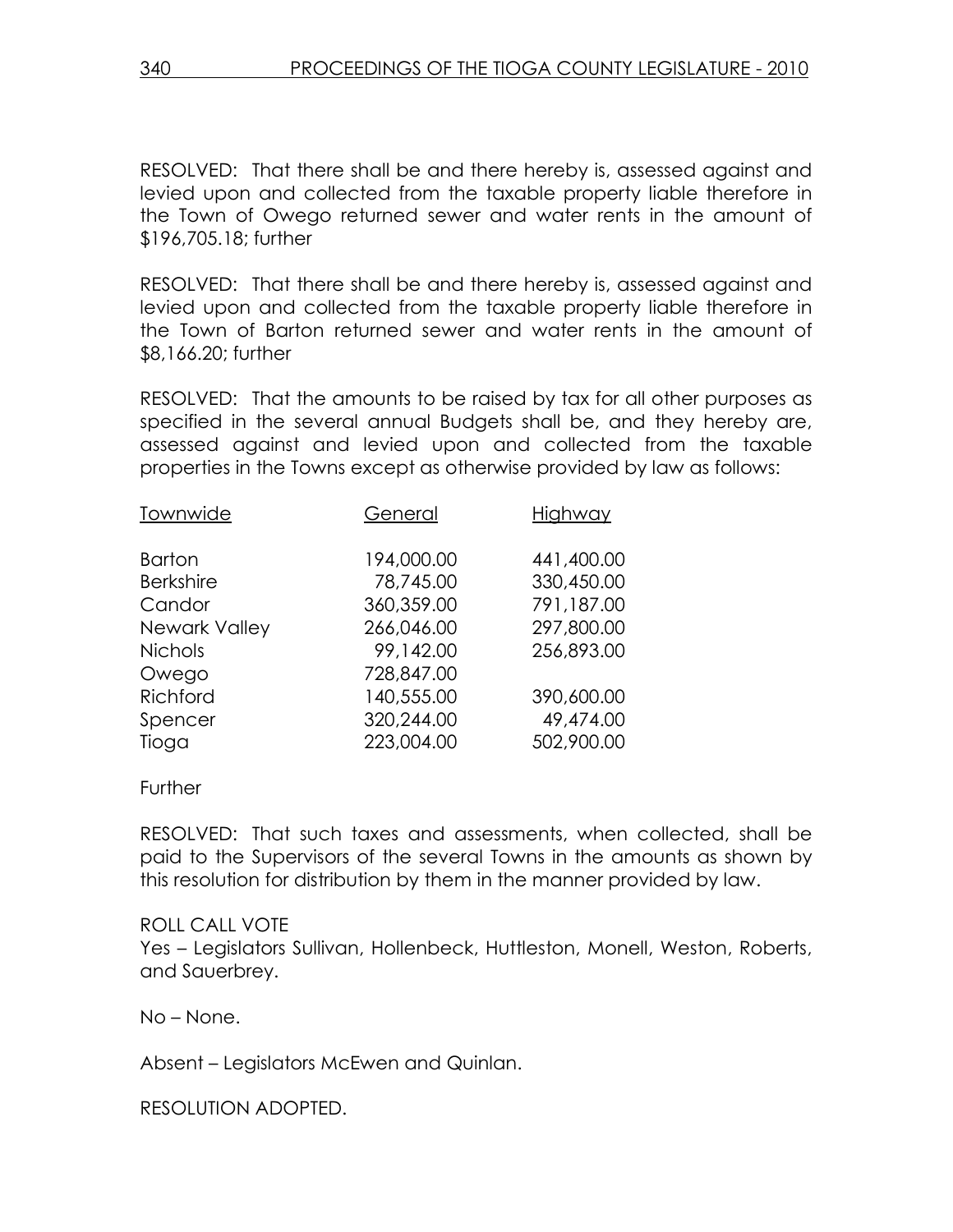Legislator Sullivan moved for the adoption of the following resolution, seconded by Legislator Hollenbeck.

### REFERRED TO: FINANCE COMMITTEE

RESOLUTION NO. 237-10 COUNTY TAX LEVY

WHEREAS: This Legislature by Resolution No. 235-10 dated December 14, 2010 adopted a Budget for the fiscal year 2011 and by Resolution No. 235- 10 dated December 14, 2010 has made appropriations for the conduct of the County Government during said fiscal year and has by resolution No. 236-10 dated December 14, 2010 levied the taxes required for the support of the Government of the several Towns; therefore be it

RESOLVED: That this Legislature hereby levies the following for recycling purposes, upon the taxable real property liable therefore, in the County upon valuation as heretofore equalized by it.

| <b>Barton</b>        | 109,671.15 |
|----------------------|------------|
| <b>Berkshire</b>     | 20,353.02  |
| Candor               | 85,328.84  |
| <b>Newark Valley</b> | 61.486.02  |
| <b>Nichols</b>       | 42,092.81  |
| Owego                | 381,290.81 |
| Richford             | 20,400.13  |
| Spencer              | 56,972.84  |
| Tioga                | 70,254.38  |
|                      |            |
| Total                | 847,850.00 |

And be it further

RESOLVED: That pursuant to Section 360 of the County Law and Section 900 of the Real Property Tax Law, this Legislature hereby levied the following for County purposes, excluding Solid Waste set forth above, upon the taxable real property in the County upon valuation as heretofore equalized by it.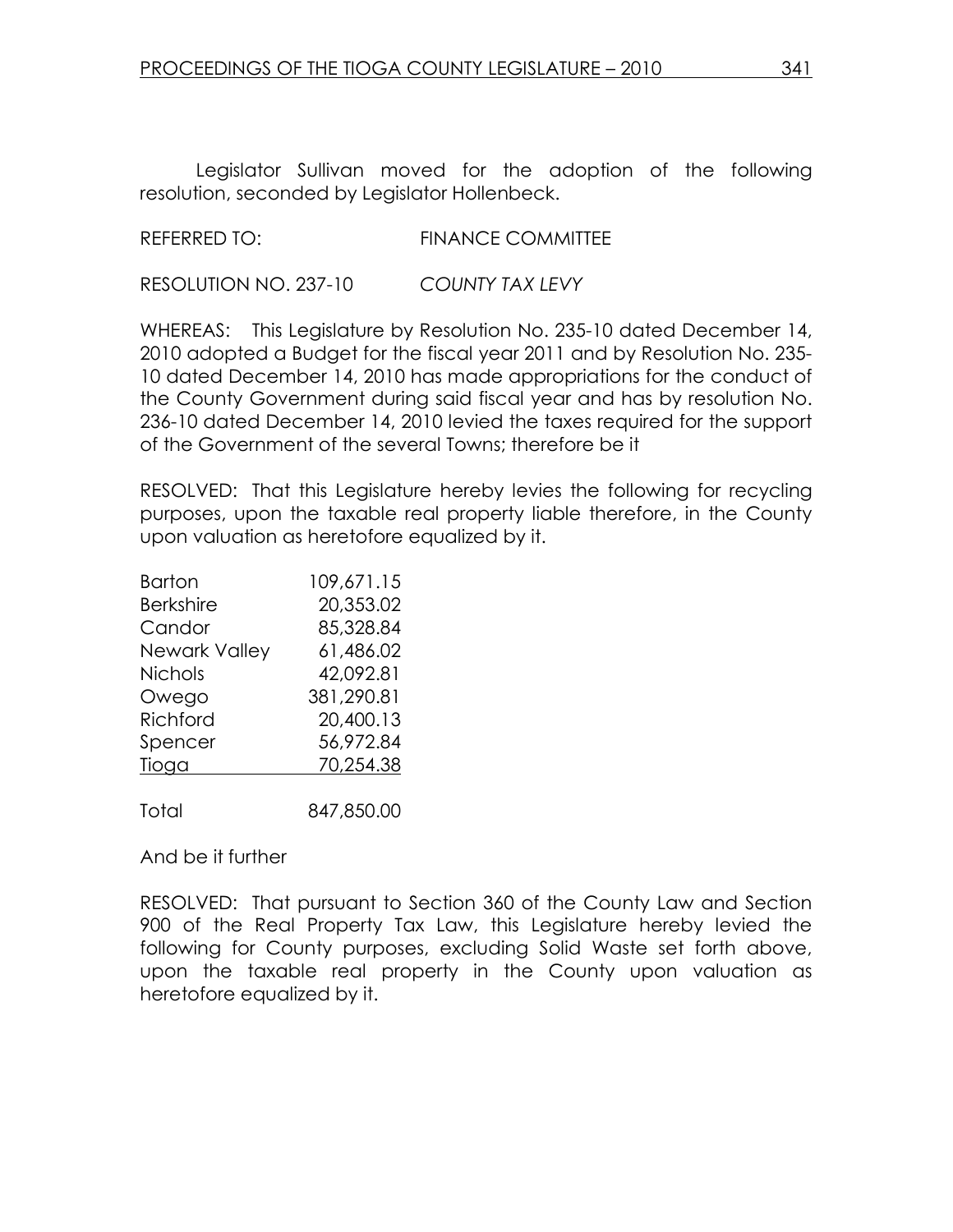Upon all the taxable property liable for the support of County Government, the sum of \$20,260,838.00 and in addition thereto upon the real property liable therefore, and following taxes:

| For Returned Village Taxes                     | 385,632.86   |
|------------------------------------------------|--------------|
| For School Tax Returned                        | 2,787,573.59 |
| For Deficits from prior years' taxes           | 395.44       |
| For Reimbursement of Erroneous taxes, etc.     | 6,148.66     |
| All of the forgoing being subject to           |              |
| Credit for excess collection the prior year of | 54.85        |

**Further** 

RESOLVED: That the County Treasurer's Department be directed to extend the taxes as aforesaid and also the taxes for Town purposes set forth in Resolution No. 236-10 on the rolls of the several Towns against each parcel of property set forth in said rolls, and that the Chair and the Clerk of the County Legislature be directed and empowered to execute under the seal of this Legislature the several Tax warrants for the collection of said taxes, and to cause the several tax rolls with said warrants annexed to be delivered to the Collectors of the several Tax Districts of the County on or before December 31, 2010; and be it further

RESOLVED: That the tax rates for each of the Towns, excluding Solid Waste, are as follows:

| Out | 8.036   |
|-----|---------|
| In  | 8.036   |
|     | 8.304   |
| Out | 111.515 |
| In  | 111.515 |
| Out | 12.744  |
| In  | 12.744  |
| Out | 30.618  |
| In  | 30.618  |
| Out | 10.788  |
| In  | 10.788  |
|     | 6.659   |
| Out | 44.791  |
| In  | 44.791  |
|     | 109.556 |
|     |         |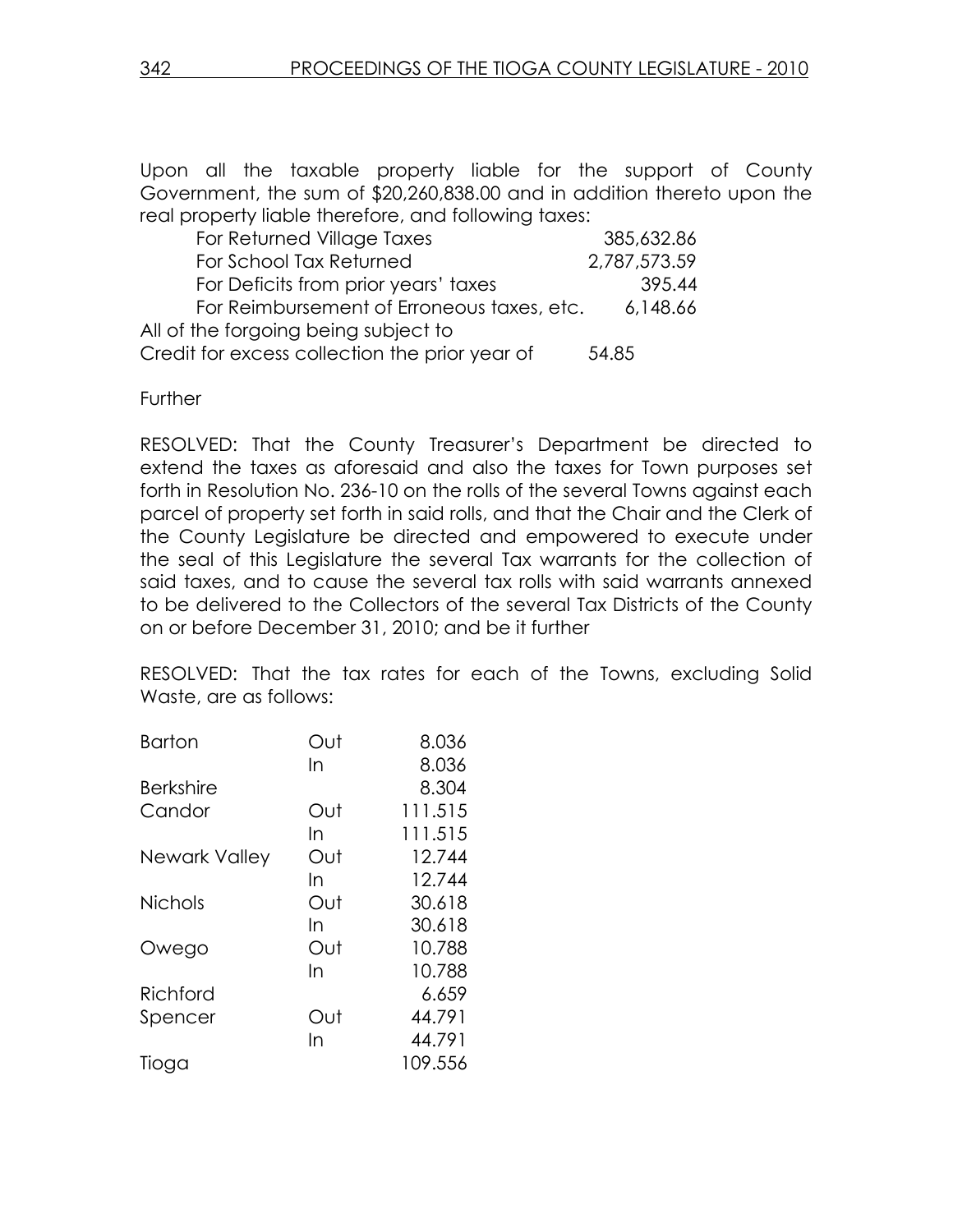ROLL CALL VOTE Yes – Legislators Sullivan, Hollenbeck, Huttleston, Monell, Weston, Roberts, and Sauerbrey.

No – None.

Absent – Legislators McEwen and Quinlan.

RESOLUTION ADOPTED.

 Legislator Sullivan moved for the adoption of the following resolution, seconded by Legislator Hollenbeck.

| REFERRED TO:          | <b>FINANCE COMMITTEE</b>                       |
|-----------------------|------------------------------------------------|
| RESOLUTION NO. 238-10 | ERRONEOUS ASSESSMENT<br><b>TOWN OF SPENCER</b> |

WHEREAS: An application for corrected tax roll indicates that property no. 1219 in the Town of Spencer, assessed to the Columbia Gas Transmission, LLC on the 2010 tax roll is erroneous in that Columbia retired their pipeline assets in the Town of Spencer in December 2008; that said assets were to be incorporated into the pipeline constructed and owned by Millenium Pipeline Company thus the parcel no longer exists; and

WHEREAS: Property no. 1219 in the Town of Spencer was billed and paid by both Columbia and Millenium in 2010, and the 2010 Columbia Gas tax bill in the amount of \$1,918.50 was paid on 1/26/10; be it therefore

RESOLVED: That a refund of \$1,918.50 be issued to Columbia Gas Transmission, LLC for overpayment of the 2010 taxes; and be it further

RESOLVED: That the erroneous town tax of \$749.90 be charged back to the Town of Spencer, and the erroneous fire tax of \$78.01 be charged back to the Spencer Fire District; and be it further

RESOLVED: That the erroneous solid waste tax of \$43.73 be charged back to the Solid Waste Fund; and be it further

RESOLVED: That the erroneous county tax of \$1,046.86 be charged to the proper account in the records of the County Treasurer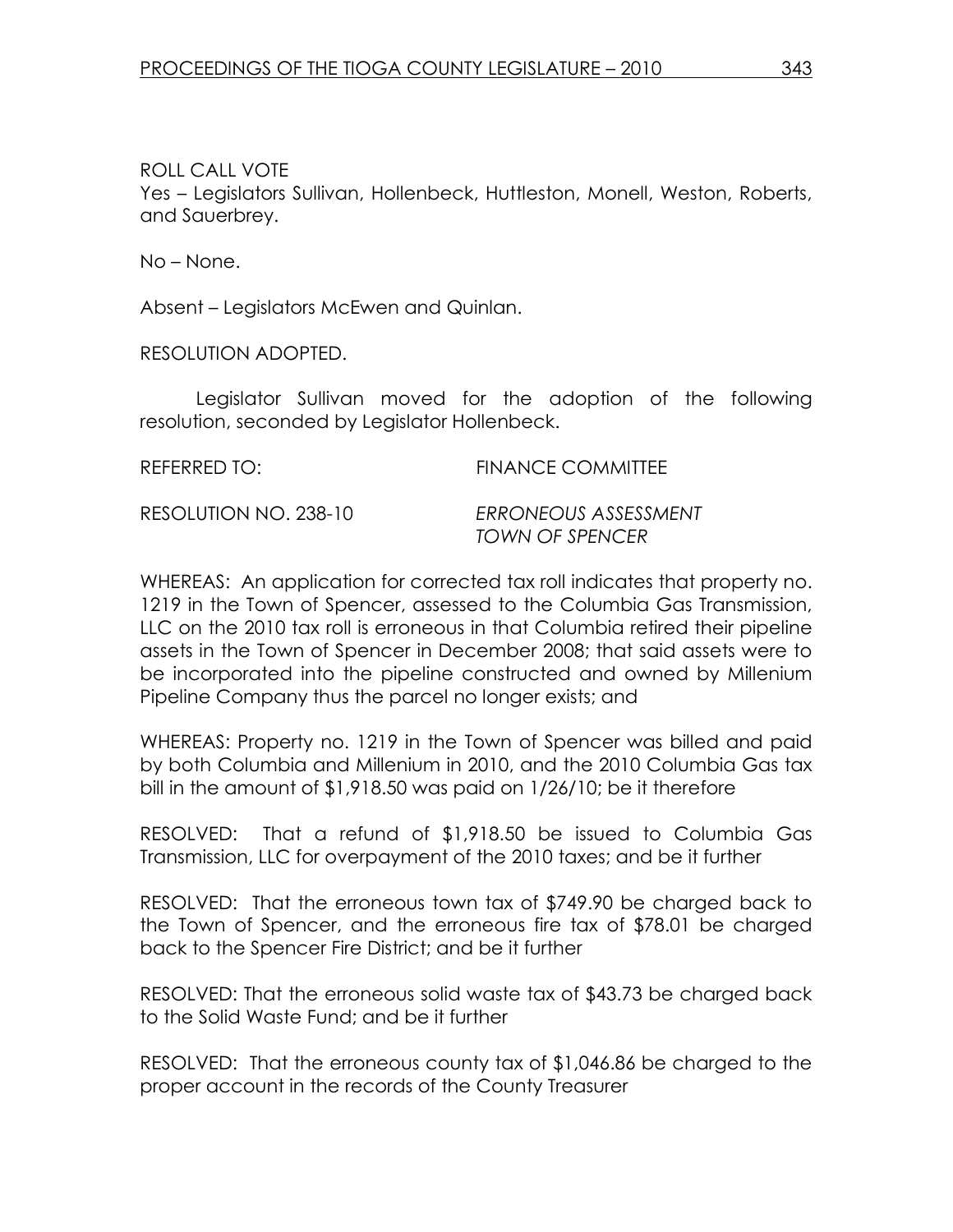ROLL CALL VOTE

Yes – Legislators Sullivan, Hollenbeck, Huttleston, Monell, Weston, Roberts, and Sauerbrey.

No – None.

Absent – Legislators McEwen and Quinlan.

RESOLUTION ADOPTED.

 Legislator Hollenbeck moved for the adoption of the following resolution, seconded by Legislator Monell.

REFERRED TO: LEGISLATIVE WORKSESSION

RESOLUTION NO. 239–10 REAPPOINT MEMBERS BOARD OF ETHICS

WHEREAS: The terms of F. John Waite and John Hitchings on the Board of Ethics are due to expire December 31, 2010; and

WHEREAS: F. John Waite and John Hitchings have both agreed to serve another term; therefore be it

RESOLVED: That F. John Waite, Minority appointment, and John Hitchings, Chair appointment, are hereby reappointed to the Board of Ethics for a term of January 1, 2011 through March 31, 2014.

ROLL CALL VOTE

Yes – Legislators Sullivan, Hollenbeck, Huttleston, Monell, Weston, Roberts, and Sauerbrey.

No – None.

Absent – Legislators McEwen and Quinlan.

RESOLUTION ADOPTED.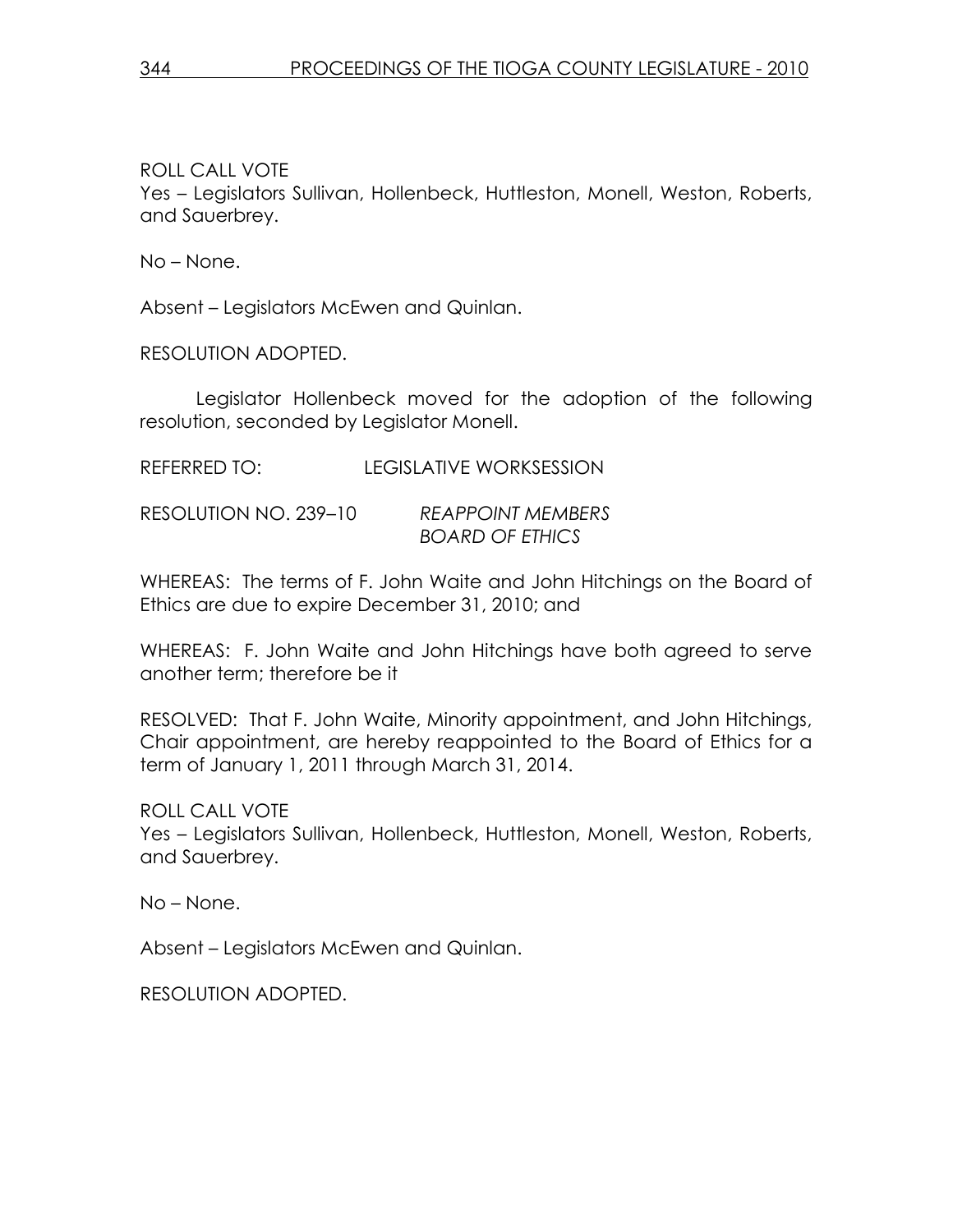Legislator Sullivan moved for the adoption of the following resolution, seconded by Legislator Sauerbrey.

RESOLUTION NO. 240–10 APPOINT MEMBERS RECORDS MGMT. ADVISORY BOARD

WHEREAS: Resolution 36-90 established the Records Management Advisory Board; and

WHERAS: The Board currently consists of the following members:

| Records Management Officer                               | <b>TERM OF OFFICE</b> |
|----------------------------------------------------------|-----------------------|
| Information Technology and Communication Srvc Department |                       |
| <b>Director</b>                                          | <b>TERM OF OFFICE</b> |
| County Treasurer or designee                             | <b>TERM OF OFFICE</b> |
| Records Management Committee Legislator                  | <b>TERM OF OFFICE</b> |
| Records Management Committee Chair                       | <b>TERM OF OFFICE</b> |
| Department Records Steward of DSS                        | 2/28/08-2/28/10       |
| Representative of the Media                              | 2/28/08-2/28/10       |
| <b>Real Property Tax Director</b>                        | <b>TERM OF OFFICE</b> |
| <b>County Clerk</b>                                      | <b>TERM OF OFFICE</b> |

And

WHEREAS: There are two vacant seats created by expiration of terms on February 28, 2010, Department Records Steward of DSS and Representative of the Media; and

WHEREAS: It is desirous to have the Department Records Steward of DSS appointed for TERM OF OFFICE; and

WHEREAS: The County Historian was listed in Resolution 36-90 when the Records Management Advisory Board was established, but was never formally appointed; now therefore be it

RESOLVED: That the following members be appointed to the Records Management Advisory Board as follows:

 Mary Beth Jones – Tioga County Courier – 12/14/2010 -2/28/2012 Department Records Steward of DSS – Term Of Office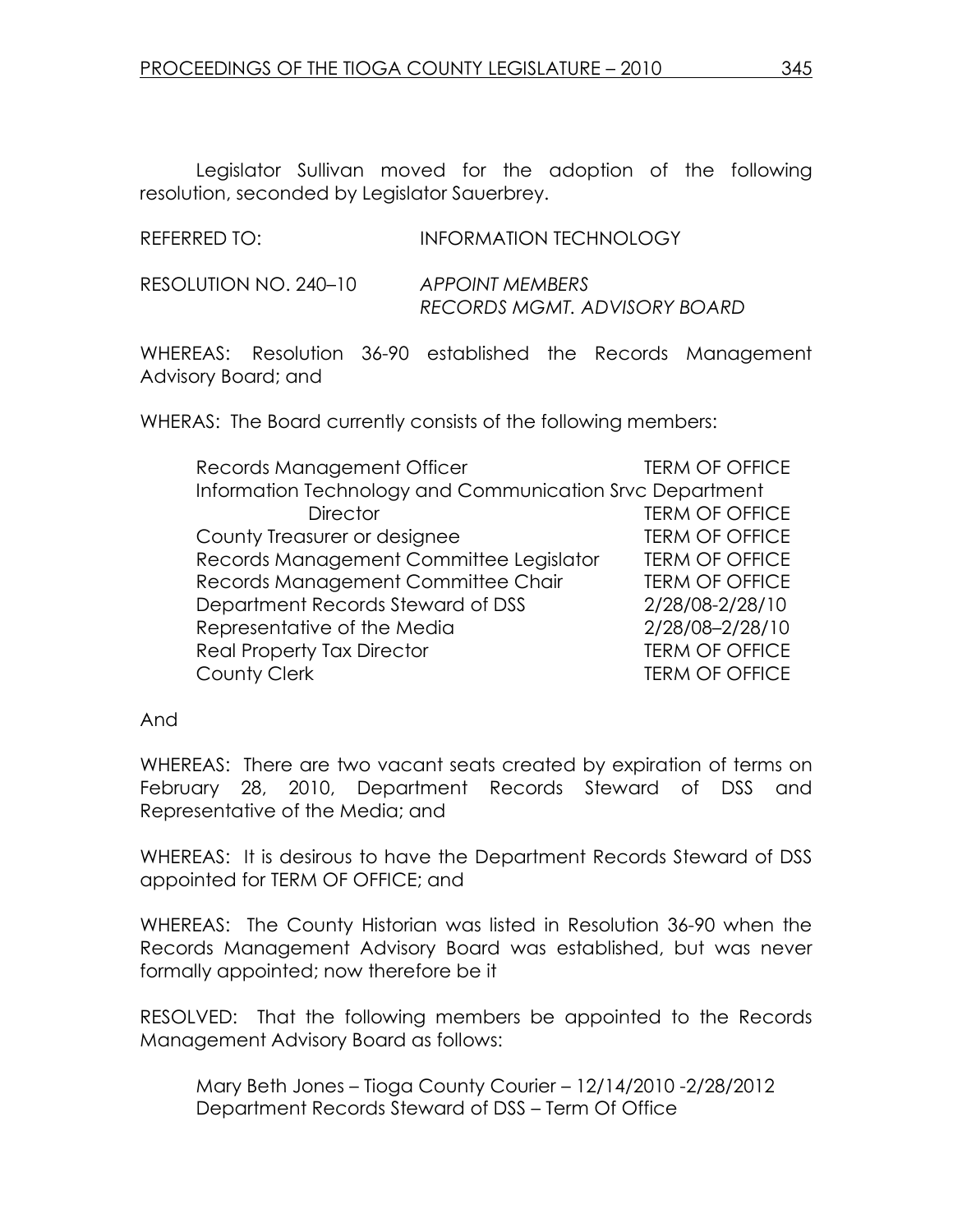And be it further

RESOLVED: That The County Historian be appointed for TERM OF OFFICE.

ROLL CALL VOTE Yes – Legislators Sullivan, Hollenbeck, Huttleston, Monell, Weston, Roberts, and Sauerbrey.

No – None.

Absent – Legislators McEwen and Quinlan.

RESOLUTION ADOPTED.

 Legislator Sullivan moved for the adoption of the following resolution, seconded by Legislator Hollenbeck.

REFERRED TO: **INFORMATION TECHNOLOGY** 

RESOLUTION NO. 241–10 AMEND RESOLUTION 488-93 APPOINT MEMBER GIS ADVISORY BOARD

WHEREAS: The Tioga County GIS Advisory Board, created per resolution 488-93, serves to provide oversight and guidance to GIS activities in Tioga County including issues such as personnel, hardware and software resources, alternative program funding, application development and GIS program prioritization; and

WHEREAS: Current members of the GIS Advisory Board are as follows:

| <b>County Planning Director</b>                        | <b>TERM OF OFFICE</b> |
|--------------------------------------------------------|-----------------------|
| <b>Real Property Director</b>                          | <b>TERM OF OFFICE</b> |
| Records Management Officer                             | <b>TERM OF OFFICE</b> |
| Information Technology and Communication Svcs Director |                       |
|                                                        | <b>TERM OF OFFICE</b> |
| <b>Commissioner of Public Works</b>                    | <b>TERM OF OFFICE</b> |
| <b>Sheriff</b>                                         | <b>TERM OF OFFICE</b> |
| <b>Fire Coordinator</b>                                | <b>TERM OF OFFICE</b> |
| <b>Public Heath Director</b>                           | <b>TERM OF OFFICE</b> |
| <b>Emergency Management Officer</b>                    | <b>TERM OF OFFICE</b> |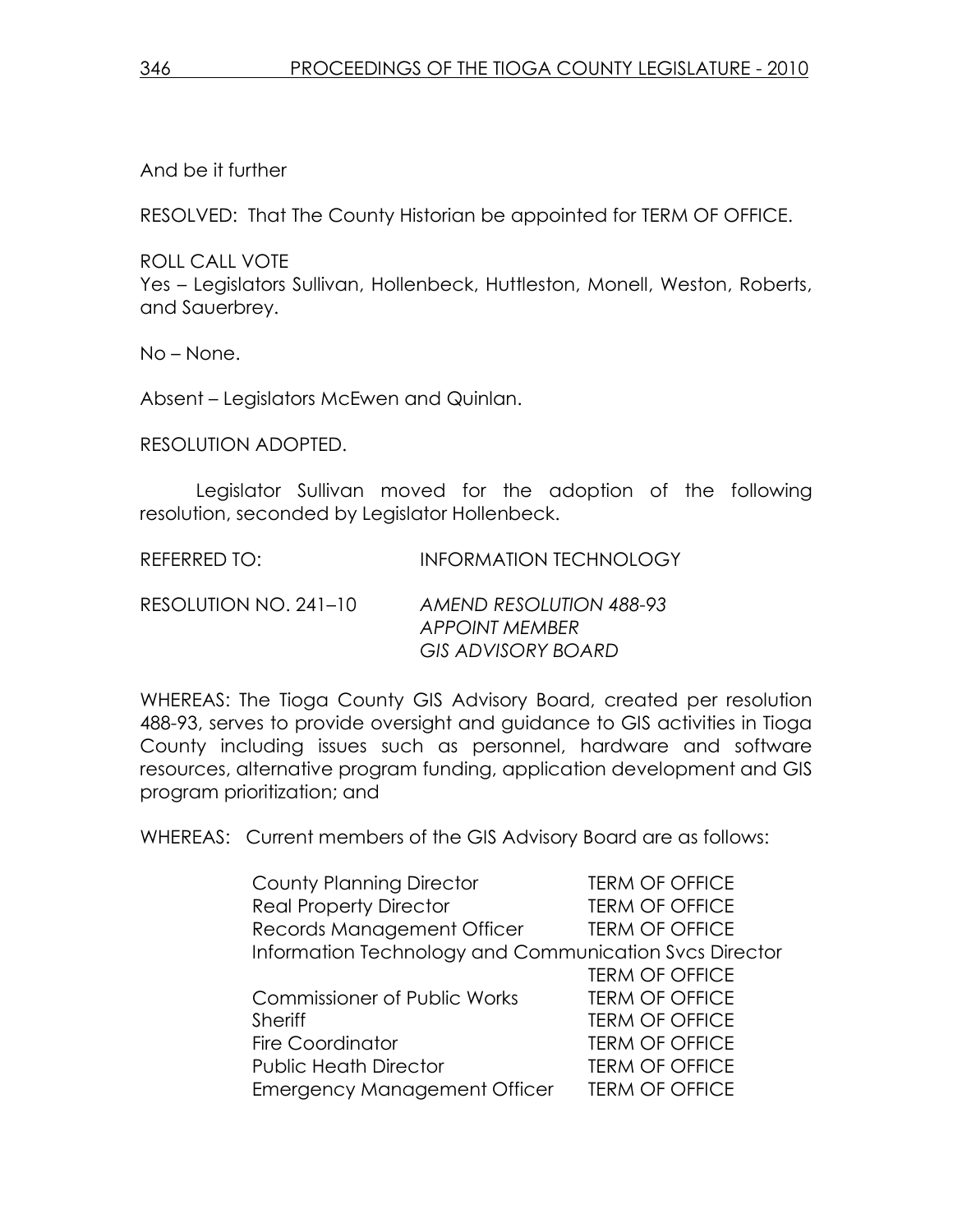Commissioner of DSS TERM OF OFFICE Soil & Water Conservation District Manager or designee TERM OF OFFICE

WHEREAS: The Real Property Director has relinquished the position of Chair of the GIS Advisory Board; and

WHEREAS: Resolution 488-93 needs to be amended to add the GIS Manager as a member of the GIS Advisory Board for the Term of Office; and

WHEREAS: The GIS Manager has agreed to be appointed as the Chair of the GIS Advisory Board; therefore be it

RESOLVED: That Resolution 488-93 be amended to add the GIS Manager as a member of the GIS Advisory Board for the Term Of Office; and be it further

RESOLVED: That the GIS Manager be appointed as Chair of the GIS Advisory Board.

ROLL CALL VOTE Yes – Legislators Sullivan, Hollenbeck, Huttleston, Monell, Weston, Roberts, and Sauerbrey.

No – None.

Absent – Legislators McEwen and Quinlan.

RESOLUTION ADOPTED.

 Legislator Huttleston moved for the adoption of the following resolution, seconded by Legislator Hollenbeck.

REFERRED TO: HEALTH & HUMAN SERVICES COMMITTEE RESOLUTION NO. 242–10 EXTEND YOUTH BOARD MEMBER TERM YOUTH BUREAU

WHEREAS: The Tioga County Youth Board is organized as an advisory body to the Tioga County Youth Bureau; and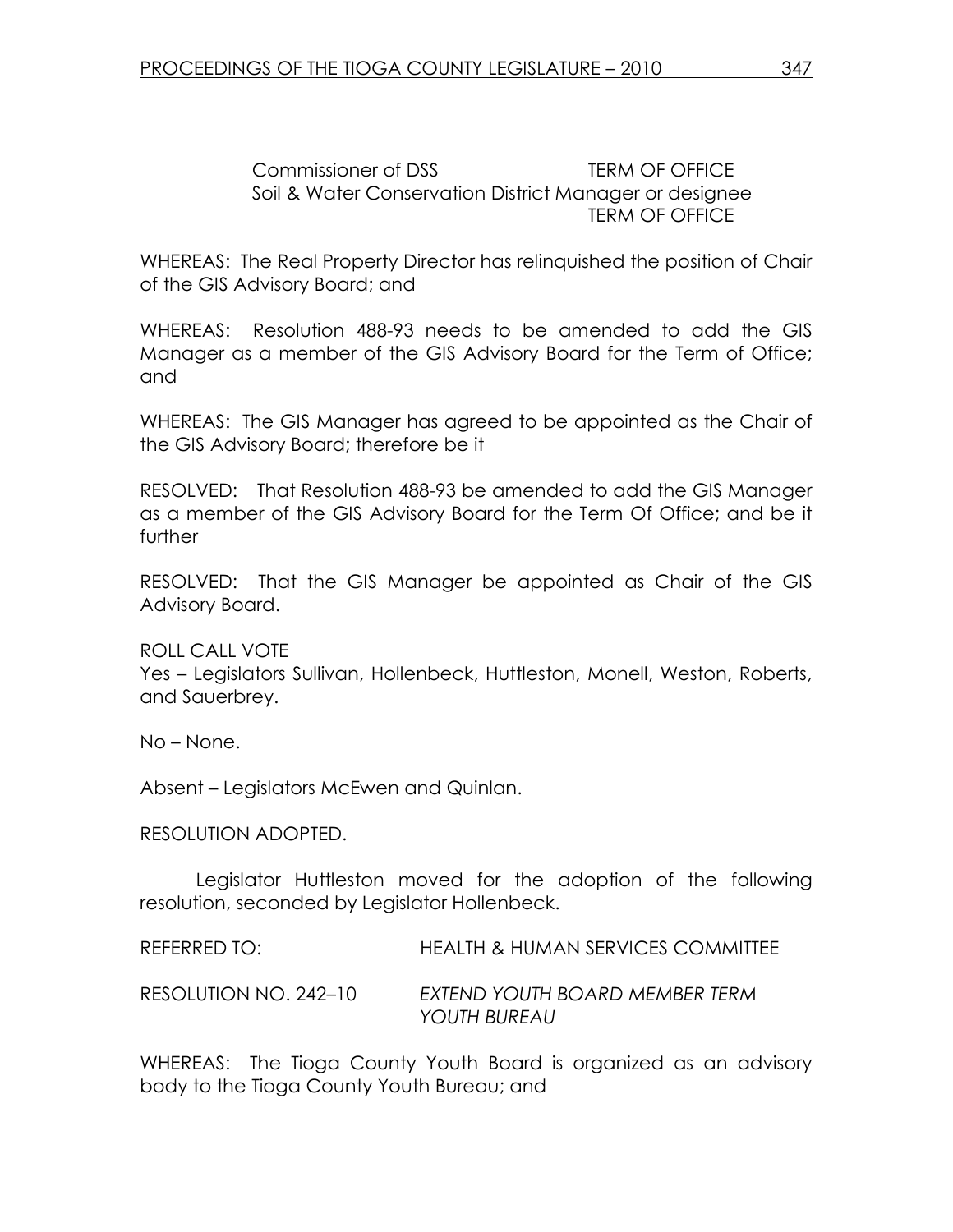WHEREAS: The purpose of the Youth Board is to carry out the provision of Section 95 of the General Municipal Law of the State of New York and Resolution No. 140 of 1981 of the Tioga County Legislature; and

WHEREAS: The Tioga County Youth Board Bylaws provides for representatives to the Youth Board be appointed by the County Legislature; and

WHEREAS: The County Legislature previously appointed members to the Youth Board under Resolution No. 104-10 and terms have expired; now therefore be it

RESOLVED: That the following listed representatives term be extended as follows:

the contract of the contract of the contract of the contract of the contract of the contract of the contract of the contract of the contract of the contract of the contract of the contract of the contract of the contract o Elisa Harris (previously Amato)(Extending Term) 01/01/2011 – 12/31/2014

ROLL CALL VOTE

Yes – Legislators Sullivan, Hollenbeck, Huttleston, Monell, Weston, Roberts, and Sauerbrey.

No – None.

Absent – Legislators McEwen and Quinlan.

RESOLUTION ADOPTED.

 Legislator Roberts moved for the adoption of the following resolution, seconded by Legislator Sullivan.

| REFERRED TO: | <b>ED&amp;P COMMITTEE</b> |  |
|--------------|---------------------------|--|
|              |                           |  |

RESOLUTION NO. 243-10 APPOINT MEMBERS TO THE TIOGA COUNTY PLANNING BOARD

WHEREAS: Several members terms on the Tioga County Planning Board expire as of 12/31/10; and

WHEREAS: Patty Porter is willing to serve another term as an at-large alternate member; and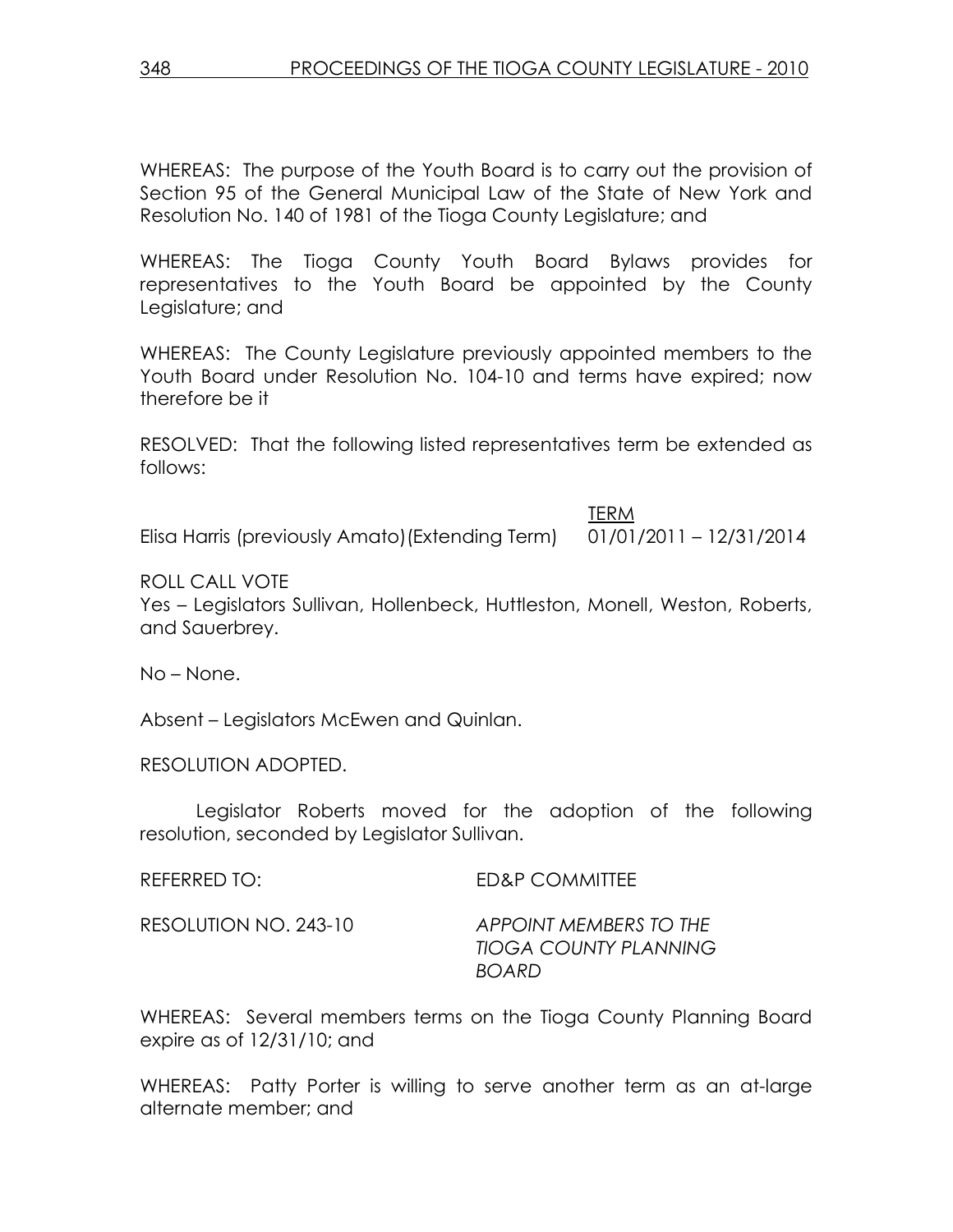WHEREAS: The Village of Waverly has nominated William Dimmick III to serve another term as their representative; and

WHEREAS: The Town of Barton has nominated Dave Mumbolo to replace Peter Kanze; and

WHEREAS: The Town of Tioga has nominated Doug Chrzanowski to replace Jeff Barnes, therefore be it

RESOLVED: That the Tioga County Legislature appoint Dave Mumbolo and Doug Chrzanowski, and reappoint Patty Porter and William Dimmick III to the Tioga County Planning Board, all to serve 3-year terms of 1/1/11 – 12/31/13.

ROLL CALL VOTE Yes – Legislators Sullivan, Hollenbeck, Huttleston, Monell, Weston, Roberts, and Sauerbrey.

No – None.

Absent – Legislators McEwen and Quinlan.

RESOLUTION ADOPTED.

 Legislator Roberts moved for the adoption of the following resolution, seconded by Legislator Sullivan.

REFERRED TO: AGRICULTURE COMMITTEE

RESOLUTION NO. 244-10 APPOINT MEMBERS TO THE TIOGA COUNTY AGRICULTURAL AND FARMLAND PROTECTION BOARD

WHEREAS: The member's term representing the Farm Bureau (Ag Land Preservation) term expires as of December 31, 2010, and

WHEREAS: The Agricultural and Farmland Protection Board is desirous of filling these positions and the Tioga County Farm Bureau has found John Lacey willing to fill this position replacing Marty Borko; therefore be it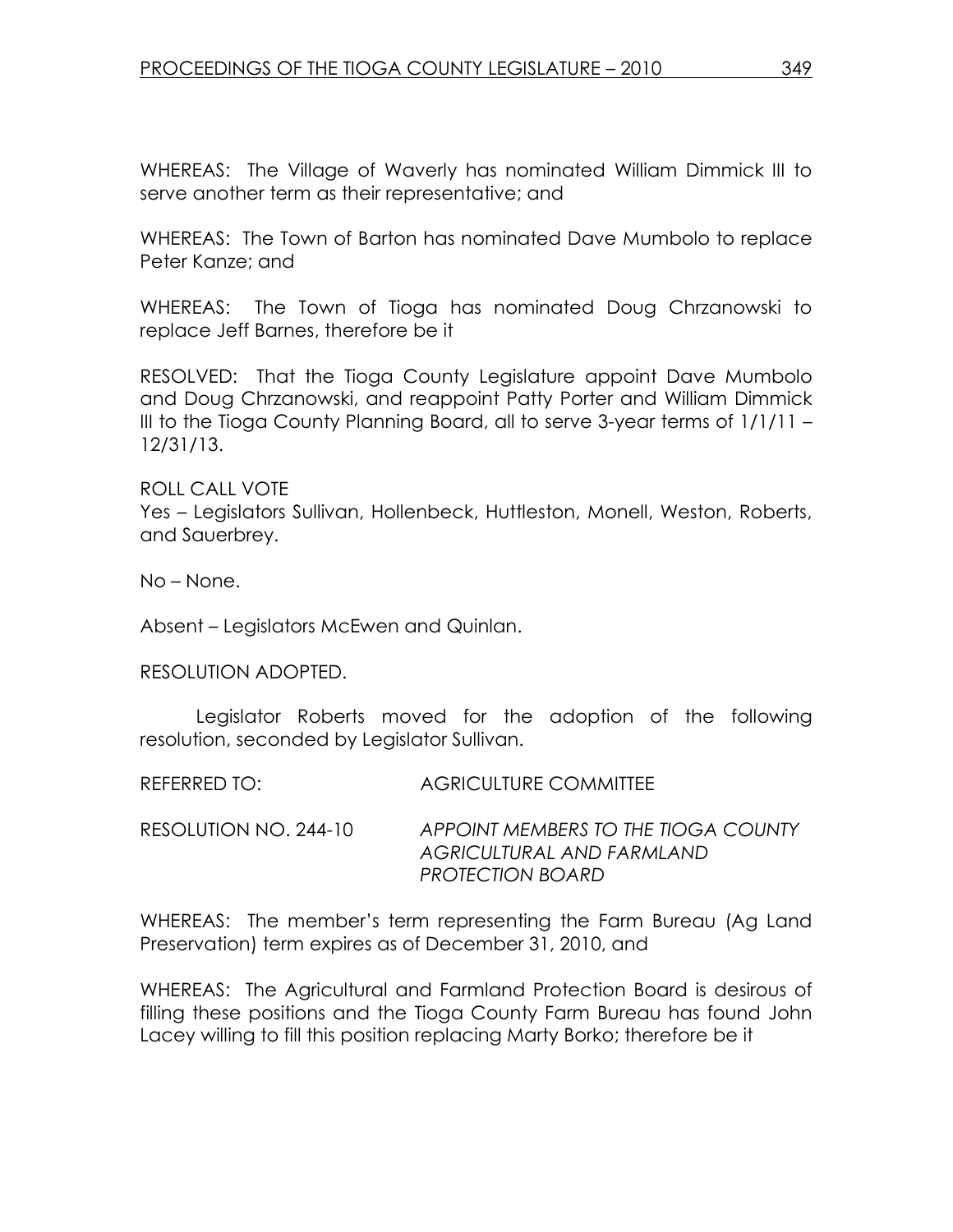RESOLVED: That the Tioga County Legislature hereby appoints said member to the Agricultural and Farmland Protection Board for a four-year term of 1/1/11 – 12/31/14.

ROLL CALL VOTE

Yes – Legislators Sullivan, Hollenbeck, Huttleston, Monell, Weston, Roberts, and Sauerbrey.

No – None.

Absent – Legislators McEwen and Quinlan.

RESOLUTION ADOPTED.

 Legislator Huttleston moved for the adoption of the following resolution, seconded by Legislator Hollenbeck.

REFERRED TO: HEALTH & HUMAN SERVICES COMMITTEE

RESOLUTION NO. 245-10 RESOLUTION APPOINTING CHRISTINE SCHWEITZER TO THE COMMUNITY SERVICES BOARD

WHEREAS: The Tioga County Community Services Board has a vacant position available; and

WHEREAS: Christine Schweitzer, residing in Apalachin, NY, has expressed an interest in filling the vacant position; and

WHEREAS: The Community Services Board nominated Ms. Schweitzer for the position at its November 18, 2010 meeting; now therefore be it

RESOLVED: That the Tioga County Legislature hereby appoints Christine Schweitzer to the Tioga County Community Services Board for the remainder of a vacant position ending on March 31, 2014.

ROLL CALL VOTE Yes – Legislators Sullivan, Hollenbeck, Huttleston, Monell, Weston, Roberts, and Sauerbrey.

No – None.

Absent – Legislators McEwen and Quinlan. RESOLUTION ADOPTED.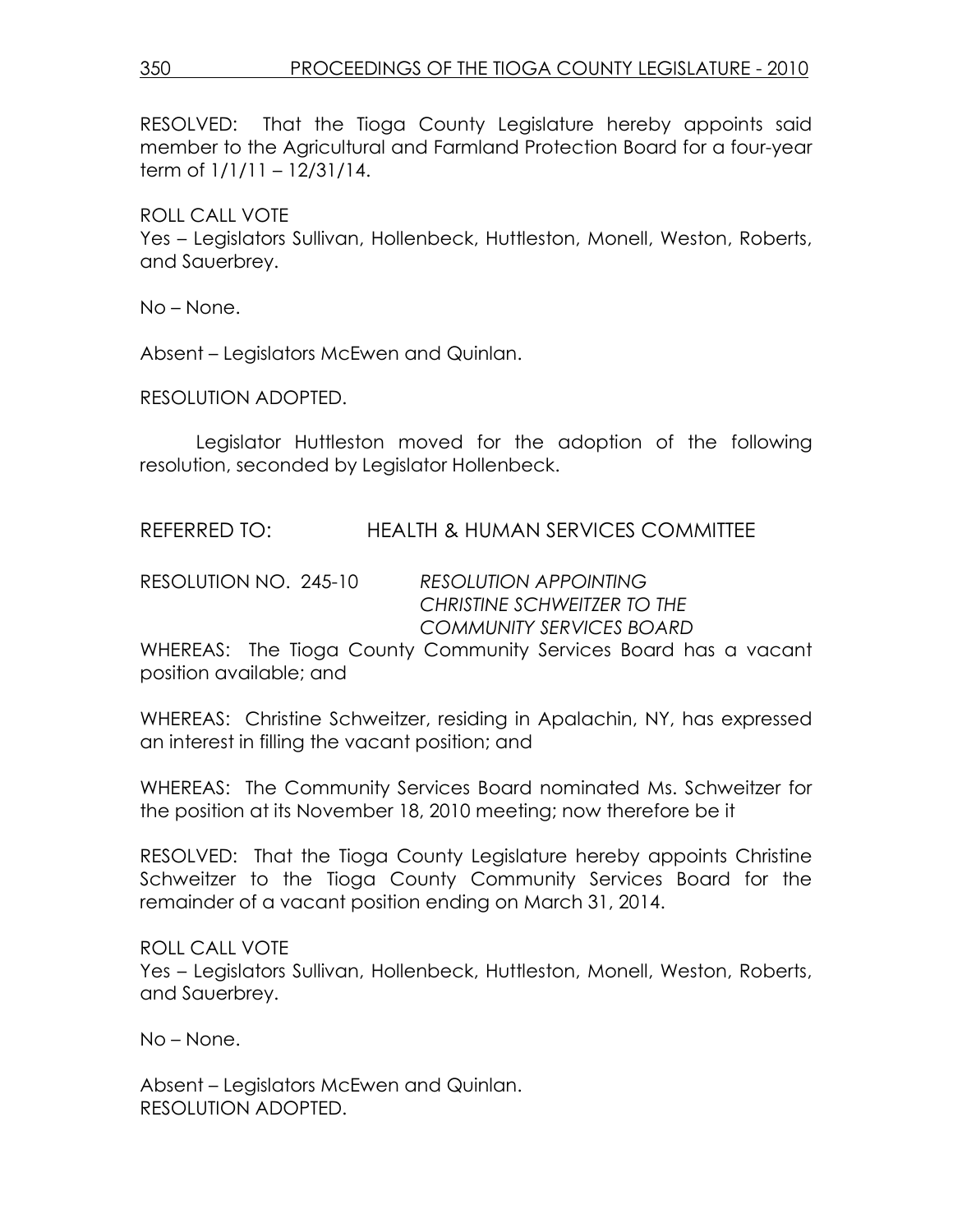Legislator Huttleston moved for the adoption of the following resolution, seconded by Legislator Hollenbeck.

| REFERRED TO:          | HEALTH & HUMAN SERVICES COMMITTEE                                  |
|-----------------------|--------------------------------------------------------------------|
| RESOLUTION NO. 246-10 | <b>RESOLUTION ABOLISHING</b><br><b>HOSPICE DONATIONS COMMITTEE</b> |

WHEREAS: The Director of Public Health has recommended that the Hospice Donations Committee is no longed needed as it is under the direction of Lourdes; therefore be it

RESOLVED: That the Hospice Donations Committee is hereby abolished effective December, 15, 2010.

ROLL CALL VOTE Yes – Legislators Sullivan, Hollenbeck, Huttleston, Monell, Weston, Roberts, and Sauerbrey.

No – None.

Absent – Legislators McEwen and Quinlan.

RESOLUTION ADOPTED.

 Legislator Roberts moved for the adoption of the following resolution, seconded by Legislator Sullivan.

| REFERRED TO: | <b>PUBLIC WORKS COMMITTEE</b> |
|--------------|-------------------------------|
|              | <b>FINANCE COMMITTEE</b>      |

RESOLUTION NO. 247–10 APPROPRIATION OF ADDITIONAL REVENUE

WHEREAS: The fee revenue being collected during 2010 has exceeded the budget; and

WHEREAS: The cost of disposing of the additional tonnage has also increased proportionally; therefore be it

RESOLVED: That the sum of \$40,000.00 be appropriated to Solid Waste Account B8160.41-140 from the additional tipping fee revenue Account B1221.00.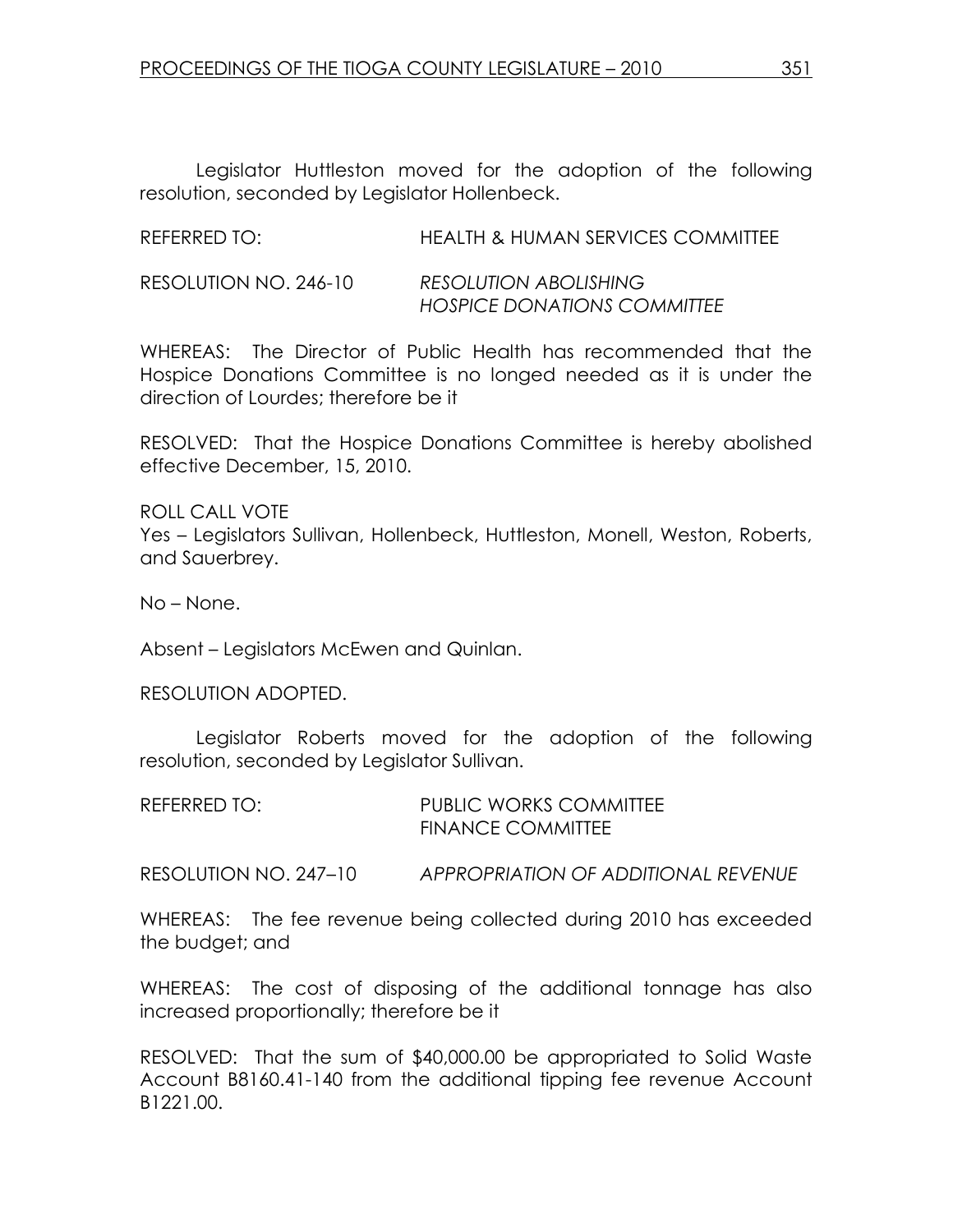ROLL CALL VOTE Yes – Legislators Sullivan, Hollenbeck, Huttleston, Monell, Weston, Roberts, and Sauerbrey.

No – None.

Absent – Legislators McEwen and Quinlan.

RESOLUTION ADOPTED.

 Legislator Roberts moved for the adoption of the following resolution, seconded by Legislator Sullivan.

| REFERRED TO: | <b>PUBLIC WORKS COMMITTEE</b> |
|--------------|-------------------------------|
|              | <b>FINANCE COMMITTEE</b>      |

RESOLUTION NO. 248–10 APPROPRIATION OF ADDITIONAL REVENUE

WHEREAS: The Hazardous Waste Program has been very successful and the program during 2010 has exceeded the budget; and

WHEREAS: The cost of disposing of the additional amounts of hazardous waste and electronics due to increases in participation rates of the program which was particularly evident in the large bill for September; therefore be it

RESOLVED: That the sum of \$10,000 be appropriated from tipping fee revenue Account B1221 to Solid Waste Account B8160.42-261 for the additional amounts of hazardous waste and electronics in 2010.

ROLL CALL VOTE Yes – Legislators Sullivan, Hollenbeck, Huttleston, Monell, Weston, Roberts, and Sauerbrey.

No – None.

Absent – Legislators McEwen and Quinlan.

RESOLUTION ADOPTED.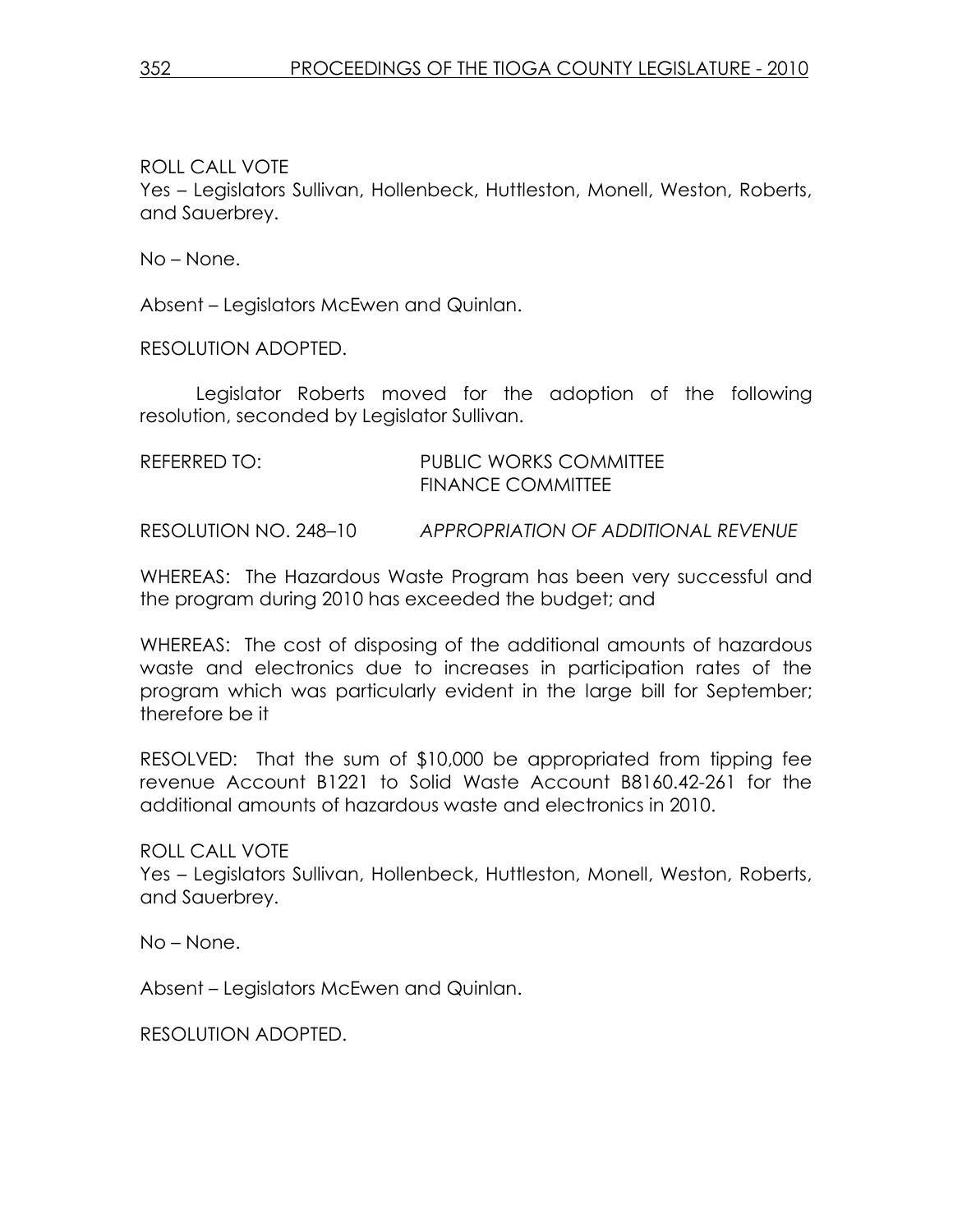Legislator Huttleston moved for the adoption of the following resolution, seconded by Legislator Hollenbeck.

| REFERRED TO: | HEALTH & HUMAN SERVICES COMMITTEE |
|--------------|-----------------------------------|
|              | <b>FINANCE COMMITTEE</b>          |

| RESOLUTION NO. 249-10 | <b>TRANSFER OF FUNDS</b> |
|-----------------------|--------------------------|
|                       | <b>PUBLIC HEALTH</b>     |

WHEREAS: The Tioga County Health Department (TCHD) Mobile Dental Services is in need of replacement equipment; and

WHEREAS: TCHD has the funds available for the necessary equipment; and

WHEREAS: The available funding requires transfer to the appropriate budget lines; and

WHEREAS: Transfer of funds requires Legislative approval, therefore be it

RESOLVED: That funds be transferred as follows:

|  | From: A4064.40-140 Dental Services Contract Services \$6,000 |         |
|--|--------------------------------------------------------------|---------|
|  | A9950.93-715 Transfer to Capital-All Other                   | \$6,000 |

And,

|     | From: H5301.30 Interfund Transfer All Other | \$ 6,000 |
|-----|---------------------------------------------|----------|
| To: | H4064.21 Capital Equip Dental Services      | \$ 6,000 |

ROLL CALL VOTE

Yes – Legislators Sullivan, Hollenbeck, Huttleston, Monell, Weston, Roberts, and Sauerbrey.

No – None.

Absent – Legislators McEwen and Quinlan.

RESOLUTION ADOPTED.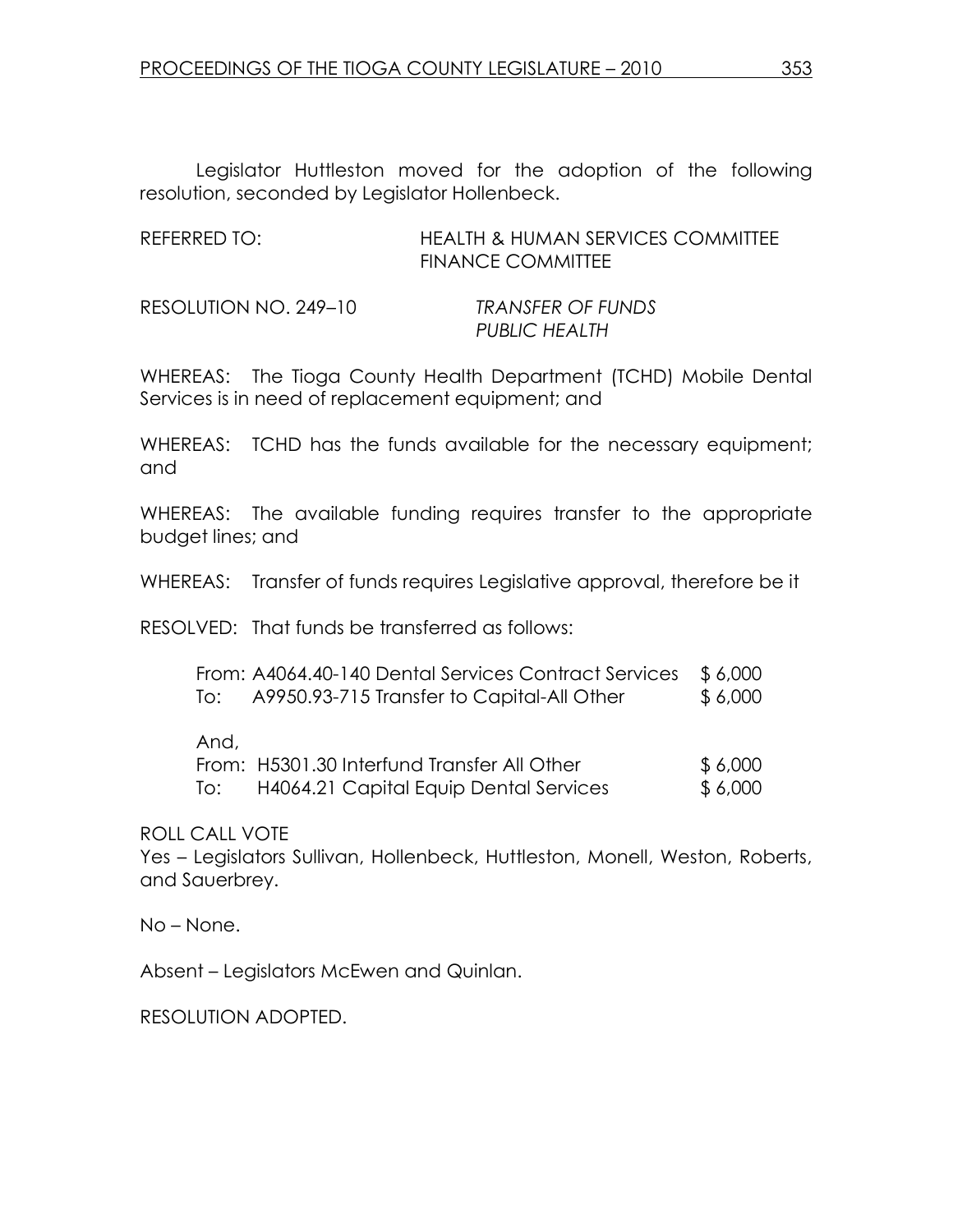Legislator Huttleston moved for the adoption of the following resolution, seconded by Legislator Hollenbeck.

| REFERRED TO:          | <b>HEALTH &amp; HUMAN SERVICES COMMITTEE</b><br><b>FINANCE COMMITTEE</b> |
|-----------------------|--------------------------------------------------------------------------|
| RESOLUTION NO. 250-10 | <b>APPROPRIATION OF FUNDS</b><br>PUBLIC HEALTH                           |

WHEREAS: Tioga County Health Department (TCHD) and Information Technology Communication Services (ITCS) have identified computer and computer related equipment needs; and

WHEREAS: TCHD and ITCS have worked jointly to identify needs and possible cost savings in solutions to these needs; and

WHEREAS: Although some of the items will benefit other county departments, TCHD's shared need will allow for the partial reimbursement of these items through State Aid if purchased by TCHD; and

WHEREAS: The coordinated efforts of TCHD and ITCS in determining the solutions of purchasing the items through TCHD, have resulted in reduced budget requests by both departments in the 2011 budget, with full expectation of the same in the 2012 budgets for these items; and

WHEREAS: TCHD has earned and already received fee revenue from its Certified Home Health Care Agency (CHHA) that is well above 2010 budgeted amounts, which can be appropriated to fully cover the balance of the costs not covered by the State aid reimbursements; and

WHEREAS: The re-investment of the additional revenues into the technical and computer related components will allow for continued success in both the program and fiscal areas of the CHHA; and

WHEREAS: The Director of ITCS has reviewed and approved the computer and computer related items to be purchased; and

WHEREAS: Appropriation of funds requires Legislative approval; therefore be it

RESOLVED: That funding be appropriated as follows: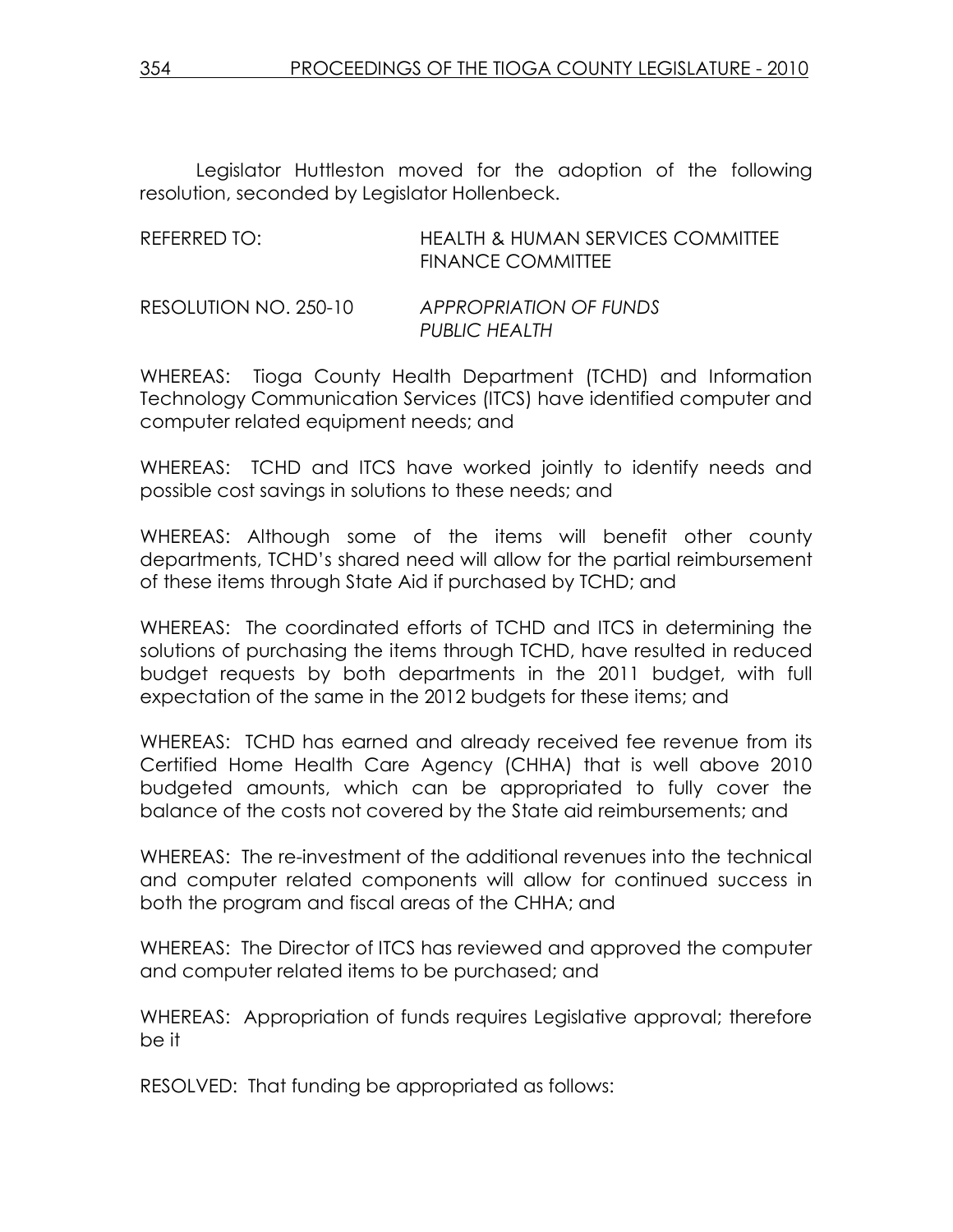| From: A1610.00 Fee Revenue: Public Health      | \$ 11,270 |
|------------------------------------------------|-----------|
| From: A3401.00 State Aid: Public Health        | \$6,230   |
| To: A9950.93-715 Transfer to Capital-All Other | \$17,500  |
|                                                |           |

And,

|     | From: H5301.30 Interfund Transfer All Other  | \$17,500 |
|-----|----------------------------------------------|----------|
| To: | H4011.21 Capital Equip Health Administration | \$17,500 |

ROLL CALL VOTE

Yes – Legislators Sullivan, Hollenbeck, Huttleston, Monell, Weston, Roberts, and Sauerbrey.

No – None.

Absent – Legislators McEwen and Quinlan.

RESOLUTION ADOPTED.

 Legislator Monell moved for the adoption of the following resolution, seconded by Legislator Huttleston.

| REFERRED TO:          | ADMINISTRATIVE SERVICES COMMITTEE<br>FINANCE COMMITTEE |
|-----------------------|--------------------------------------------------------|
| RESOLUTION NO. 251–10 | TRANSFER OF FUNDS<br><b>BOARD OF ELECTIONS</b>         |

WHEREAS: The U. S. Election Assistance Commission approved the Advisory Opinion in Response to a Request from the New York State Board of Elections on behalf of Tioga County Board of Elections, for approval to purchase a vehicle for a Voter Education Program and for Inspector Training of Optical Scan Voting Systems and Accessible Ballot Marking Devices; and

WHEREAS: The Board of Elections received a grant in the amount of \$35,000 to purchase a vehicle; and

WHEREAS: The Board of Elections budget line for the 2010 Capital Equipment was only budgeted at \$30,000.00; and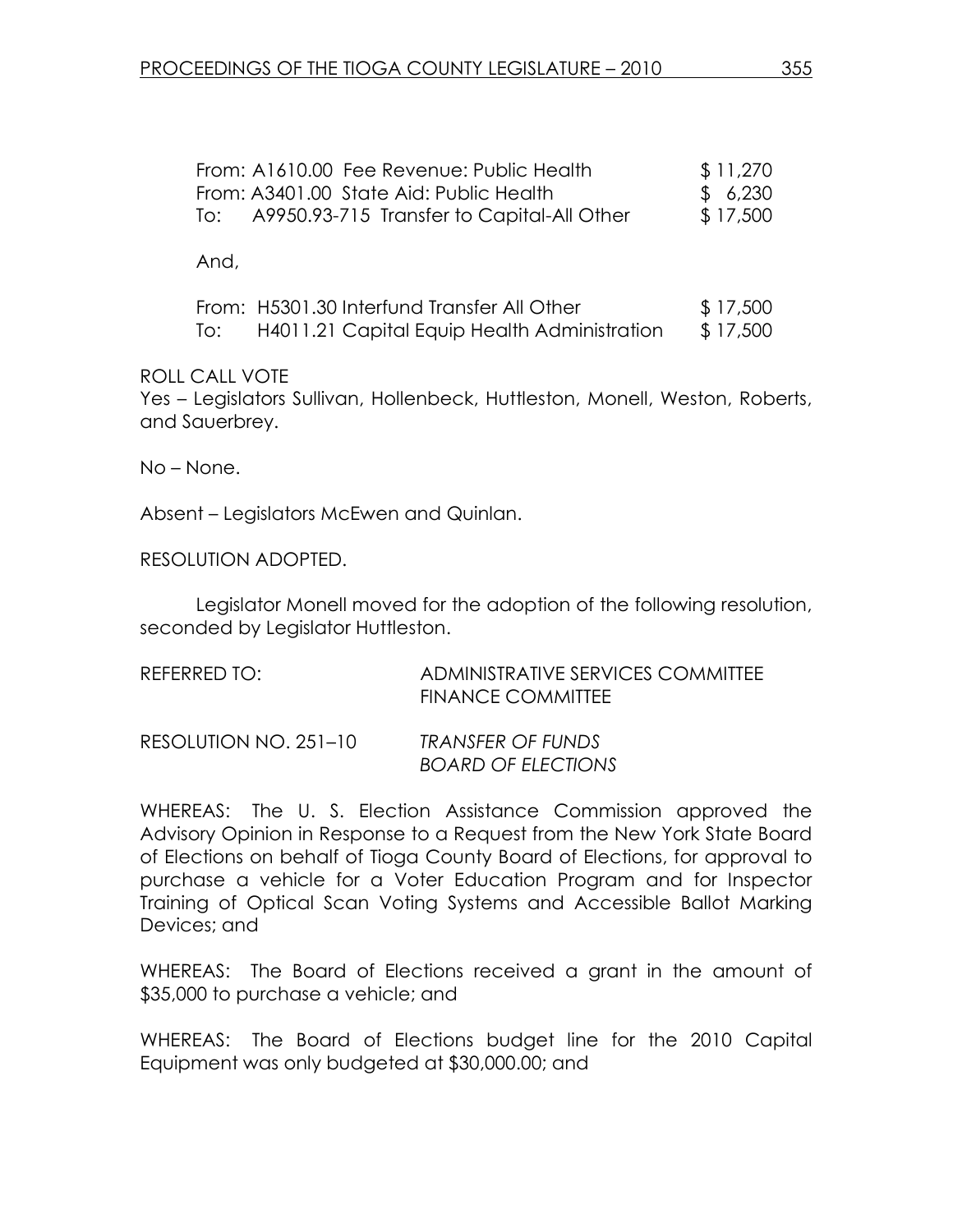WHEREAS: The Board of Elections has secured a vehicle for the amount of \$31,621.69; and

WHEREAS: Additional funding of \$1,621.69 is needed to meet the costs of the obtained vehicle; and

WHEREAS: These funds are able to be transferred from the \$35,000 grant; and

WHEREAS: Transfer of funds requires Legislative approval, therefore be it

RESOLVED: That the sum of \$1,621.69 be transferred as follows:

 From: H4089 Federal Aid \$1,621.69 To: H1450.21.60-Capital Equipment-Car/Truck \$1,621.69

ROLL CALL VOTE

Yes – Legislators Sullivan, Hollenbeck, Huttleston, Monell, Weston, Roberts, and Sauerbrey.

No – None.

Absent – Legislators McEwen and Quinlan.

RESOLUTION ADOPTED.

 Legislator Hollenbeck moved for the adoption of the following resolution, seconded by Legislator Sullivan.

| REFERRED TO:          | PERSONNEL COMMITTEE<br><b>FINANCE COMMITTEE</b>   |
|-----------------------|---------------------------------------------------|
| RESOLUTION NO. 252-10 | TRANSFER OF FUNDS<br><b>WORKERS' COMPENSATION</b> |

WHEREAS: Due to higher than anticipated workers' compensation medical costs a shortfall is anticipated in the Benefit and Award accounts in the 2010 workers' compensation budget; and

WHEREAS: Funds are available in the Payments to State Expense account; therefore be it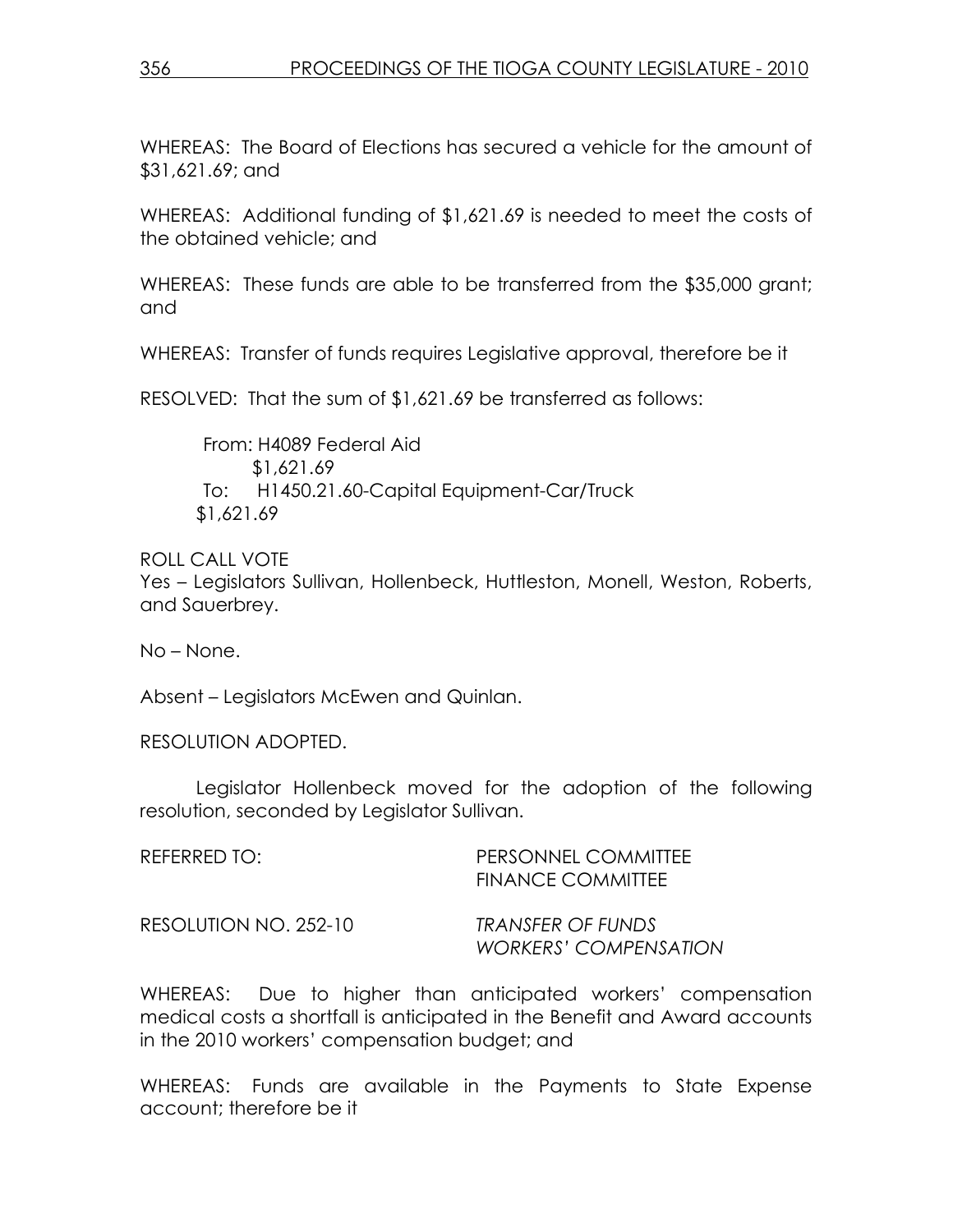RESOLVED: That the following sums be transferred:

| From: Workers' Compensation Account \$1710.40 (450) | \$85,000.00 |
|-----------------------------------------------------|-------------|
|-----------------------------------------------------|-------------|

To: Workers' Compensation Account \$1720.40 (380) \$85,000.00

ROLL CALL VOTE

Yes – Legislators Sullivan, Hollenbeck, Huttleston, Monell, Weston, Roberts, and Sauerbrey.

No – None.

Absent – Legislators McEwen and Quinlan.

RESOLUTION ADOPTED.

 Legislator Huttleston moved for the adoption of the following resolution, seconded by Legislator Hollenbeck.

| REFERRED TO:          | HEALTH & HUMAN SERVICES COMMITTEE             |
|-----------------------|-----------------------------------------------|
| RESOLUTION NO. 253-10 | APPROVE FUNDING<br>2011 YOUTH BUREAU PROGRAMS |

WHEREAS: The Tioga County Legislature approves Youth Bureau program funding, which is 100% reimbursable from the New York State Office of Children and Family Services; and

WHEREAS: The Tioga County Youth Board has reviewed 2011 applications for funding, which are consistent with guidelines previously presented to the Legislative Committee; now therefore be it

RESOLVED: That the following programs recommended by the Tioga County Youth Board for program year 2011 be approved by the Tioga County Legislature in the amounts indicated: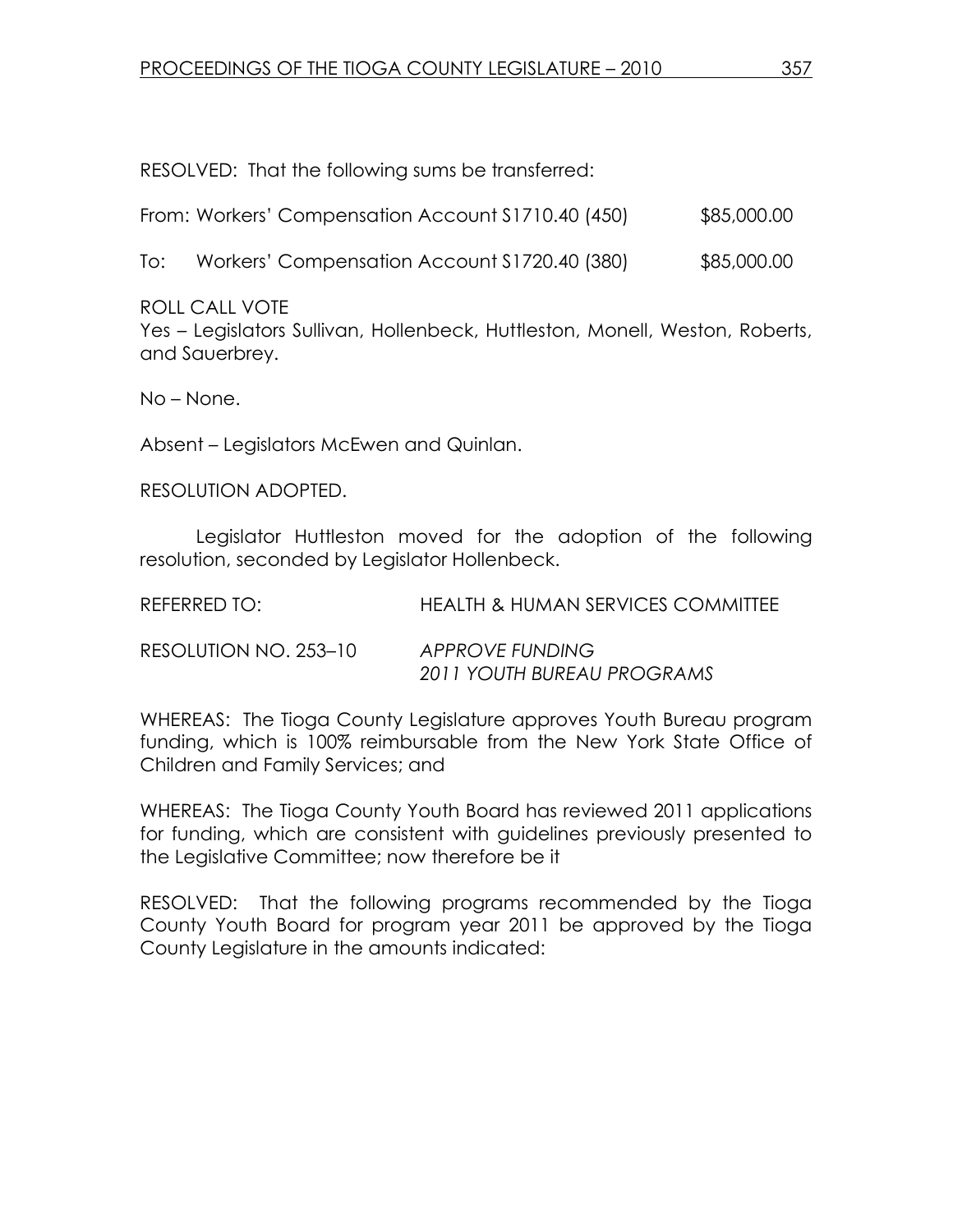| Youth Development and Delinquency Prevention Programs |          |
|-------------------------------------------------------|----------|
| Cooperative Extension Family Resource Centers         | \$13,846 |
| Tioga County Council on Alcohol & Substance Abuse     | \$6,442  |
| Cooperative Extension Waverly Youth Café              | \$4,543  |
| Camp Ahwaga                                           | \$3,268  |
| Spencer Van Etten Building Foundations                | \$2,199  |
| <b>Special Delinquency Prevention Programs</b>        |          |
| Big Brothers Big Sisters of Bradford County, Inc.     | \$9,134  |
| A New Hope Center                                     | \$8,432  |
| Cooperative Extension Family Resource Centers         | \$2,409  |
| TOTAI                                                 | \$50,273 |
|                                                       |          |

ROLL CALL VOTE Yes – Legislators Sullivan, Hollenbeck, Huttleston, Monell, Weston, Roberts, and Sauerbrey.

No – None.

Absent – Legislators McEwen and Quinlan.

RESOLUTION ADOPTED.

 Legislator Roberts moved for the adoption of the following resolution, seconded by Legislator Monell.

| REFERRED TO:          | <b>PUBLIC WORKS COMMITTEE</b> |
|-----------------------|-------------------------------|
| RESOLUTION NO. 254-10 | INTER-MUNICIPAL AGREEMENT     |

WHEREAS: Tioga County has had a contract and inter-municipal agreement for the disposal of hazardous waste with Broome County over the last ten years; and

HAZARDOUS WASTE

WHEREAS: Broome County has developed a proposal plus an intermunicipal agreement allowing Tioga County to utilize Broome County's Hazardous Waste Facility for the year 2011; therefore be it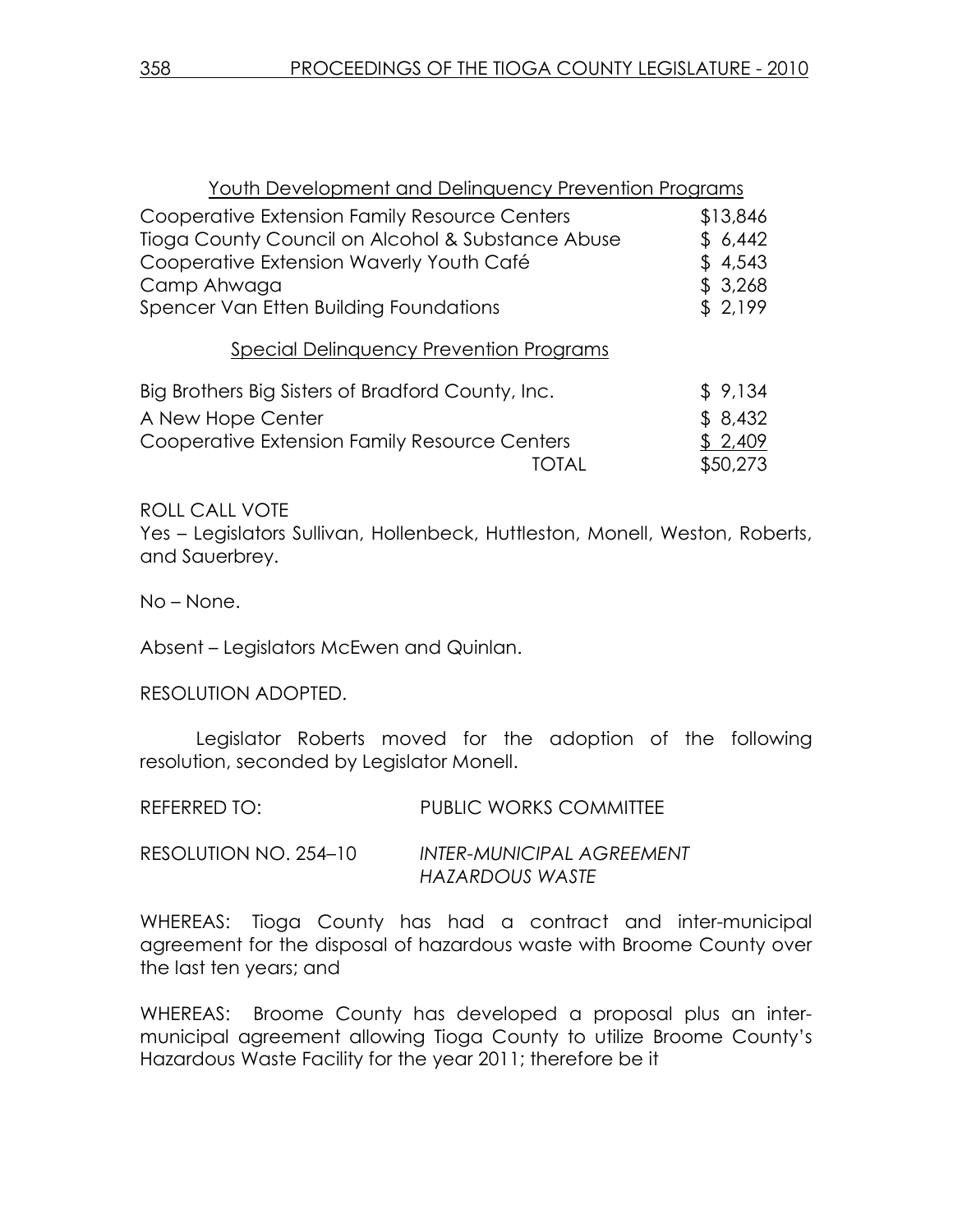RESOLVED: That the Tioga County Legislature authorizes and directs the Chair or their designee , upon approval of the County Attorney, to renew the contract and inter-municipal agreement for the disposal of hazardous waste with Broome County for the year 2011.

ROLL CALL VOTE

Yes – Legislators Sullivan, Hollenbeck, Huttleston, Monell, Weston, Roberts, and Sauerbrey.

No – None.

Absent – Legislators McEwen and Quinlan.

RESOLUTION ADOPTED.

 Legislator Roberts moved for the adoption of the following resolution, seconded by Legislator Monell.

REFERRED TO: PUBLIC WORKS COMMITTEE

RESOLUTION NO. 255–10 HAULING/TRANSFER SERVICES

WHEREAS: The contract for Hauling/Transfer of garbage with Superior expires at the end of December 2010; and

WHEREAS: The department of Solid Waste held a bid opening on December 7, 2010

WHEREAS: The bid results were as follows:

| Bidder Name       | \$/Ton/Mile | Miles | $$/$ Ton |
|-------------------|-------------|-------|----------|
| Superior Disposal | 0.501466    | 68.2  | 34.20    |

Therefore be it

RESOLVED: That the Tioga County Legislature award the Hauling/Transfer bid to the low bidder Superior with the contract date effective February 1, 2011;

And be it further

RESOLVED: That the contract be for an initial 3 years with two 3 year extensions with an increase based upon the Consumer Price Index.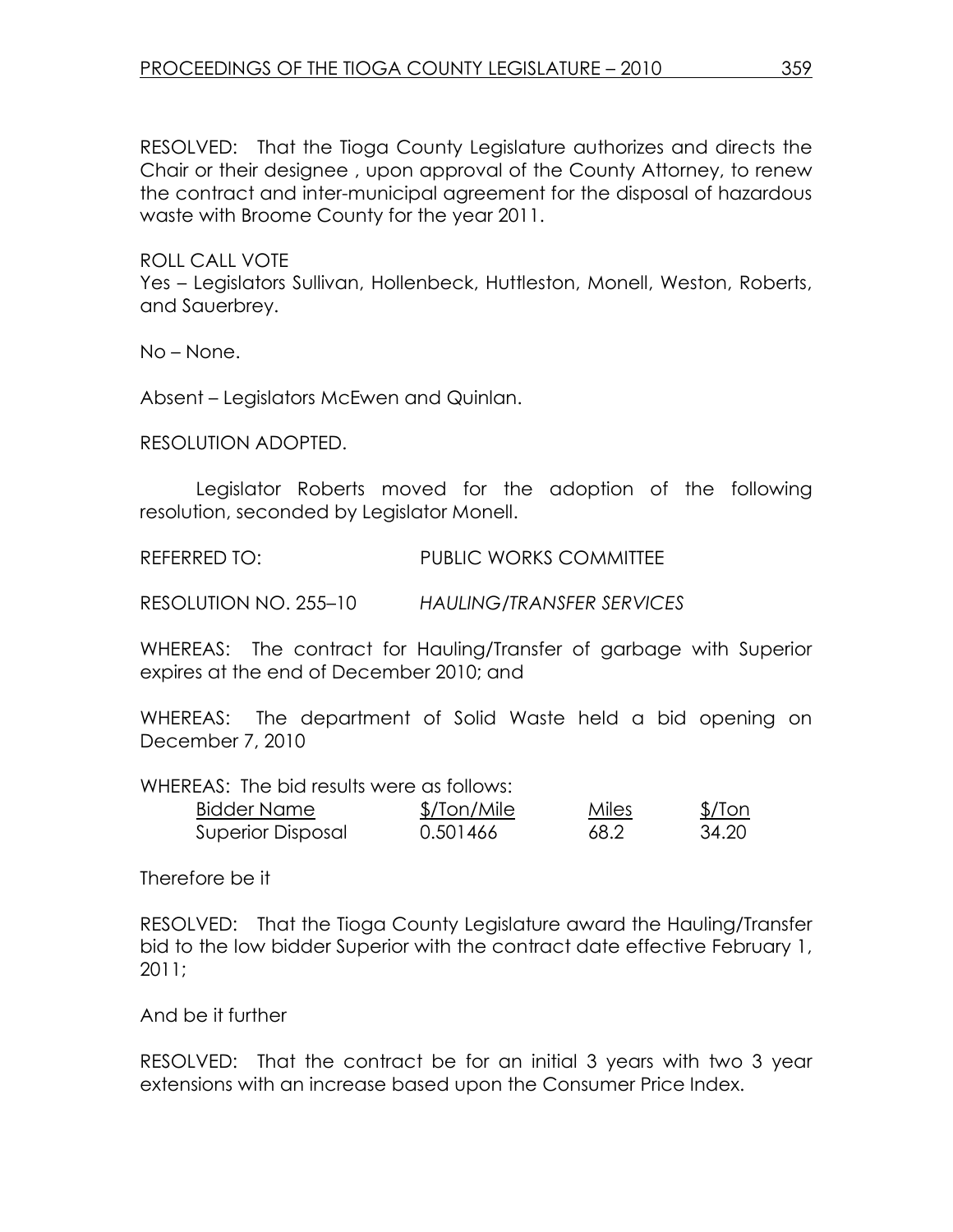ROLL CALL VOTE

Yes – Legislators Sullivan, Hollenbeck, Huttleston, Monell, Weston, Roberts, and Sauerbrey.

No – None.

Absent – Legislators McEwen and Quinlan.

RESOLUTION ADOPTED.

 Legislator Roberts moved for the adoption of the following resolution, seconded by Legislator Sullivan.

| <b>REFERRED TO:</b> | <b>PUBLIC WORKS COMMITTEE</b> |
|---------------------|-------------------------------|
|                     |                               |

RESOLUTION NO. 256–10 PRICING CHANGE FOR TIPPING FEE AT TRANSFER STATION

WHEREAS: The tipping fee at the Transfer Station is currently \$70 per ton which was last increased in August 2004; and

WHEREAS: With the significant increases in the new hauling contract, an increase in pricing would offset the cost of this increase on the taxpayer; and

WHEREAS: That the Tioga County Legislature requires all pricing to be authorized by resolution; therefore be it

RESOLVED: That the Tioga County Legislature approves the new tipping fee to be \$80 per ton starting February 1, 2011.

ROLL CALL VOTE Yes – Legislators Sullivan, Hollenbeck, Huttleston, Monell, Weston, Roberts, and Sauerbrey.

No – None.

Absent – Legislators McEwen and Quinlan.

RESOLUTION ADOPTED.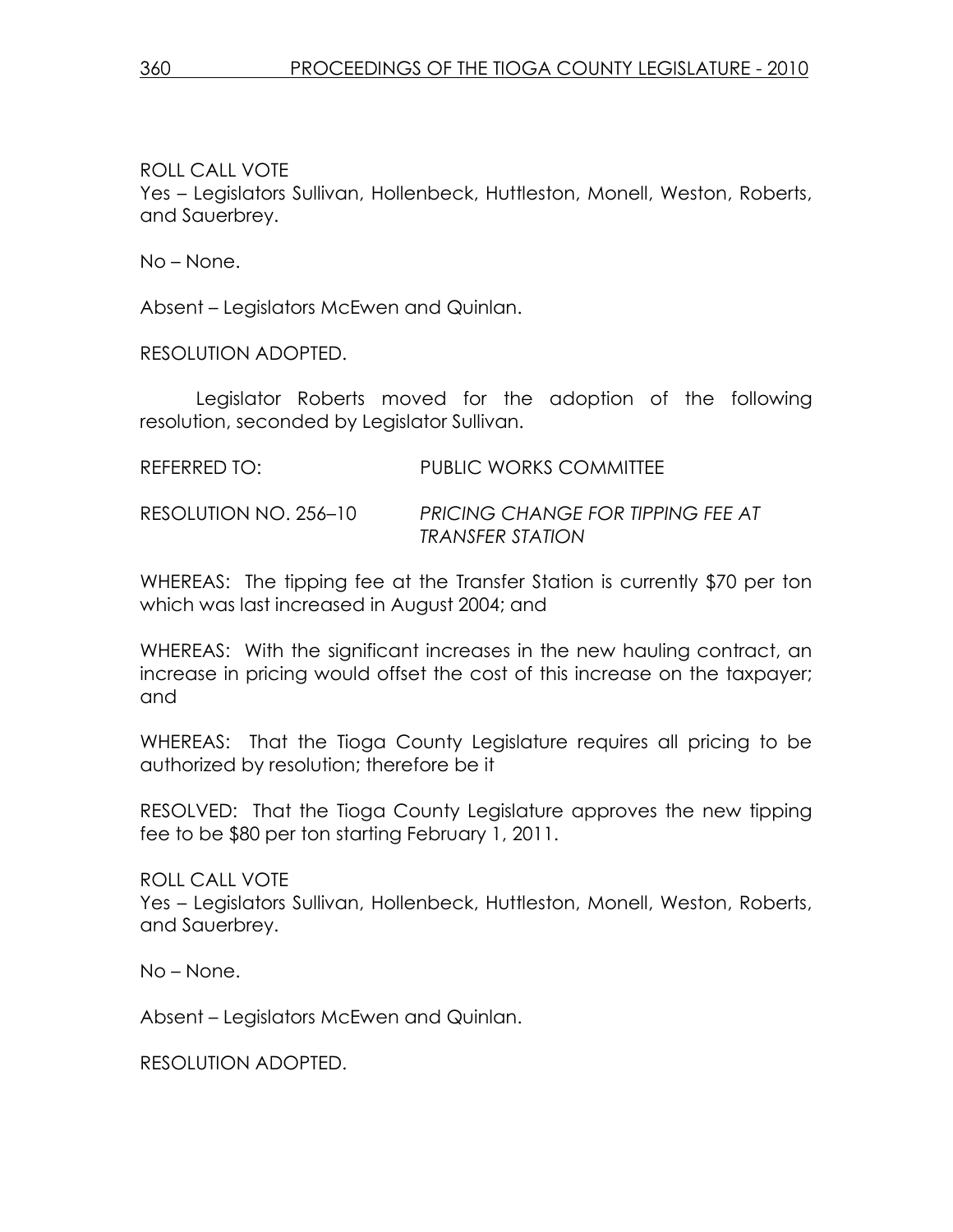REFERRED TO: THE PUBLIC WORKS COMMITTEE RESOLUTION NO. 257-10 AUTHORIZING THE IMPLEMENTATION AND FUNDING IN THE FIRST INSTANCE 100% OF THE FEDERAL-AID AND STATE "MARCHISELLI" PROGRAM-AID ELIGIBLE COSTS OF A TRANSPORTATION FEDERAL-AID PROJECT AND APPROPRIATING

WHEREAS: A project for the Tappan Road Bridge over East Branch of Owego Creek, Town of Newark Valley, Tioga County, PIN 9753.38 (the Project) is eligible for funding under Title 23-US Code, as amended, that calls for the apportionment of the costs of such program to be borne at the ratio of 80% Federal Funds and 20% non-Federal funds; and

FUNDS

WHEREAS: The County of Tioga desires to advance the Project by making a commitment of 100% of the Federal and non-Federal share of the costs of the Preliminary Engineering, Right-Of-Way, Construction and Construction Supervision and Inspection work; therefore be it

RESOLVED: That the Tioga County Legislature hereby approves the above-subject project; and be it further

RESOLVED: That the Tioga County Legislature hereby authorizes the County of Tioga to pay in the first instance 100% of the Federal and non-Federal share of the cost of the Preliminary Engineering, Right-Of-Way, Construction, and Construction Supervision and Inspection work for the Project or the portions thereof; and be it further

RESOLVED: That the sum of \$1,873,000.00 is hereby appropriated in the Tappan Road Bridge account H2007.14 and made available to cover the cost of participation in the above phase of the Project; and be it further

RESOLVED: That in the event the full Federal and non-Federal share costs of the project exceeds the amount appropriated above, the Tioga County Legislature shall convene as soon as possible to appropriate said excess amount immediately upon the notification by the New York State Department of Transportation thereof; and be it further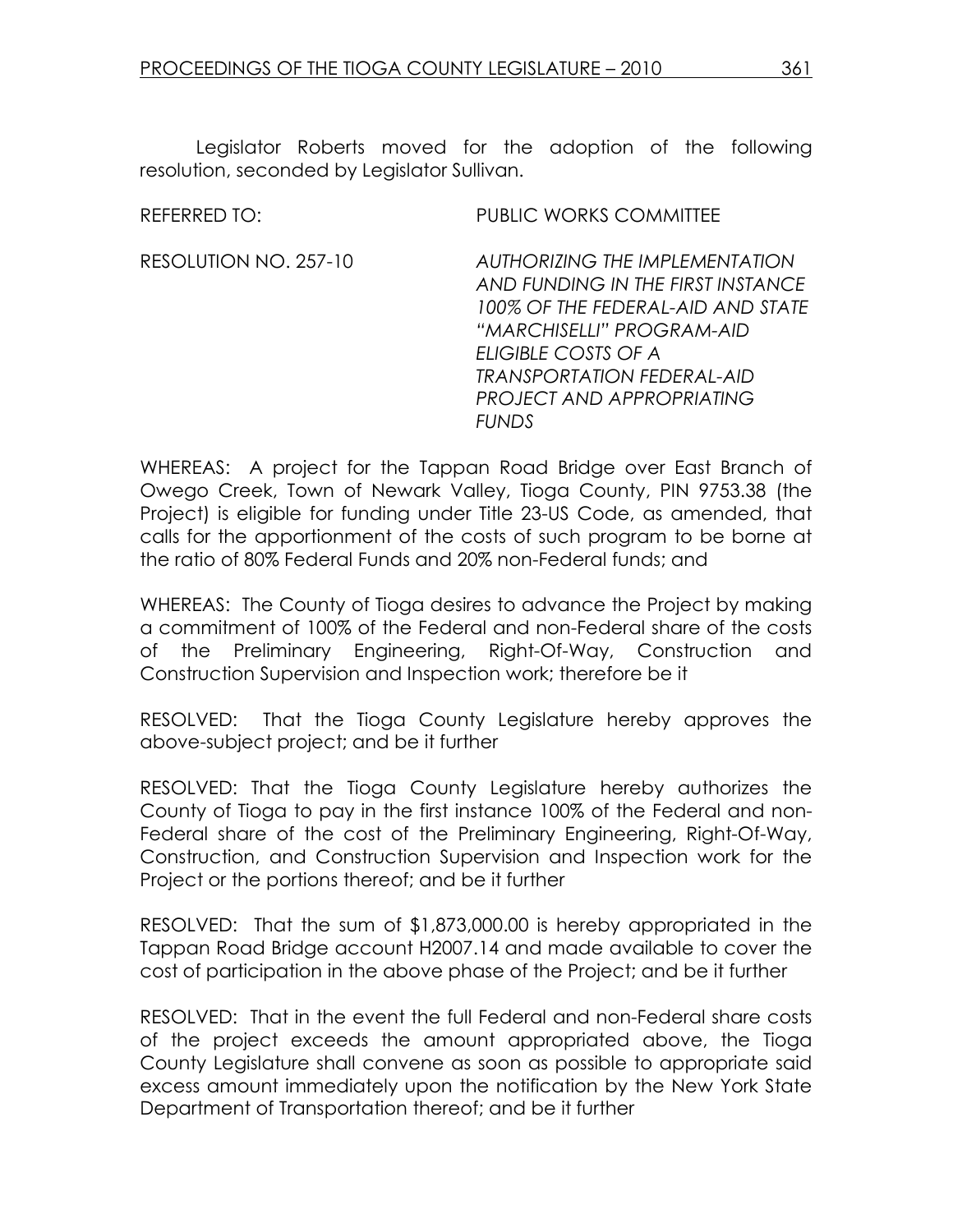RESOLVED: That the Chairman of the Legislature of the County of Tioga be and is hereby authorized to execute all necessary Agreements, certifications or reimbursement requests for Federal Aid and/or Marchiselli Aid on behalf of the County of Tioga with the New York State Department of Transportation in connection with the advancement of approval of the Project and providing for the administration of the Project and the municipality's first instance funding of project costs and permanent funding of the local share of Federal-aid and State-aid eligible Project costs and all Project costs within appropriations therefore that are not so eligible; and be it further

RESOLVED: That a certified copy of this resolution be filed with the New York State Commissioner of Transportation by attaching it to any necessary Agreement in connection with the Project; and be it further

RESOLVED: That this resolution shall take effect immediately.

ROLL CALL VOTE

Yes – Legislators Sullivan, Hollenbeck, Huttleston, Monell, Weston, Roberts, and Sauerbrey.

No – None.

Absent – Legislators McEwen and Quinlan.

RESOLUTION ADOPTED.

 Legislator Roberts moved for the adoption of the following resolution, seconded by Legislator Sullivan.

REFERRED TO: PUBLIC WORKS

RESOLUTION NO. 258-10 AWARD CONSTRUCTION BID FOR LOCKWOOD MAIN STREET BRIDGE PROJECT TO ECONOMY PAVING CO.

WHEREAS: Tioga County will be receiving a bond issue for the Capital Project in 2010; and

WHEREAS: December 07, 2010 sealed bids were opened for the Rehabilitation of the Main Street. Bridge over Cayuta Creek in the Town of Barton; and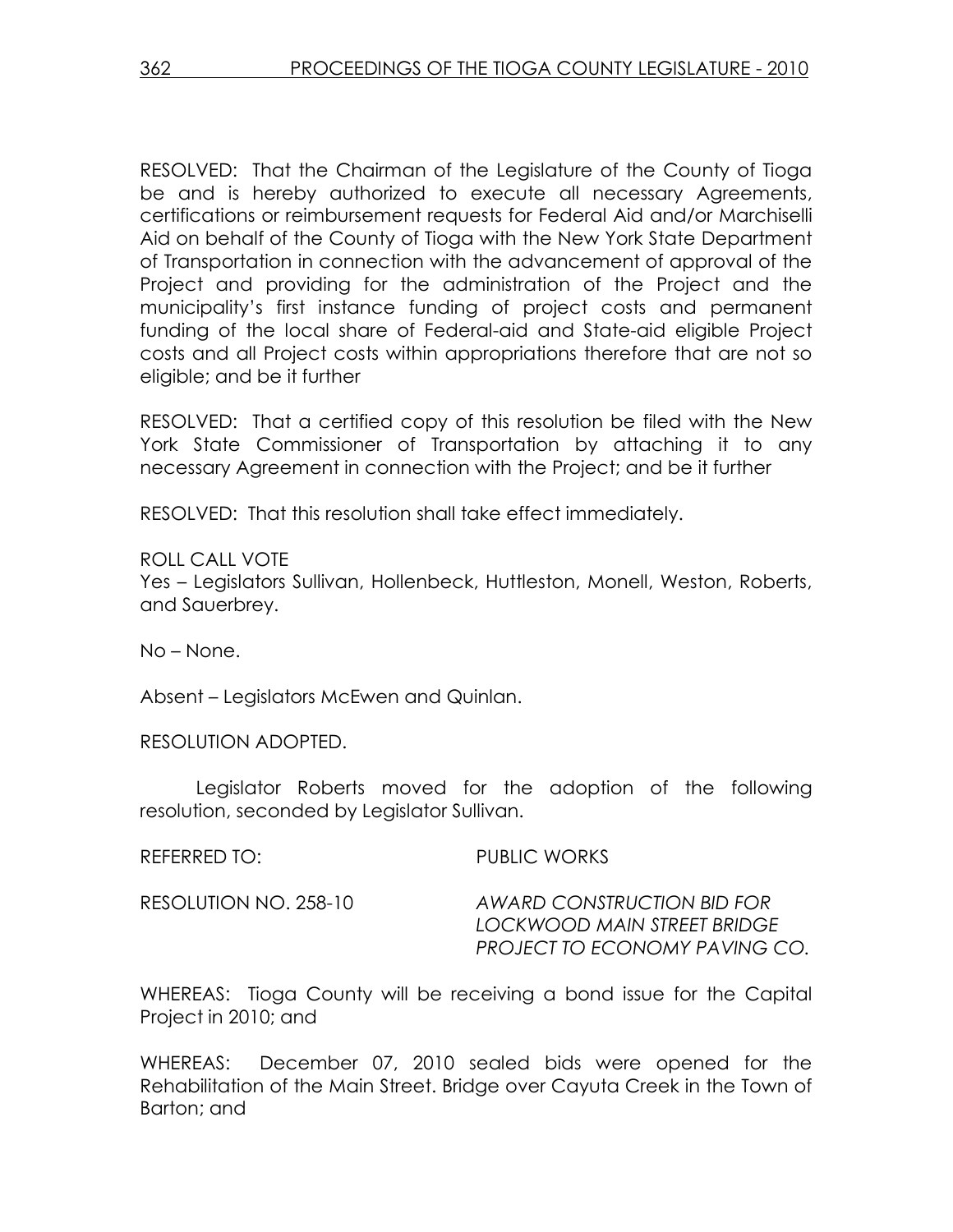WHEREAS: The bid results were as follows:

| 1. Economy Paving Co., Inc.         | Cortland, NY   | \$923,360.00   |
|-------------------------------------|----------------|----------------|
| 2. R. DeVincentis Construction Inc. | Binghamton, NY | \$1,016,000.00 |
| 3. Slate Hill Construction Inc.     | Warners, NY    | \$1,095,111.50 |
| 4. Vector Construction Corp.        | Cicero, NY     | \$1,095,398.50 |

### And

WHEREAS: McFarland and Johnson Engineers, Binghamton, NY has reviewed the bid proposals and recommends awarding the project to the low bidder Economy Paving Co., Cortland, NY, which satisfies the requirement for qualifications; therefore be it

RESOLVED: That the Tioga County Legislature award the bid for the rehabilitation of the Main St. Bridge (BIN 3334800) over Cayuta Creek in the Town of Barton to Economy Paving Co., Cortland, NY not to exceed \$923,360.00 to be paid out of the Main St Bridge Account H2009.05.

### ROLL CALL VOTE

Yes – Legislators Sullivan, Hollenbeck, Huttleston, Monell, Weston, Roberts, and Sauerbrey.

No – None.

Absent – Legislators McEwen and Quinlan.

RESOLUTION ADOPTED.

 Legislator Sauerbrey moved for the adoption of the following resolution, seconded by Legislator Sullivan.

| REFERRED TO:          | LEGAL/SAFETY COMMITTEE                                                            |
|-----------------------|-----------------------------------------------------------------------------------|
| RESOLUTION NO. 259-10 | <b>RENEW CONTRACT</b><br>PARTNERS IN SAFETY, INC.<br>(CDL DRUG & ALCOHOL TESTING) |

WHEREAS: Federal Law requires random drug and alcohol testing of CDL drivers performing "safety sensitive" tasks; and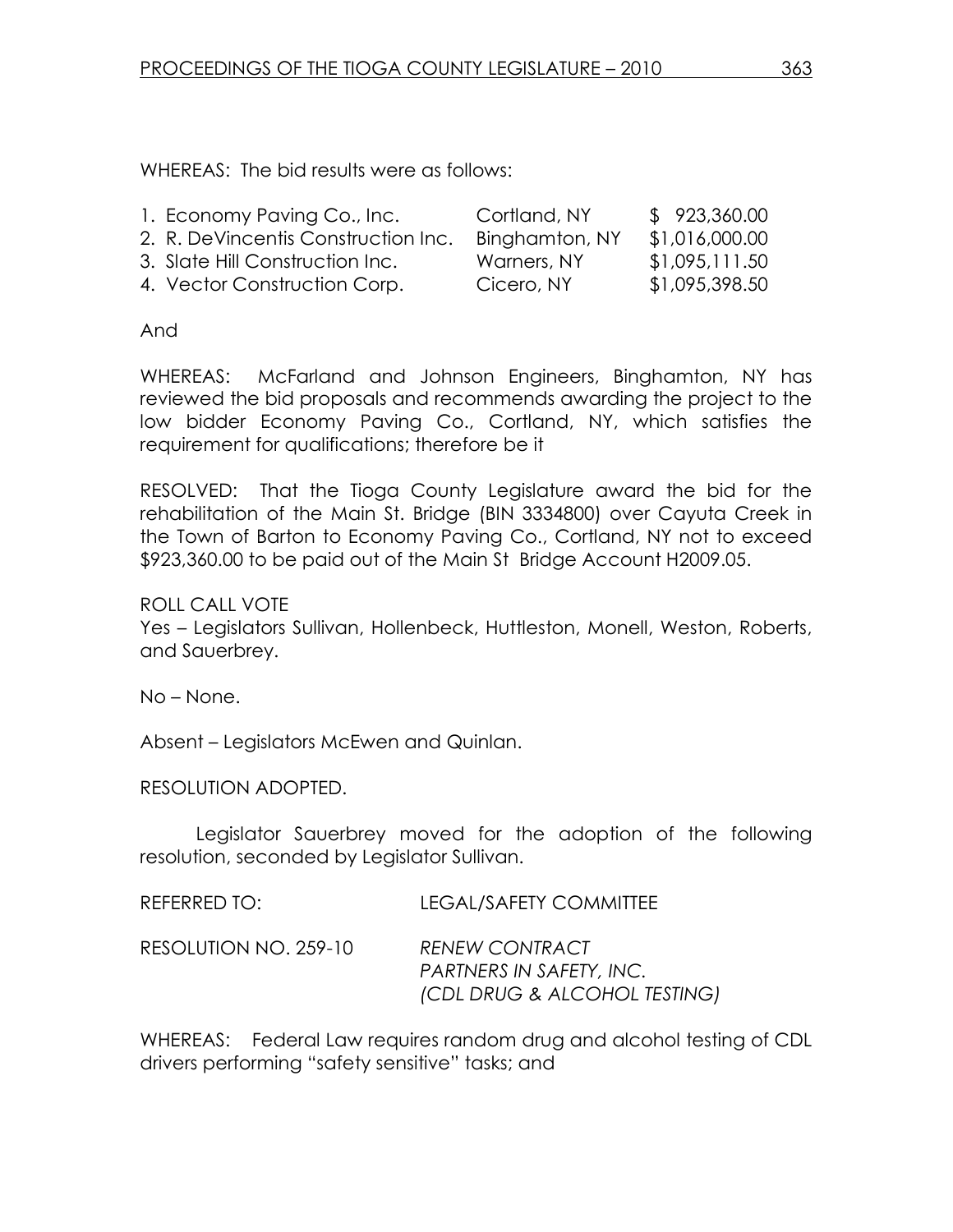WHEREAS: The Safety Department has coordinated with several of the Towns and Villages within Tioga County to have this testing done by an outside agency since 1995; and

WHEREAS: All the municipalities involved, including the County are in agreement that the contract should be renewed; therefore be it

RESOLVED: That the Tioga County Legislature authorizes the Chair of the Legislature, pending approval by the County Attorney, to renew the contract with Partners in Safety, Inc. for random drug and alcohol testing in accordance with Federal regulations at the following rates indicated:

# Complete DOT Random Testing Program \$43.00 Per Employee Per Year

To Include:

required).

- Random Selection of Employees (50% for drug, 10% for alcohol)
- All Random Drug & Alcohol Tests
- Record Management
- DOT Audit Assistance
- Regulatory Updates
- Blind Specimen Submissions
- MIS Reports
- Supervisor Training for Reasonable Cause
- Collection Site Management

ADDITIONAL CHARGES: For pre-employment, post-accident, reasonable cause or follow-up tests performed during business hours:

Drug Test (at lab or office of Partners in Safety): \$46.00 per test Drug Test (at Walk-In Medical Facilities, Hospitals, etc.): \$70.00 per test Breath Alcohol Test:  $$40.00$  per test DOT/19A Physicals (at the office of Partners in Safety): \$45.00 per person Emergency Service **\$125 per hour**  Minimum 2 hours plus the cost of the test Split Specimen Testing (re-test of positive specimen by other SAMHSA certified lab, including shipping and maintenance of chain of custody; only when requested by employee within 72 hours of MRO's notification): \$250.00 On-site 19A/DOT physicals available upon request (minimum volume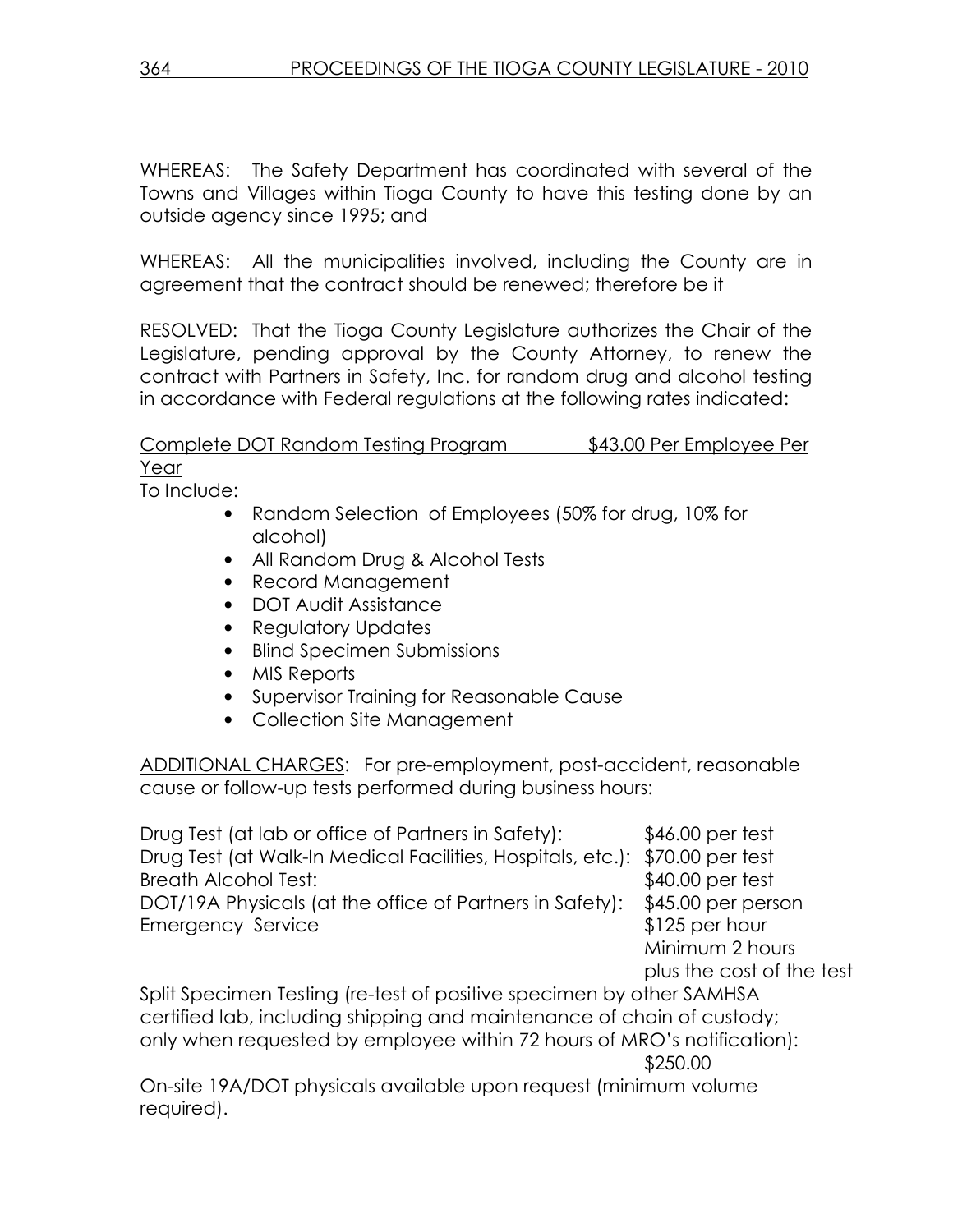Additional services are billed monthly. Payment is due prior to the 30th of the month following the month in which services were provided.

and be it further

RESOLVED: That this contract shall be effective January 1, 2011 - December 31, 2011.

ROLL CALL VOTE Yes – Legislators Sullivan, Hollenbeck, Huttleston, Monell, Weston, Roberts, and Sauerbrey.

No – None.

Absent – Legislators McEwen and Quinlan.

RESOLUTION ADOPTED.

 Legislator Monell moved for the adoption of the following resolution, seconded by Legislator Hollenbeck.

REFERRED TO: ADMINISTRATIVE SERVICES COMMITTEE

RESOLUTION NO. 260-10 AUTHORIZE 2011 TAX MAP MAINTENANCE CONTRACT

RESOLVED: That the Chair of the Tioga County Legislature is hereby authorized to enter into a Tioga County tax map maintenance contract with MRB Group, for the calendar year 2011 for an annual charge of \$25,920, payable monthly, which contract will provide for straight transfers, transfer splits, filed maps and surveys, revision forms, tax map revisions, inquiries, contract revision and fee, all subject to the approval of the County Attorney.

ROLL CALL VOTE Yes – Legislators Sullivan, Hollenbeck, Huttleston, Monell, Weston, Roberts, and Sauerbrey.

No – None.

Absent – Legislators McEwen and Quinlan.

RESOLUTION ADOPTED.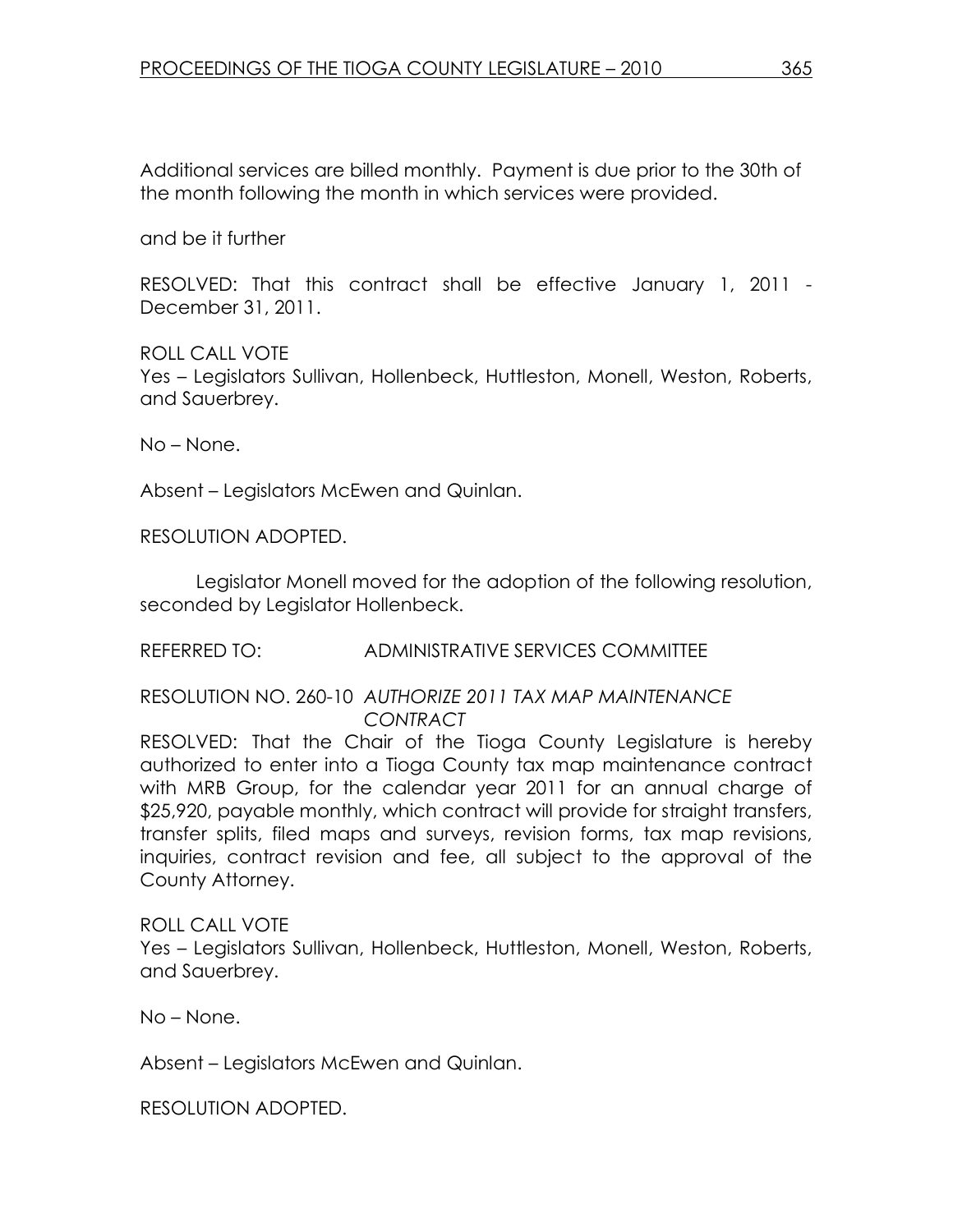Legislator Huttleston moved for the adoption of the following resolution, seconded by Legislator Hollenbeck.

| REFERRED TO:          | LEGISLATIVE WORKSESSION                                                                             |
|-----------------------|-----------------------------------------------------------------------------------------------------|
| RESOLUTION NO. 261-10 | <b>AUTHORIZE CONTRACT BETWEEN</b><br><b>TWIN TIER PATHOLOGY</b><br>ASSOCIATES, PC, AND TIOGA COUNTY |

WHEREAS: Beginning January 1, 2011 Twin Tier Pathology Associates, PC will provide services for autopsies, laboratory testing, x-rays, and use of morgue facilities for Tioga County; and

WHEREAS: The contract calls for \$800.00 to be paid to Pathologists, \$400.00 for morgue fees, and various other fees depending on tests, xrays, etc. that are needed; therefore be it

RESOLVED: That the Tioga County Legislature authorizes the Tioga County Chair to sign a contract, upon approval of the County Attorney, with Twin Tier Pathology Associates, PC for services rendered to Tioga County at the costs listed above and for a term of 1/1/11 through 12/31/11.

ROLL CALL VOTE Yes – Legislators Sullivan, Hollenbeck, Huttleston, Monell, Weston, Roberts, and Sauerbrey.

No – None.

Absent – Legislators McEwen and Quinlan.

### RESOLUTION ADOPTED.

 Legislator Monell moved for the adoption of the following resolution, seconded by Legislator Sullivan.

| REFERRED TO:          | INFORMATION TECHNOLOGY COMMITTEE |
|-----------------------|----------------------------------|
| RESOLUTION NO. 262–10 | AWARD PRINTING SERVICES          |
|                       | <b>CONTRACT EXTENSION</b>        |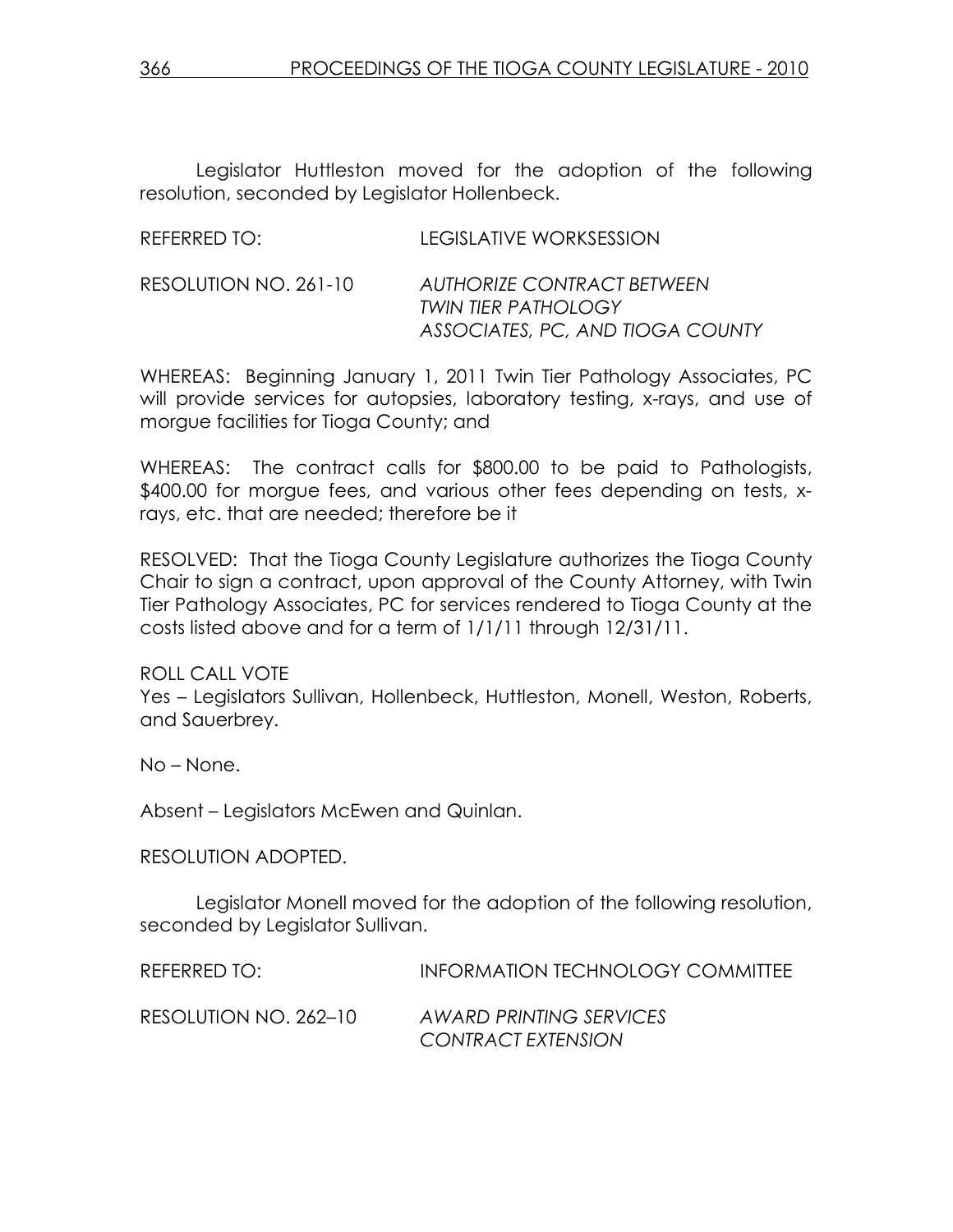WHEREAS: The Tioga County Legislature entered into a contract with Action Graphic Services, Inc. on November 13, 2007 for the provision of printing services, which was to commence January 1, 2008 and expire on December 31, 2008; and

WHEREAS: Said contract provided for three one-year extensions; and

WHEREAS: The second one-year extension will expire on December 31, 2010; and

WHEREAS: Action Graphic Services, Inc. has requested in writing a oneyear extension of the printing services contract and is willing to provide the same service specified in the contract; therefore be it

RESOLVED: That the Tioga County Legislature agrees to the third one-year extension of the Action Graphic Services, Inc. printing services contract at the same terms and conditions as the November 13, 2007 contract upon approval of the County Attorney, which extension shall commence on January 1, 2011 and expire on December 31, 2011.

ROLL CALL VOTE

Yes – Legislators Sullivan, Hollenbeck, Huttleston, Monell, Weston, Roberts, and Sauerbrey.

No – None.

Absent – Legislators McEwen and Quinlan.

RESOLUTION ADOPTED.

 Legislator Huttleston moved for the adoption of the following resolution, seconded by Legislator Hollenbeck.

REFERRED TO: HEALTH & HUMAN SERVICES COMMITTEE

RESOLUTION NO. 263-10 AUTHORIZE CONTRACT WITH SECURITAS SECURITY SERVICES DEPARTMENT OF SOCIAL SERVICES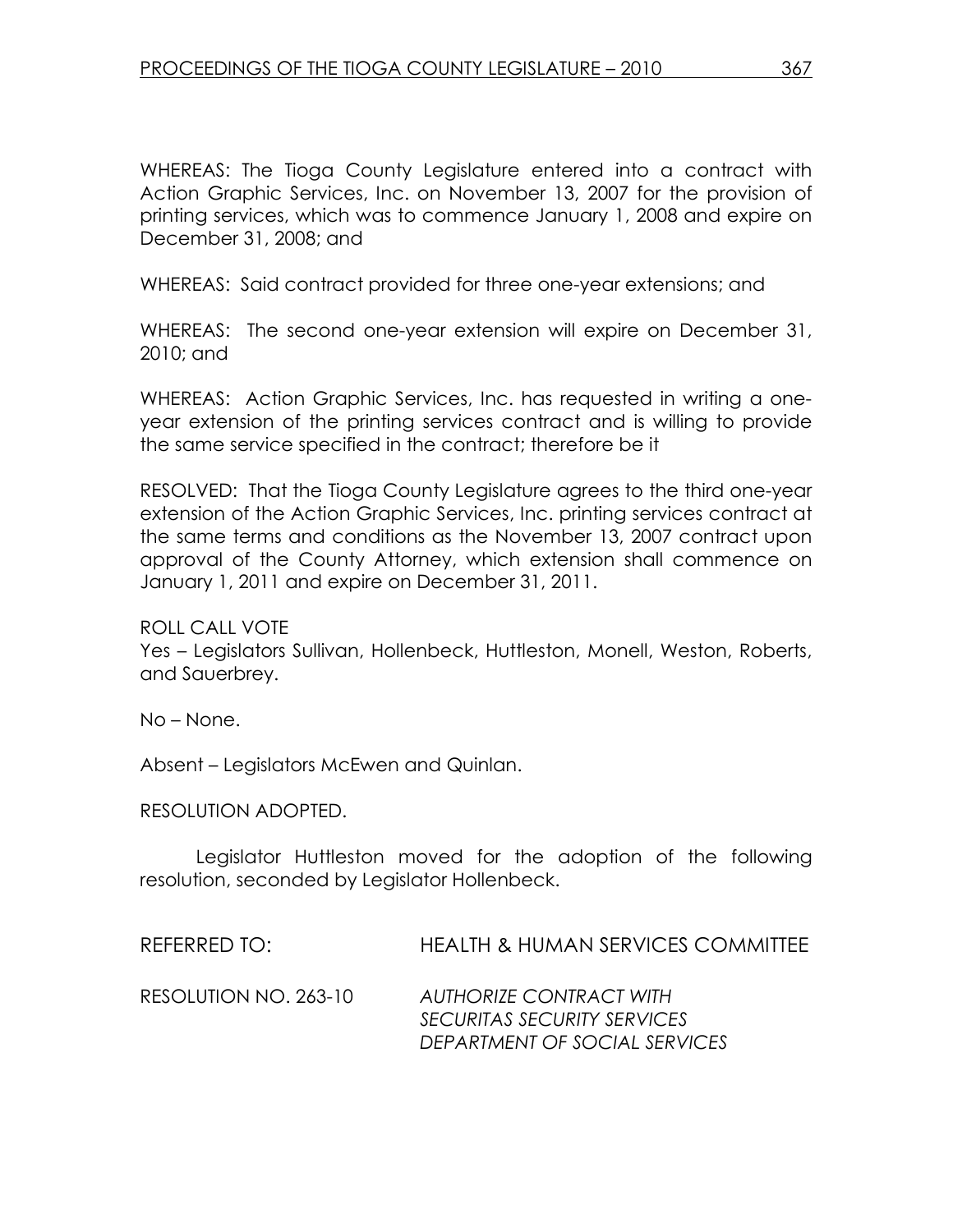WHEREAS: The Tioga County Department of Social Services has a contract with Securitas to provide security services at the HHS complex and Mental Hygiene's Waverly Office effective January 1, 2010 through December 31, 2010; and

WHEREAS: The need for ongoing security exists at these locations; therefore be it

RESOLVED: That the Tioga County Department of Social Services is authorized to contract with Securitas Security Services USA upon approval of the County Attorney to continue providing unarmed security services at the HHS complex and Mental Hygiene's Waverly Office effective as of January 1, 2011.

ROLL CALL VOTE Yes – Legislators Sullivan, Hollenbeck, Huttleston, Monell, Weston, Roberts, and Sauerbrey.

No – None.

Absent – Legislators McEwen and Quinlan.

RESOLUTION ADOPTED.

 Legislator Sauerbrey moved for the adoption of the following resolution, seconded by Legislator Huttleston.

REFERRED TO: PUBLIC SAFETY COMMITTEE

| RESOLUTION NO. 264-10 | <b>RESOLUTION TO APPROVE A</b>    |
|-----------------------|-----------------------------------|
|                       | <b>CONTRACT BETWEEN THE TIOGA</b> |
|                       | <b>COUNTY PROBATION DEPT. AND</b> |
|                       | THE FAMILY AND CHILDREN'S         |
|                       | SOCIETY TO PROVIDE ADULT          |
|                       | SEXUAL OFFENDER TREATMENT         |
|                       | <b>SERVICES</b>                   |

WHEREAS: The Legislature approved a contract between Tioga County Probation Department and The Family and Children's Society for the provision of adult sex offender treatment in 2011; and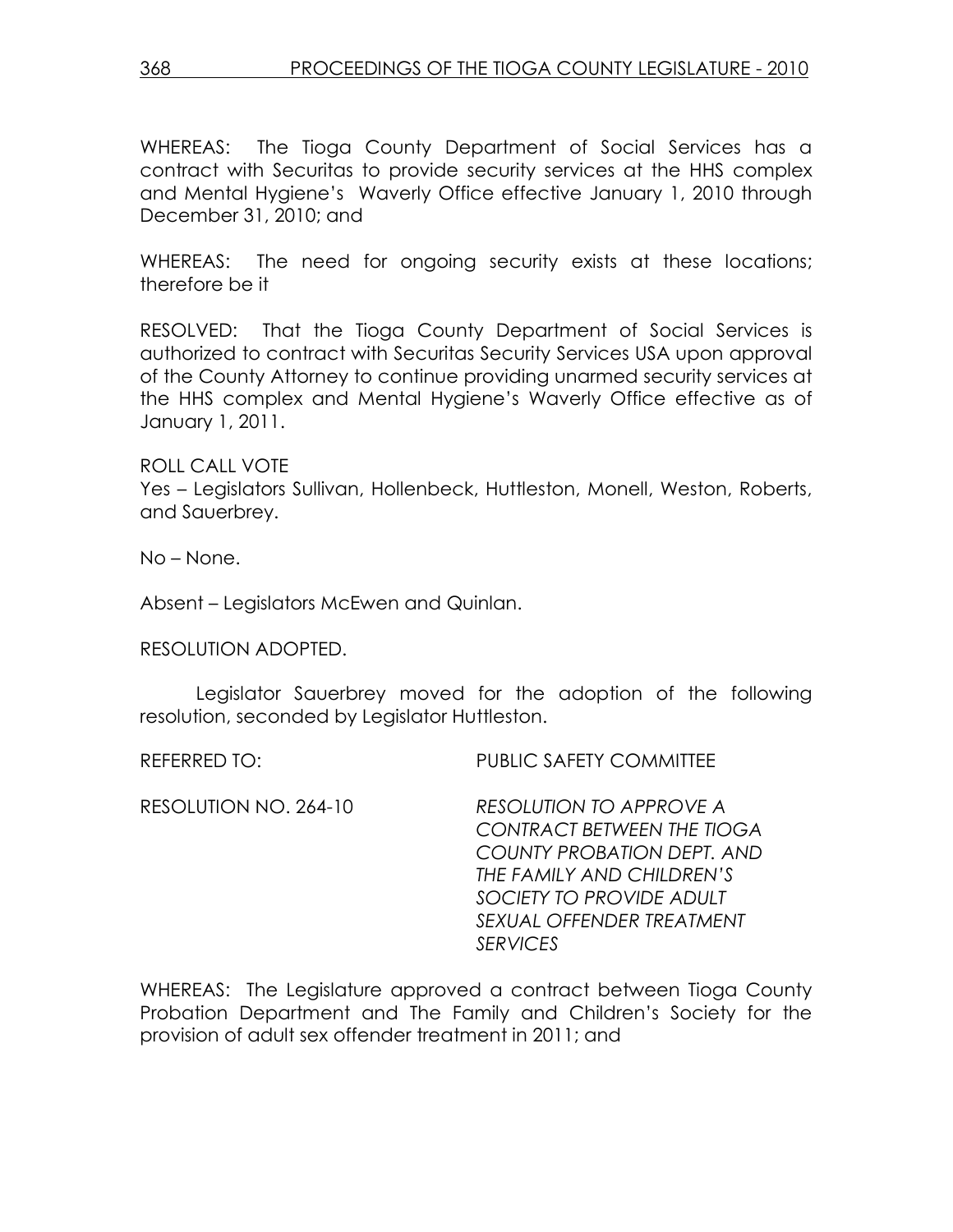WHEREAS: The Family and Children's Society is continuing to offer a sexual offender treatment program for a maximum of 20 adult sex offenders at any point in time to Tioga County Probation for \$105,200 annually; now therefore be it

RESOLVED: That the Probation Director is approved to contract with The Family and Children's Society to provide adult sexual offender treatment services in the amount of up to \$105,200 annually upon approval of the County Attorney.

ROLL CALL VOTE

Yes – Legislators Sullivan, Hollenbeck, Huttleston, Monell, Weston, Roberts, and Sauerbrey.

No – None.

Absent – Legislators McEwen and Quinlan.

RESOLUTION ADOPTED.

 Legislator Sauerbrey moved for the adoption of the following resolution, seconded by Legislator Huttleston.

| REFERRED TO: |                       | PUBLIC SAFETY COMMITTEE<br><b>FINANCE COMMITTEE</b>  |
|--------------|-----------------------|------------------------------------------------------|
|              | RESOLUTION NO. 265-10 | AUTHORIZE CONTRACT FOR INMATE<br><b>MEDICAL CARE</b> |

WHEREAS: The Sheriffs Office contracts with Correctional Medical Care Inc. (CMC) to provide medical care to the inmates of the Tioga County Jail; and

WHEREAS: The Sheriffs Office is desirous to extend the current contract one additional year for an annual fee of \$269,894; and

WHEREAS: Funding for this contract will be appropriated in the 2011 budget and the Tioga County Attorney has approved the agreement that defines the rights and responsibilities of all the parties; be it therefore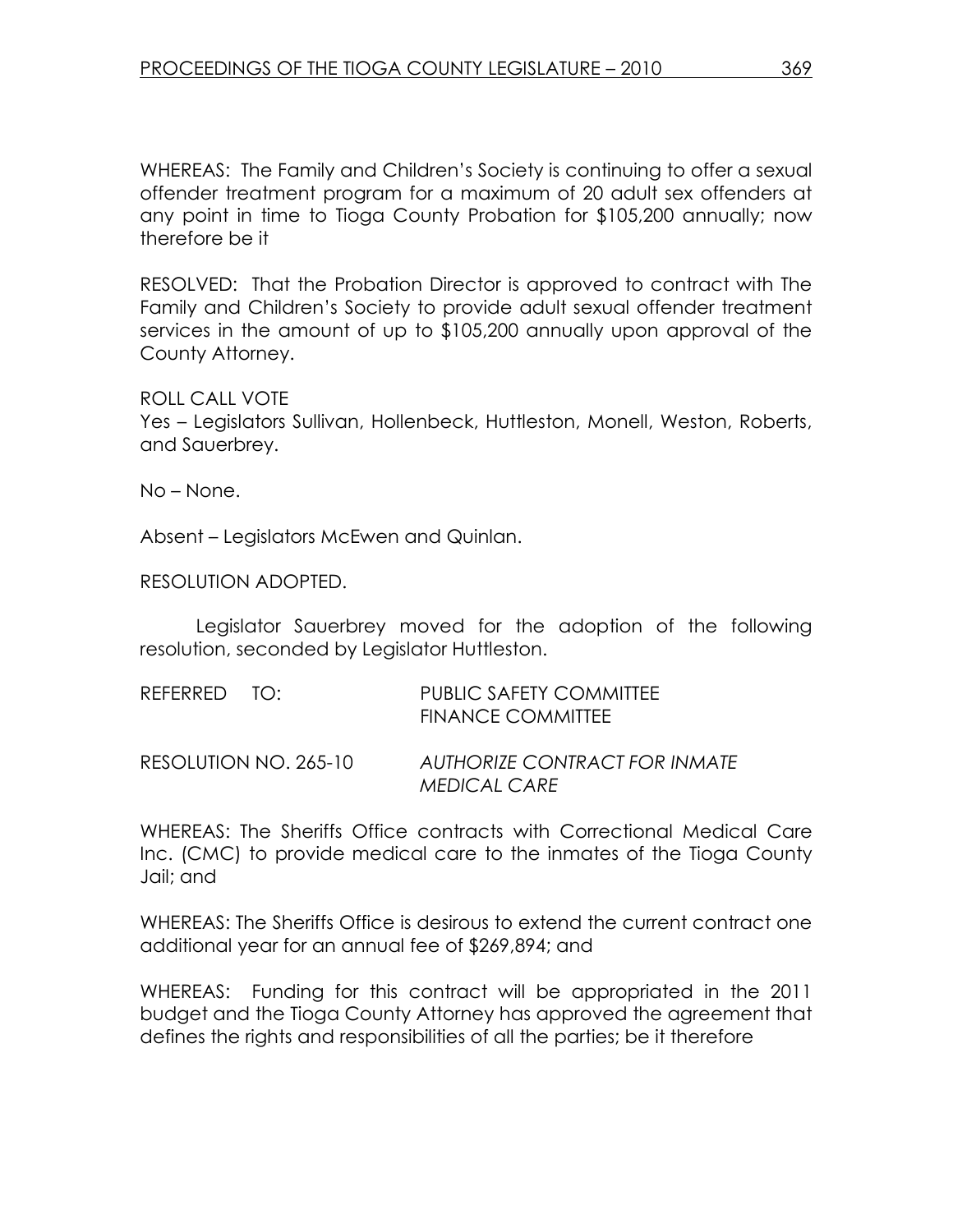# 370 PROCEEDINGS OF THE TIOGA COUNTY LEGISLATURE - 2010

RESOLVED: That the Tioga County Legislature authorize the Tioga County Sheriffs Office to enter into a contract with Correctional Medical Care, Inc.

ROLL CALL VOTE

Yes – Legislators Sullivan, Hollenbeck, Huttleston, Monell, Weston, Roberts, and Sauerbrey.

No – None.

Absent – Legislators McEwen and Quinlan.

RESOLUTION ADOPTED.

 Legislator Sauerbrey moved for the adoption of the following resolution, seconded by Legislator Huttleston.

| REFERRED TO: |                       | PUBLIC SAFETY COMMITTEE<br><b>FINANCE COMMITTEE</b>                 |
|--------------|-----------------------|---------------------------------------------------------------------|
|              | RESOLUTION NO. 266-10 | AUTHORIZE CONTRACT FOR UNIFORM DRY<br>CLEANING AND LAUNDRY SERVICES |

WHEREAS: The Sheriffs Office is required to provide uniform Dry Cleaning and Laundry services for uniformed officers; and

WHEREAS: Moreton Cleaners of Waverly New York has contracted with the Sheriffs Office to provide this service; and,

WHEREAS: The Sheriffs Office is desirous to extend the current contract one additional year for a annual fee of \$12,250; and

WHEREAS: Funding for this contract will be appropriated in the 2011 budget and the Tioga County Attorney has approved the agreement that defines the rights and responsibilities of all the parties; be it therefore

RESOLVED: That the Tioga County Legislature authorize the Tioga County Sheriffs Office to enter into a contract with Moreton Cleaners.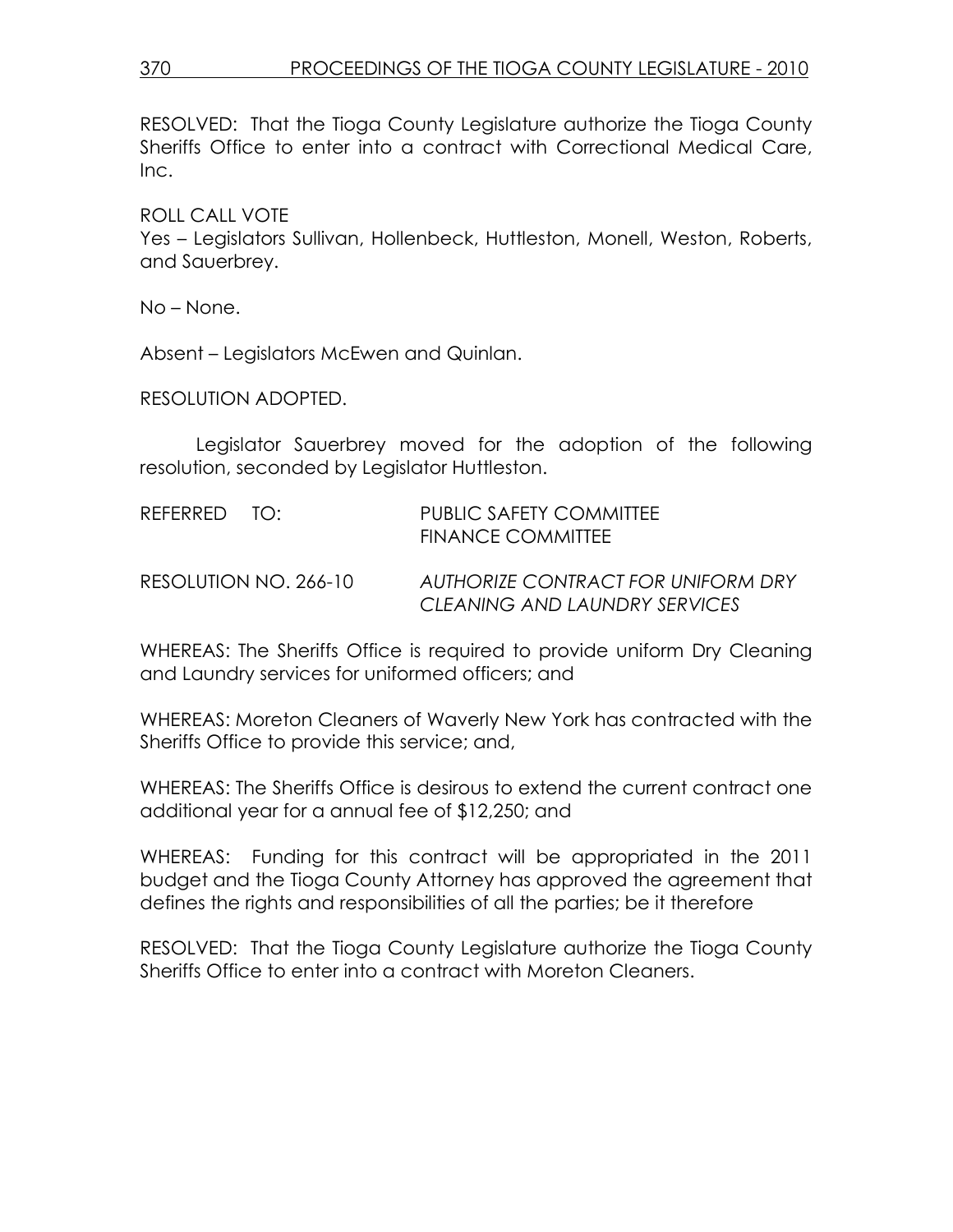ROLL CALL VOTE

Yes – Legislators Sullivan, Hollenbeck, Huttleston, Monell, Weston, Roberts, and Sauerbrey.

No – None.

Absent – Legislators McEwen and Quinlan.

RESOLUTION ADOPTED.

 Legislator Sauerbrey moved for the adoption of the following resolution, seconded by Legislator Huttleston.

REFERRED TO: PUBLIC SAFETY COMMITTEE

RESOLUTION NO. 267-10 AUTHORIZE THE SUBMISSION OF GRANT APPLICATION SHERIFF'S **OFFICE** 

WHEREAS: The NYS Office of Homeland Security has announced the

FY '10 State Law Enforcement Terrorism Prevention Program (SLETPP) for Tioga County Law Enforcement in the amount of \$34,000; and

WHEREAS: Applications for these monies must be received no later than December 31, 2010; and

WHEREAS: County Policy #47 requires that a resolution be approved before any such grant applications are submitted; therefore be it

RESOLVED: That the Tioga County Sheriff's Office be authorized to submit the appropriate grant application for the purpose of securing this funding, and authorizes the Chair of the Legislature to sign such application.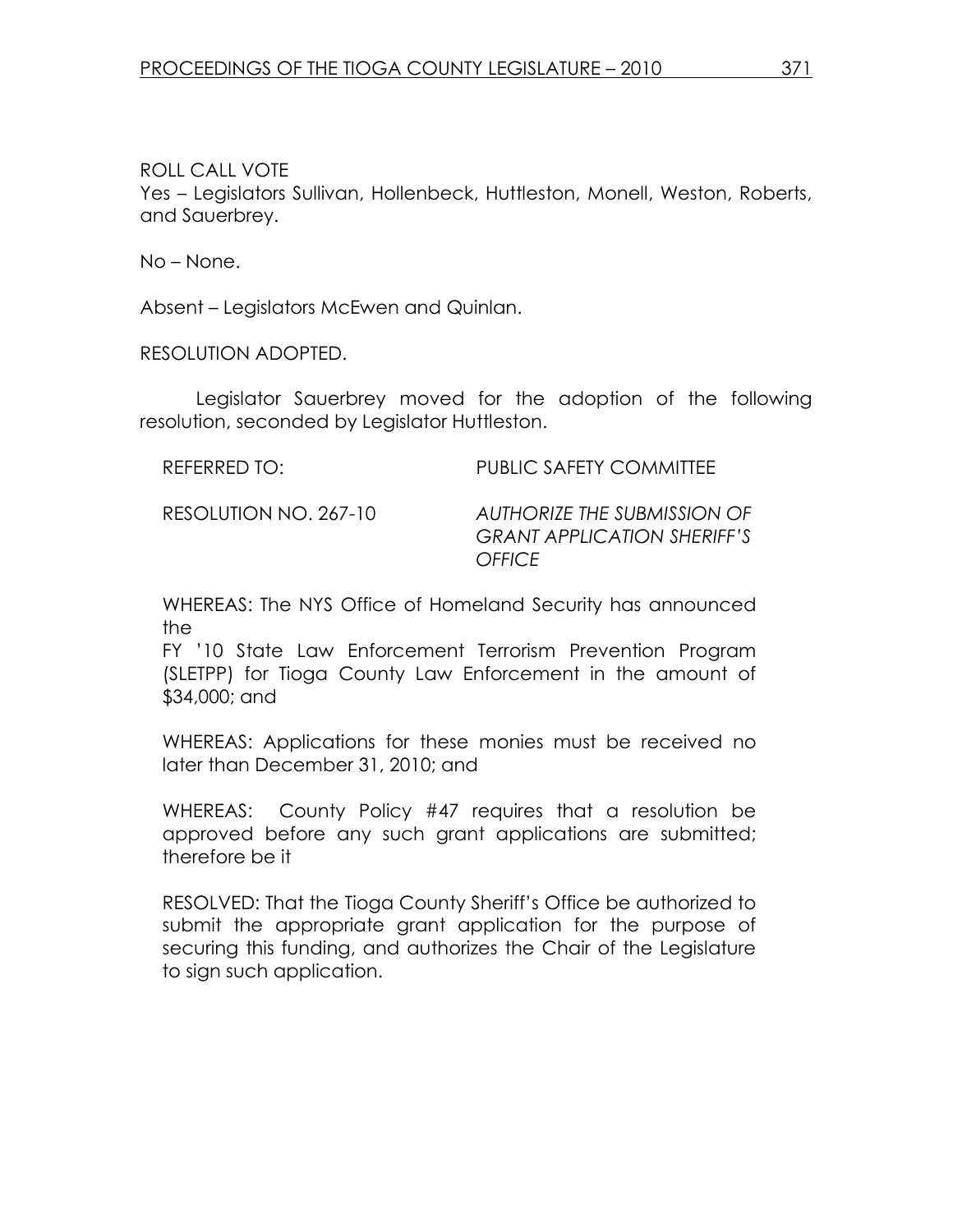ROLL CALL VOTE

Yes – Legislators Sullivan, Hollenbeck, Huttleston, Monell, Weston, Roberts, and Sauerbrey.

No – None.

Absent – Legislators McEwen and Quinlan.

RESOLUTION ADOPTED.

 Legislator Sauerbrey moved for the adoption of the following resolution, seconded by Legislator Huttleston.

REFERRED TO: PUBLIC SAFETY COMMITTEE

RESOLUTION NO. 268-10 AUTHORIZE THE SUBMISSION OF HOMELAND SECURITY GRANT APPLICATION EMERGENCY MANAGEMENT

WHEREAS: The Office of Homeland Security has issued a grant of \$84,000 to the Tioga County Office of Emergency Management, and through meetings with the Sheriff and Fire Coordinator, it was determined the grant would be used for the interoperability of radio communications; and

WHEREAS: The Tioga County Emergency Management Office has to submit an application for this funding; and

WHEREAS: Tioga County protocol is to seek permission prior to submitting said application; therefore be it

RESOLVED: That the Tioga County Emergency Management Office apply for this grant.

ROLL CALL VOTE Yes – Legislators Sullivan, Hollenbeck, Huttleston, Monell, Weston, Roberts, and Sauerbrey.

No – None.

Absent – Legislators McEwen and Quinlan. RESOLUTION ADOPTED.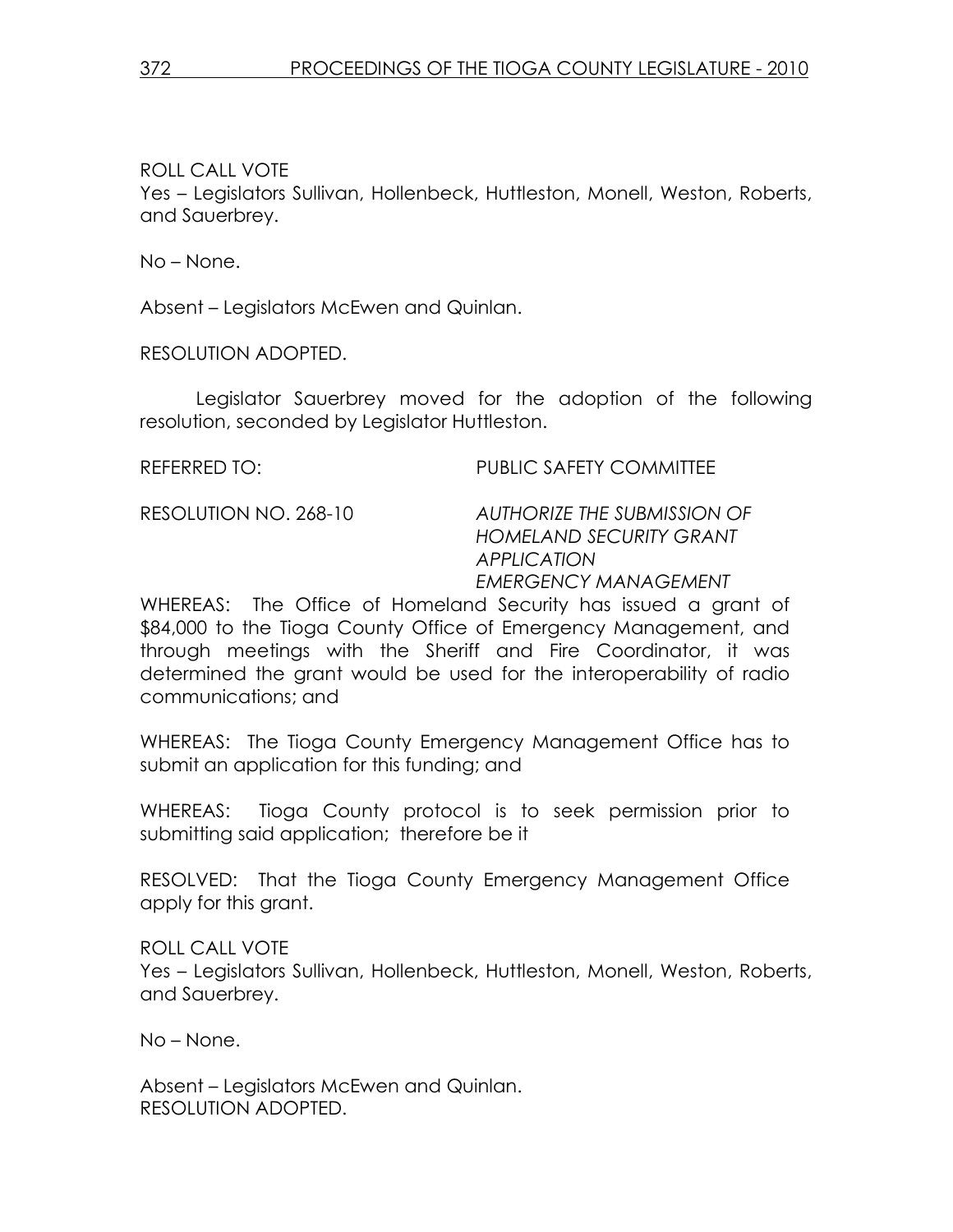| REFERRED TO:          | PERSONNEL COMMITTEE<br><b>FINANCE COMMITTEE</b>                                 |
|-----------------------|---------------------------------------------------------------------------------|
| RESOLUTION NO. 269-10 | AMEND RESOLUTION 224-10, HIRING DELAY<br>THROUGH 2011<br>ALL COUNTY DEPARTMENTS |

WHEREAS: Resolution 224-10 extended the terms of the 60-day hiring delay, previously established by resolution 147-09, through December 31, 2011; and

WHEREAS: The intent of resolution 224-10 was in fact to modify the 60-day duration to 90-days due to the additional cost savings which could be realized in conjunction with having the terms of the hiring delay extended through 2011; therefore be it

RESOLVED: That Resolution 224-10 is hereby amended to reflect a 90-day Hiring Delay through December 31, 2011; and be it further

RESOLVED: That other than the number of days of said delay, the 90-day Hiring Delay shall continue to adhere to all other terms set forth by Resolution 147-09 until further Legislative action.

ROLL CALL VOTE

Yes – Legislators Sullivan, Hollenbeck, Monell, Weston, Roberts, and Sauerbrey.

No – Legislator Huttleston.

Absent – Legislators McEwen and Quinlan.

RESOLUTION ADOPTED.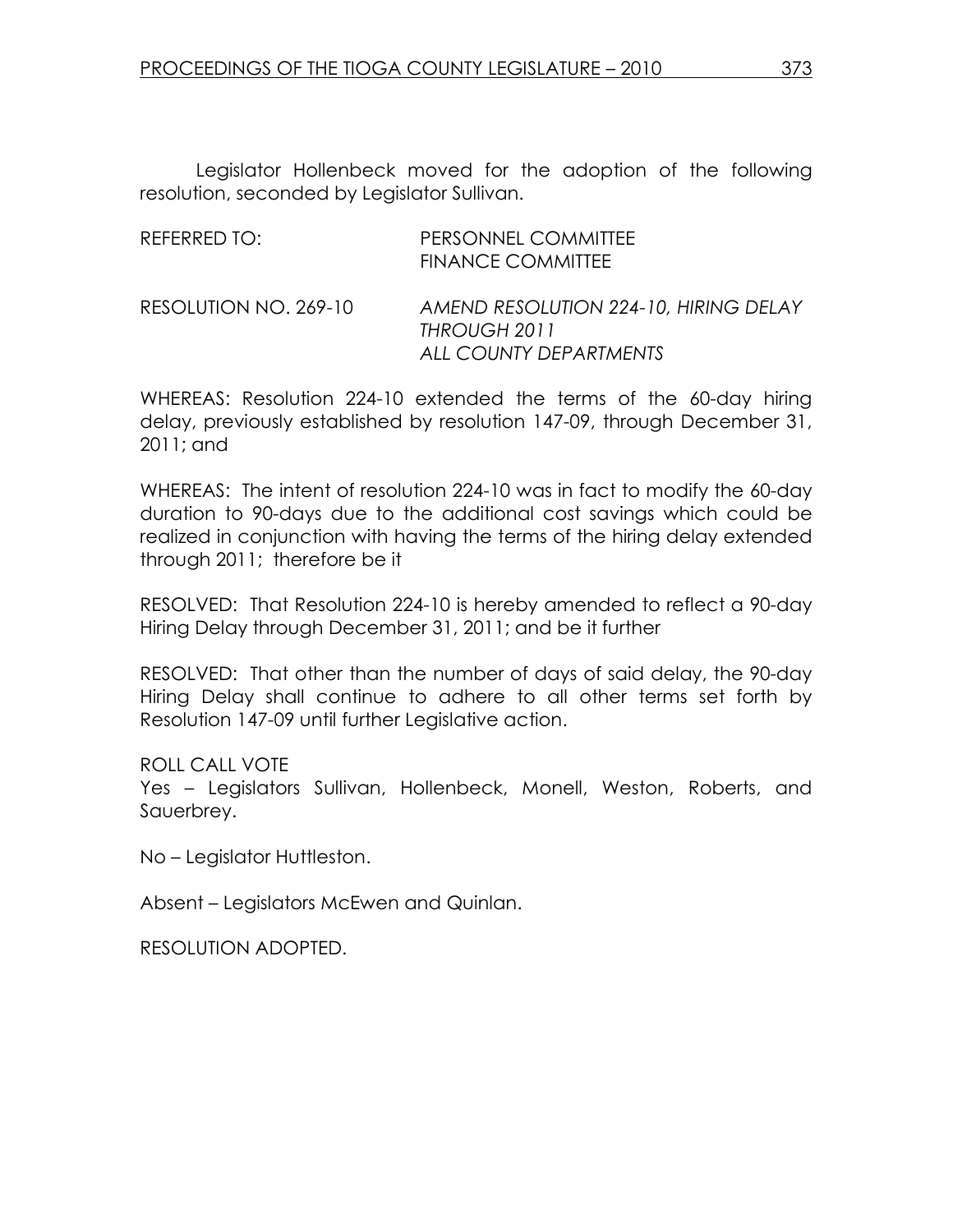| REFERRED TO: | <b>PERSONNEL COMMITTEE</b> |
|--------------|----------------------------|
|              |                            |

RESOLUTION NO. 270-10 AUTHORIZE PURCHASE OF SPECIFIC AND AGGREGATE STOP-LOSS FOR CONSOLIDATED HEALTH INSURANCE PROGRAM

WHEREAS: The Tioga County Consolidated Municipal Health Insurance Program's (TCCMHIP) specific and aggregate stop-loss policies expire December 31, 2010; and

WHEREAS: TCCMHIP continues to experience rising health insurance costs and large claims incurred by individual members; and

WHEREAS: The continuance of both specific and aggregate stop-loss coverage help to limit exposure to the TCCMHIP; therefore be it

RESOLVED: That the Tioga County Legislature authorizes the Personnel Officer to purchase specific and aggregate stop-loss, subject to review by the County Attorney, from an A Rated or better Insurance Company who can provide the best coverage not to exceed a cost of \$410,993 dependent on enrollment, for the Tioga County Consolidated Municipal Health Insurance Program for the period of January 1, 2011 through December 31, 2011.

ROLL CALL VOTE

Yes – Legislators Sullivan, Hollenbeck, Huttleston, Monell, Weston, Roberts, and Sauerbrey.

No – None.

Absent – Legislators McEwen and Quinlan.

RESOLUTION ADOPTED.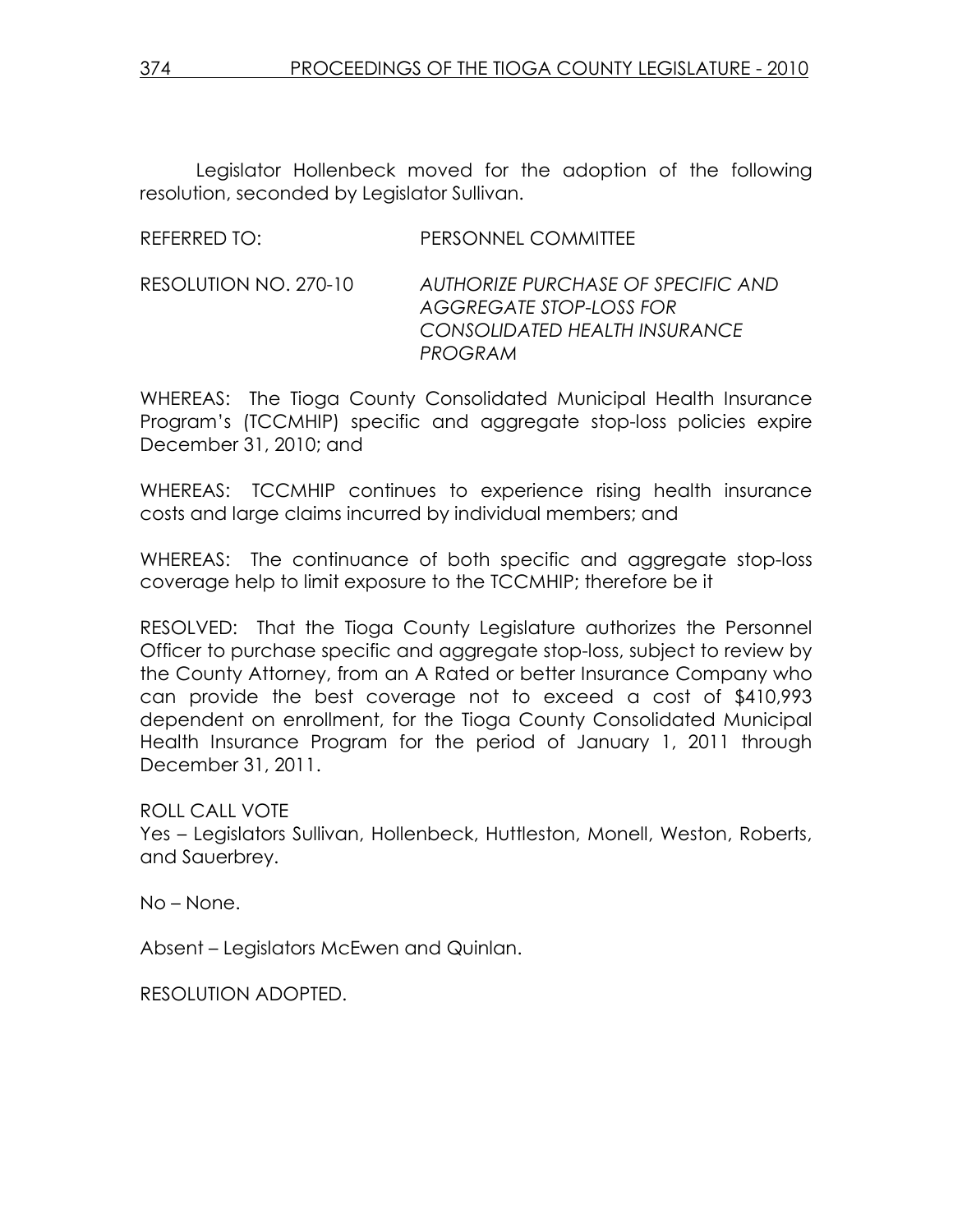| REFERRED TO:          | PERSONNEL COMMITTEE                                                                                      |
|-----------------------|----------------------------------------------------------------------------------------------------------|
| RESOLUTION NO. 271-10 | RENEW SPECIFIC EXCESS AND EMPLOYERS'<br>HABIHTY<br>INSURANCE FOR WORKERS'<br><b>COMPENSATION PROGRAM</b> |
|                       |                                                                                                          |

WHEREAS: The Tioga County Self-Insurance Plan's excess insurance policy through Safety National Casualty Corp expires December 31, 2010; and

WHEREAS: The Tioga County Self-Insurance Plan's employers' liability insurance policy through United States Liability Insurance Co. expires December 31, 2010; and

WHEREAS: The Tioga County Self-Insurance Plan by-laws allow the committee to purchase excess or catastrophic insurance; and

WHEREAS: The continuance of both excess and employers' liability insurance policies help to limit exposure to the Tioga County Self-Insurance Plan; and

WHEREAS: Safety National Casualty Corp. and United States Liability Insurance Co. are both A rated insurance companies and both are licensed in New York State; therefore be it

RESOLVED: That the Tioga County Legislature authorizes the Personnel Officer to purchase specific excess insurance from Safety National for the period of January 1, 2011 through December 31, 2011 to be paid for out of the 2011 Tioga County Self-Insurance budget account S1722.40; and be it further

RESOLVED: That the Tioga County Legislature authorizes the Personnel Officer to purchase employers' liability insurance from US Liability Insurance for the period of January 1, 2011 through December 31, 2011 to be paid for out of the 2011 Tioga County Self-Insurance budget account S1710.40-270.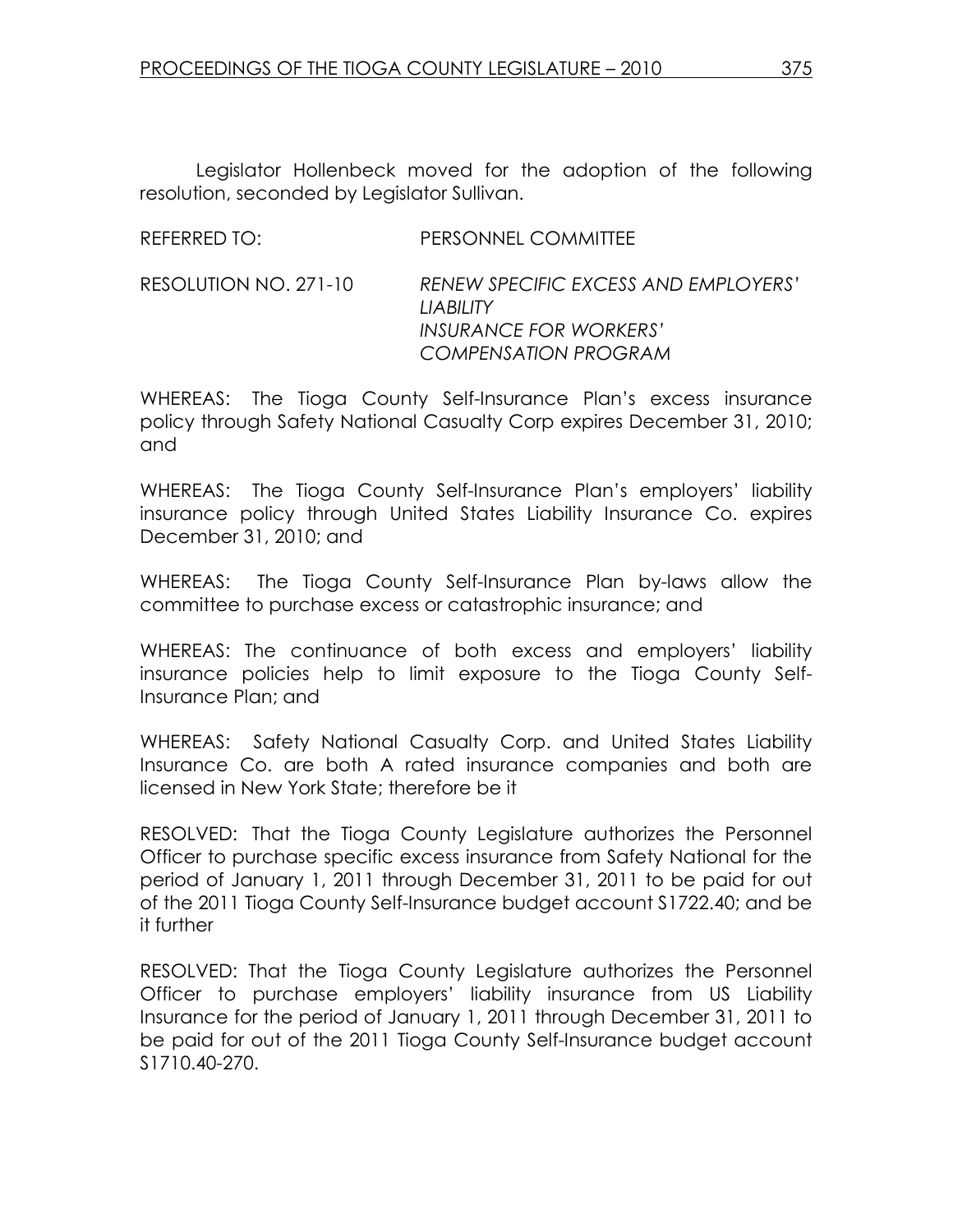ROLL CALL VOTE Yes – Legislators Sullivan, Hollenbeck, Huttleston, Monell, Weston, Roberts, and Sauerbrey.

No – None.

Absent – Legislators McEwen and Quinlan.

RESOLUTION ADOPTED.

 Legislator Huttleston moved for the adoption of the following resolution, seconded by Legislator Sullivan.

| REFERRED TO:          | <b>HEALTH &amp;HUMAN SERVICES COMMITTEE</b><br>PERSONNEL COMMITTEE |
|-----------------------|--------------------------------------------------------------------|
| RESOLUTION NO. 272-10 | REQUEST WAIVER OF 60-DAY HOLD<br>DEPARTMENT OF SOCIAL SERVICES     |

WHEREAS: Resolution 302-09 extended the 60-day hiring delay through December 31, 2010; and

WHEREAS: Effective July 8, 2010, Rebecca McCarthy, Caseworker, went out on Family Medical Leave; and

WHEREAS: Ms. McCarthy went into unpaid Family Medical Leave status on July 28, 2010; and

WHEREAS: Ms McCarthy's Family Medical Leave ended on September 26, 2010; and

WHEREAS: Ms McCarthy has not returned to work and will resign from her position effective January 14, 2011, as agreed; and

WHEREAS: The 60-day delay would have been met on November 25, 2010, based upon the end of her Family Medical Leave date of September 26, 2010; therefore be it

RESOLVED: That the Commissioner of Social Services is hereby granted a waiver from the 60-day hiring delay for Ms. McCarthy's position and is authorized to begin recruitment as of December 15, 2010 in order to fill the position effective January 15, 2011.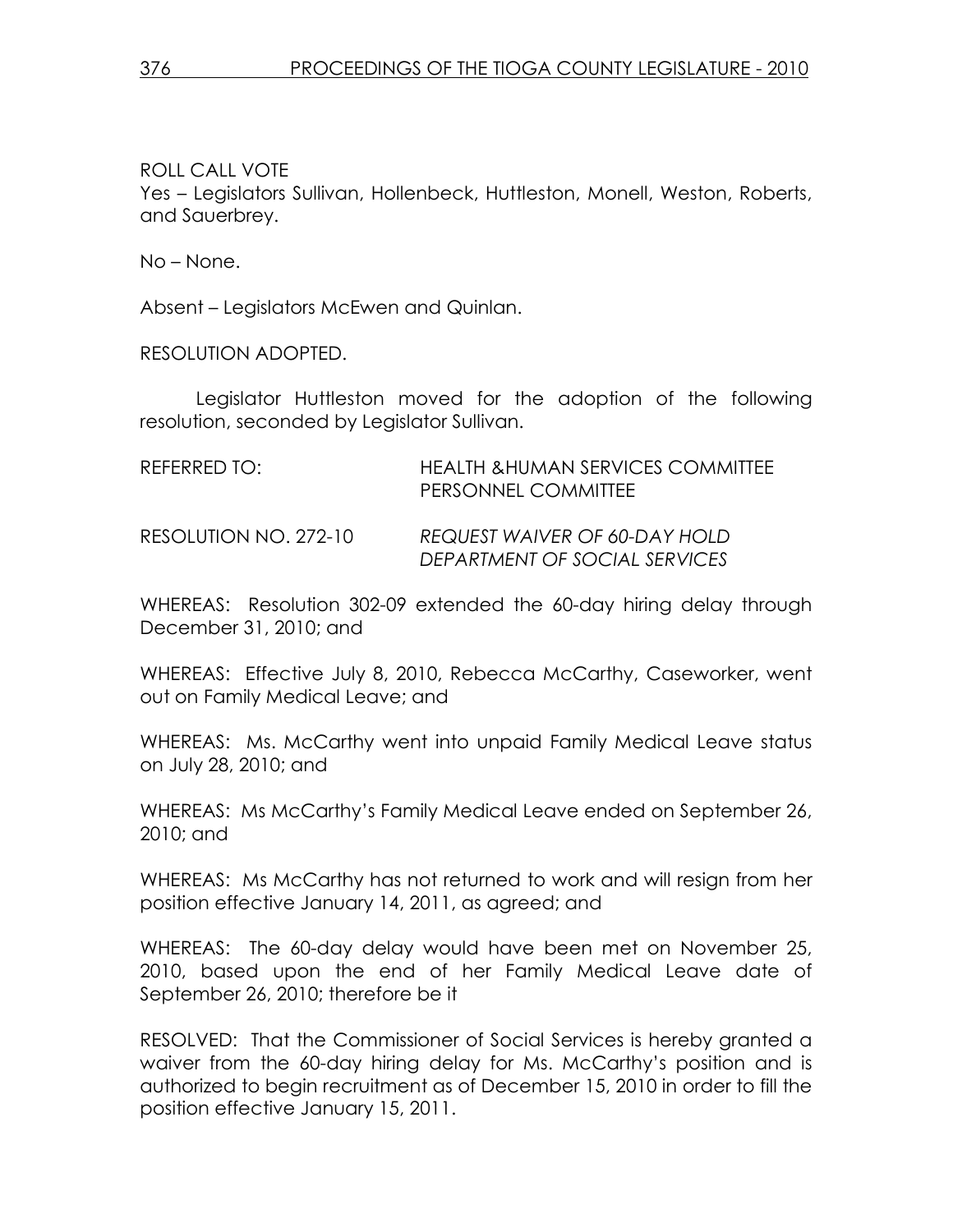ROLL CALL VOTE Yes – Legislators Sullivan, Hollenbeck, Huttleston, Monell, Weston, Roberts, and Sauerbrey.

No – None.

Absent – Legislators McEwen and Quinlan.

RESOLUTION ADOPTED.

 Legislator Huttleston moved for the adoption of the following resolution, seconded by Legislator Hollenbeck.

| REFERRED TO:          | <b>HEALTH &amp; HUMAN SERVICES COMMITTEE</b><br>PERSONNEL COMMITTEE<br><b>FINANCE COMMITTEE</b>                             |
|-----------------------|-----------------------------------------------------------------------------------------------------------------------------|
| RESOLUTION NO. 273-10 | <b>CREATE AND FILL FULL-TIME GROUNDWATER</b><br><i>SPECIALIST POSITION</i><br><b>TRANSFER OF FUNDS</b><br>HEAITH DEPARTMENT |

WHEREAS: Tioga County Health Department has contracted for the services of a Groundwater Management Specialist; and

WHEREAS: As a result of the IRS audit, Tioga County has conceded that the position of Groundwater Management Specialist met the criteria for an employee rather than a contractual position; and

WHEREAS: In conjunction with the IRS audit and the Tioga County Treasurer, the Director of Public Health desires to create a full-time Groundwater Management Specialist position starting in December 2010; and

WHEREAS: Legislative approval is required to create any new position within a Tioga County Department; and

WHEREAS: Funds for the full-time Groundwater Management Specialist position are available in the 2010 Budget from the contractual line previously used for these services, yet requires transfer into appropriate personnel line; and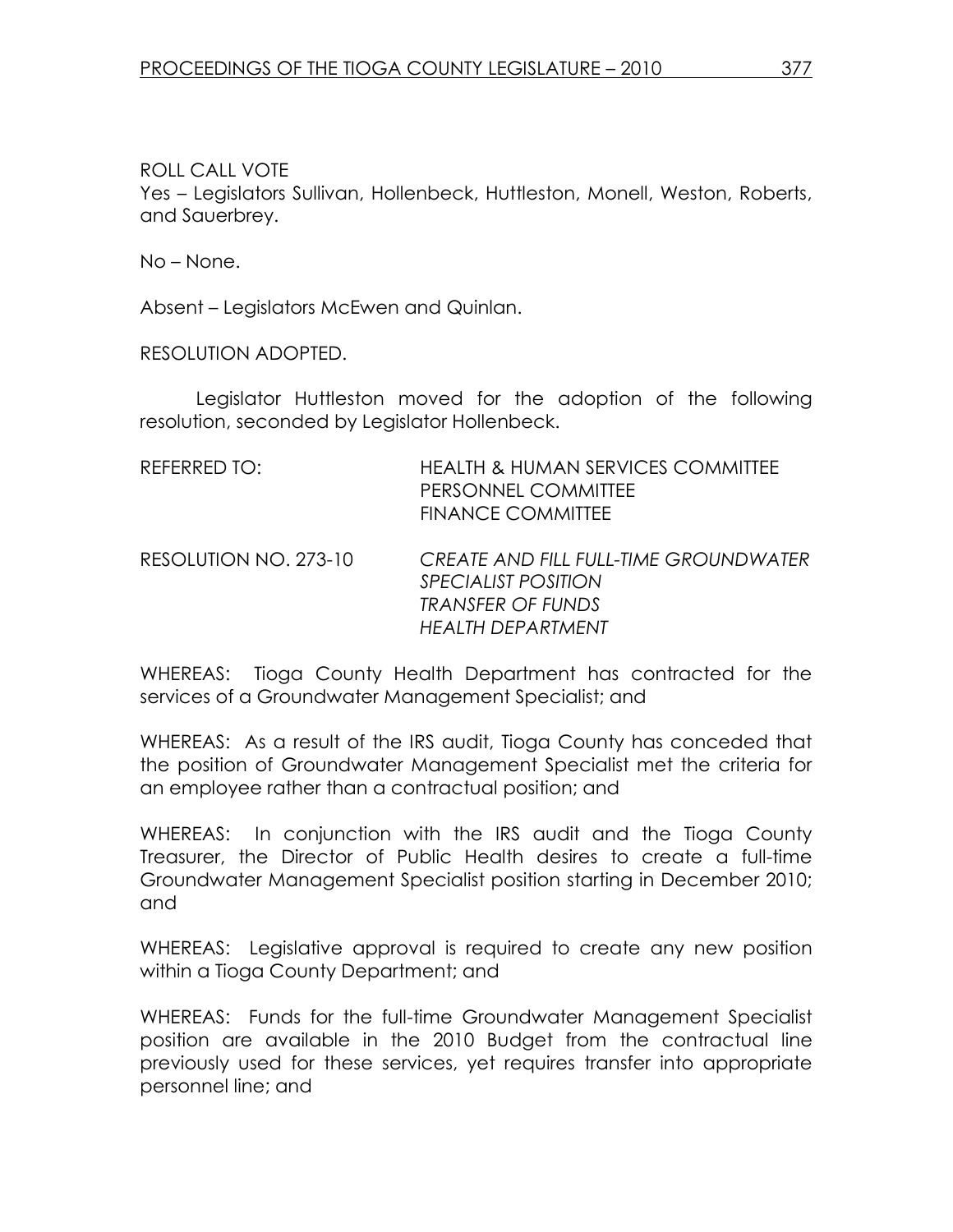WHEREAS: Funds for the position are included in the 2011 Health Department budget in the contractual line, which will require transfer to the appropriate personnel line in 2011; and

WHEREAS: The Personnel Officer has reviewed the headcount for 2010 submitted by the Public Health Director; and

WHEREAS: The funding for this position is available within the Public Health Department funds in 2011; and

WHEREAS: The Director of Public Health desires to fill the position with the individual that has been under contract as Groundwater Management Specialist since 2003, Justin Lewis, and Mr. Lewis is willing and able; therefore be it

RESOLVED: That one position of Groundwater Management Specialist with Tioga County Health Department be created (and filled) as a nonunion position with a salary range of \$38,124 – 48,124, effective December 27, 2010; and be it further

RESOLVED: That Justin Lewis be provisionally appointed as Groundwater Management Specialist, pending the Civil Service examination, with Tioga County Health Department at an annual salary of \$46,000, effective December 27, 2010; and be it further

RESOLVED: That Mr. Lewis will not be eligible for a salary increase until his 6 month anniversary due to his date of hire (in accordance with County Policy 44), and that said increase will be dependent upon the results of his performance evaluation done at that time; and be it further

RESOLVED: That as a result of creating a full-time position, the 2010 authorized headcount for the Public Health Department for full-time positions will change from 52 to 53; and be it further

RESOLVED: That funding be transferred as follows:

 From: A4090.40-140 Environmental Health: Contractual \$ 900 To: A4090.10-10 Environmental Health: Personnel \$ 900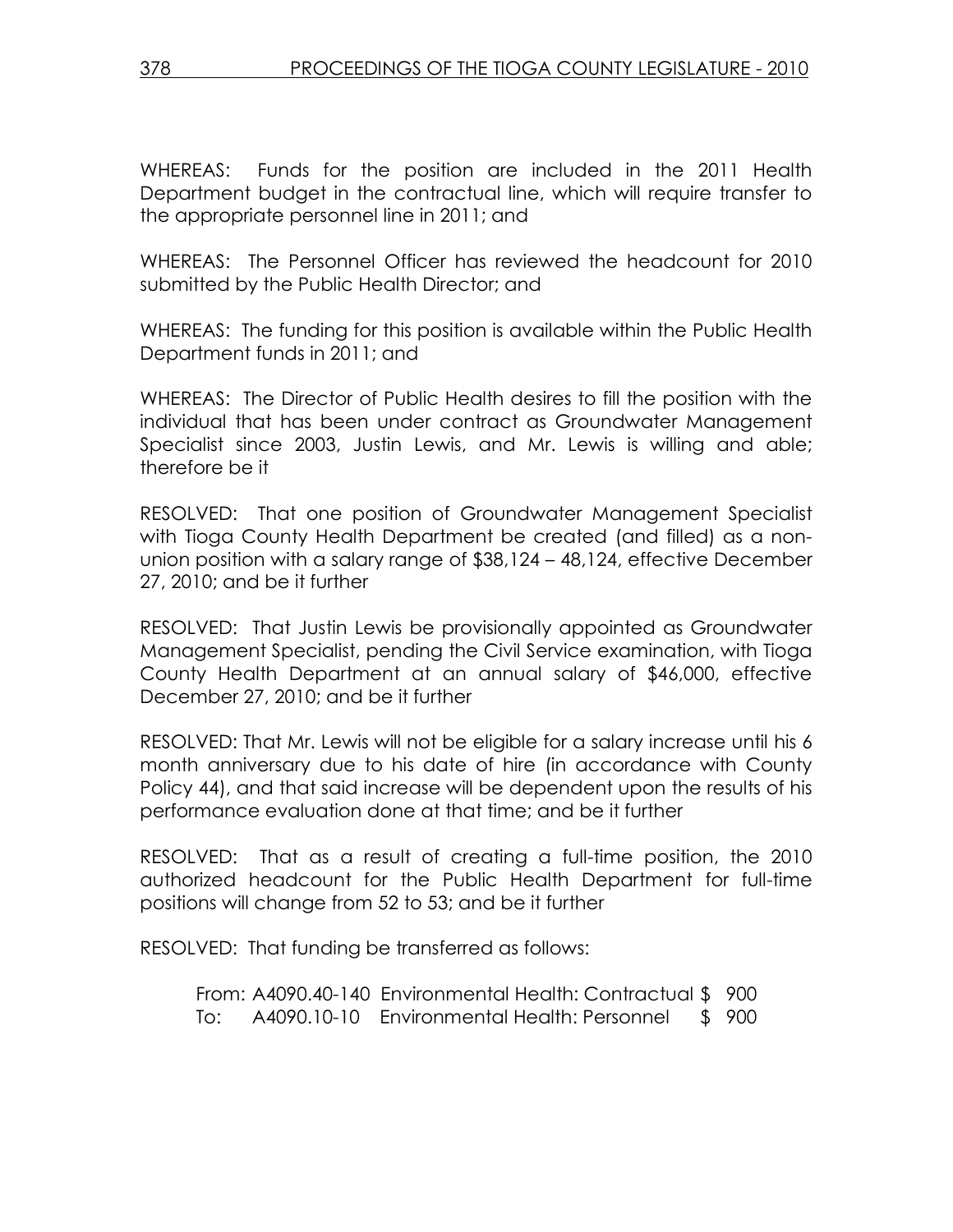ROLL CALL VOTE

Yes – Legislators Sullivan, Hollenbeck, Huttleston, Monell, Weston, Roberts, and Sauerbrey.

No – None.

Absent – Legislators McEwen and Quinlan.

RESOLUTION ADOPTED.

 Legislator Roberts moved for the adoption of the following resolution, seconded by Legislator Sullivan.

| REFERRED TO:          | <b>PUBLIC WORKS COMMITTEE</b><br><b>PERSONNEL</b>                              |
|-----------------------|--------------------------------------------------------------------------------|
| RESOLUTION NO. 274-10 | <b>RE-APPOINT KENNETH</b><br><b>DEL BIANCO COMMISSIONER</b><br>OF PUBLIC WORKS |

WHEREAS: The appointment of Kenneth Del Bianco, Commissioner of Public Works expires February 20, 2011; and

WHEREAS: Mr. Kenneth Del Bianco desires to continue as the Commissioner of Public Works; therefore be it

RESOLVED: That the Tioga County Legislature re-appoint Mr. Kenneth Del Bianco, P.E. to the position of Commissioner of Public Works for another five year term effective February 20, 2011 to February 19, 2016.

ROLL CALL VOTE Yes – Legislators Sullivan, Hollenbeck, Huttleston, Monell, Weston, Roberts, and Sauerbrey.

No – None.

Absent – Legislators McEwen and Quinlan.

RESOLUTION ADOPTED.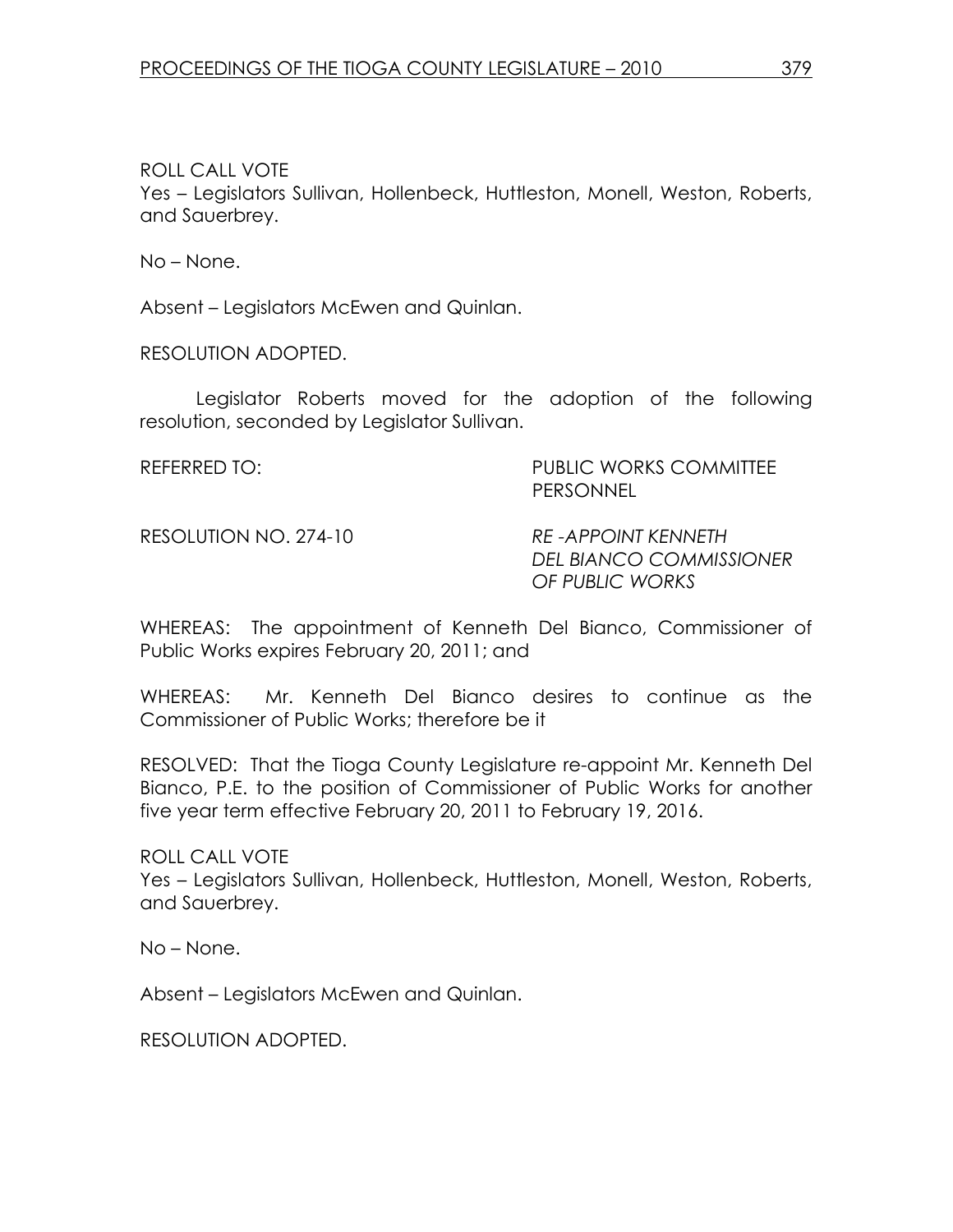| REFERRED TO:          | PERSONNEL COMMITTEE<br><b>FINANCE COMMITTEE</b> |
|-----------------------|-------------------------------------------------|
| RESOLUTION NO. 275-10 | 2011 STAFF CHANGES<br>(VARIOUS DEPARTMENTS)     |

WHEREAS: The Tioga County Legislature reviewed requests from departments regarding staff changes for 2011; and

WHEREAS: These requests were considered during the 2011 Budget preparation process; therefore be it

RESOLVED: That the following position changes are effective January 1, 2011 unless noted otherwise:

| Name: | Current Title/ | New Title/           | <b>Budget</b> |
|-------|----------------|----------------------|---------------|
|       | Salary Grade:  | <b>Salary Grade:</b> | Impact:       |

## ECONOMIC DEVELOPMENT & PLANNING DEPARTMENT

New Position **Agricultural Program** + \$18,000 Assistant – P.T.\* (\$ 20.36 /hour)

• Temporary position for the period 1/1/11-12/31/12

### PERSONNEL DEPARTMENT

| S. Owens | <b>Personnel Clerk</b> | Abolish | $-$ \$25,718 |
|----------|------------------------|---------|--------------|
|          | (Grade 5)              |         |              |

And be it further:

RESOLVED: That approval to backfill any newly-created position must still be sought from the full Legislature prior to hiring.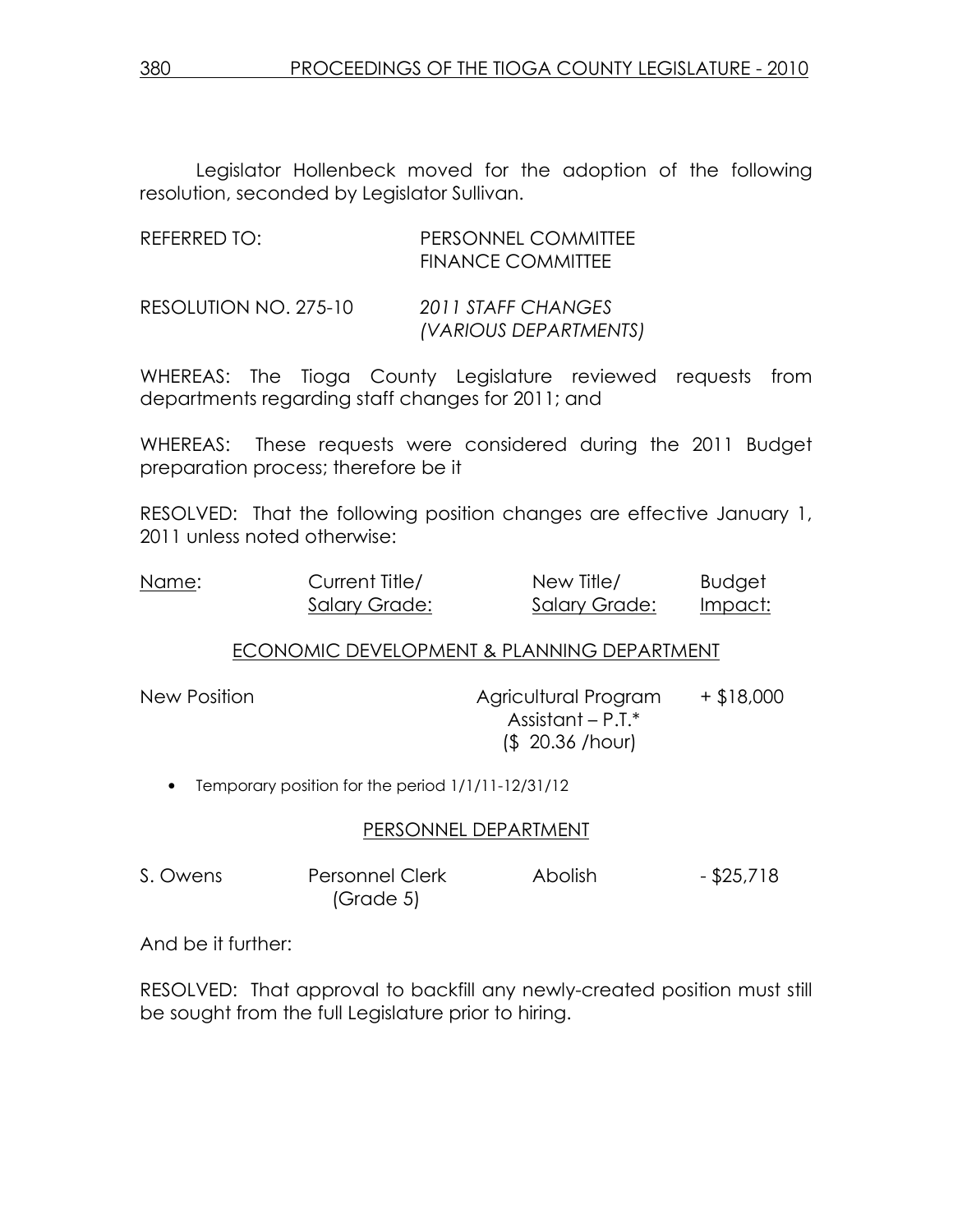ROLL CALL VOTE

Yes – Legislators Sullivan, Hollenbeck, Huttleston, Monell, Weston, Roberts, and Sauerbrey.

No – None.

Absent – Legislators McEwen and Quinlan.

RESOLUTION ADOPTED.

 Legislator Huttleston made a motion to have the following late-filed resolution considered, seconded by Legislator Sullivan and carried..

 Legislator Sullivan moved for the adoption of the following resolution, seconded by Legislator Hollenbeck.

REFERRED TO: FINANCE COMMITTEE RESOLUTION NO. 276-10 ERRONEOUS ASSESSMENT TOWN OF TIOGA

WHEREAS: An application for corrected tax roll indicates that properties no. 1366, 1367, 1368, and 1369 in the Town of Tioga, assessed to the Columbia Gas Transmission, LLC on the 2010 tax roll are erroneous in that Columbia retired their pipeline assets in the Town of Tioga in December 2008; that said assets were to be incorporated into the pipeline constructed and owned by Millenium Pipeline Company thus the parcels no longer exist; and

WHEREAS: Properties no. 1366, 1367, 1368, and 1369 in the Town of Tioga were billed as follows and paid by Columbia Gas Transmission, LLC on 1/26/2010;

|            | Acct 1366  | Acct 1367 | Acct 1368 | Acct 1369 |
|------------|------------|-----------|-----------|-----------|
| County     | \$3,426.14 | 3,754.05  | 178.13    | 2,252.91  |
| Recycle    | 143.11     | 156.81    | 7.44      | 94.10     |
| Townwide   | 1,324.65   | 1,451.43  | 68.87     | 871.04    |
| Tioga Fire | 329.66     | 361.21    | 17.14     | 216.77    |
|            | \$5,223.56 | 5,723.50  | 271.58    | 3,434.82  |

be it therefore